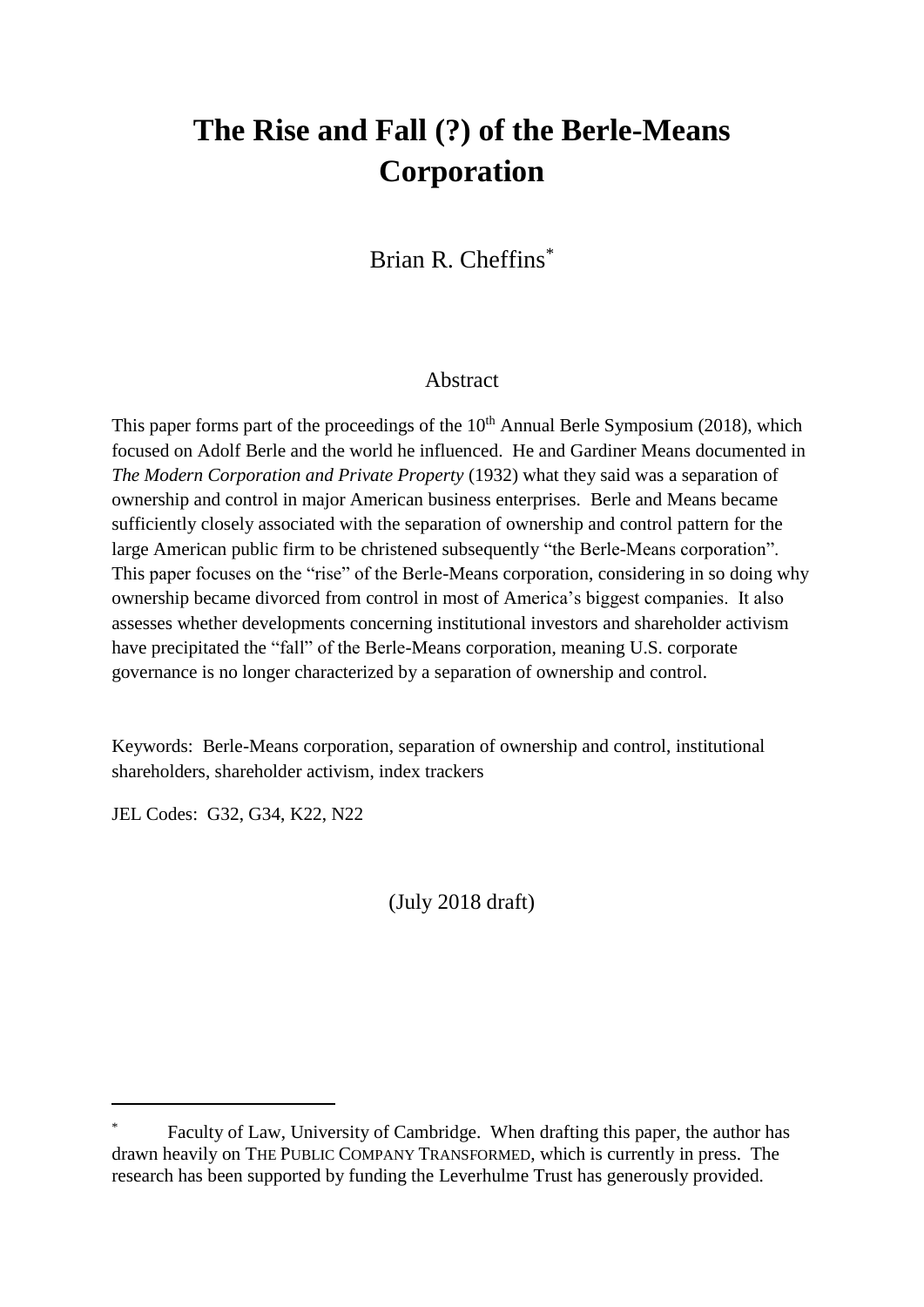## I. INTRODUCTION

Adolf Berle and Gardiner Means maintained in 1932 in *The Modern Corporation and Private Property* that "in the largest American corporations, a new condition has developed….(T)here are no dominant owners, and control is maintained in large measure apart from ownership."<sup>1</sup> This claim that in large firms ownership had separated from control would have an enduring legacy. Economists James Hawley and Andrew Williams suggested in 2000 "(t)he phenomenon Berle and Means identified in 1932 – the divorce of ownership and control – would come to dominate most thinking about issues of corporate governance for the rest of the twentieth century."<sup>2</sup> Indeed, in 1991, law professor Mark Roe coined the term "Berle-Means corporation" to refer to a large public firm with fragmented share ownership.<sup>3</sup> This shorthand (sometimes changed slightly to "Berle and Means corporation") has been adopted with some regularity since.<sup>4</sup>

This paper examines the rise and the possible fall of the Berle-Means corporation. With respect to the rise, it might be thought nearly nine decades after the publication of *The Modern Corporation and Private Property* it would be well known why the separation of ownership and control which Berle and Means documented was occurring. Plausible causes

**.** 

<sup>&</sup>lt;sup>1</sup> ADOLF A. BERLE & GARDINER C. MEANS, THE MODERN CORPORATION & PRIVATE PROPERTY 110-11 (1932).

<sup>2</sup> JAMES P. HAWLEY & ANDREW T. WILLIAMS, THE RISE OF FIDUCIARY CAPITALISM: HOW INSTITUTIONAL INVESTORS CAN MAKE CORPORATE AMERICA MORE DEMOCRATIC 42 (2000).

<sup>3</sup> Mark J. Roe, *A Political Theory of American Corporate Finance*, 91 COLUM. L. REV. 10, 11 (1991).

<sup>4</sup> See, for example, Stephen M. Bainbridge, *The Politics of Corporate Governance*, 18 HARV. J.L. & PUB. POLICY 671, 674 (1995); Sofie Cools, *The Real Difference in Corporate Law between the United States and Continental Europe: Distribution of Powers*, 30 DEL. J. CORP. L. 697, 698 (2005); Robert C. Bird & Stephen Kim Park, *Organic Corporate Governance*, 59 B.C. L. REV. 21, 29 (2018). See also *infra* notes 143-44 and related discussion.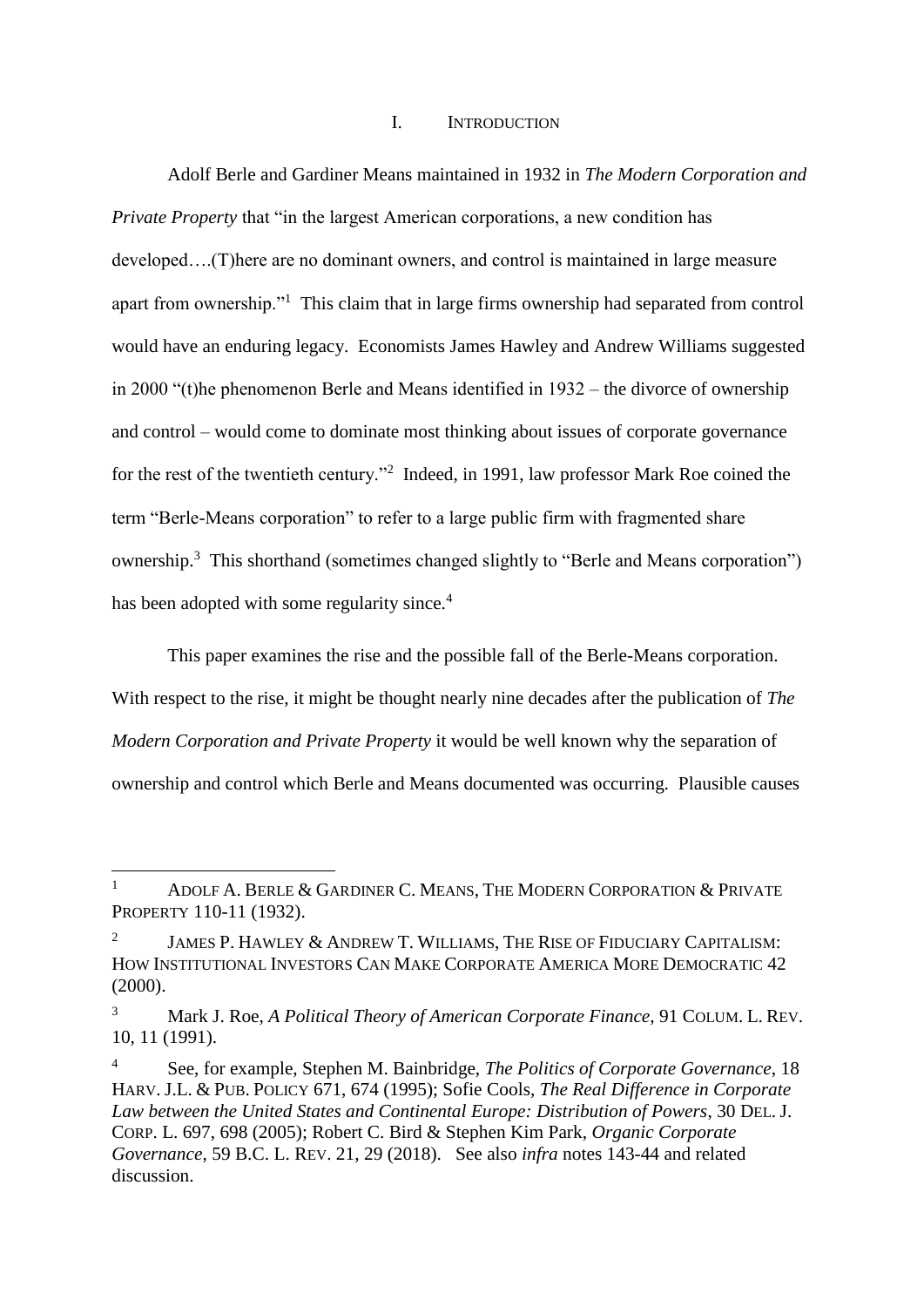have indeed been identified but debate continues.<sup>5</sup> This paper will not provide a definitive explanation for the separation of ownership and control in large American firms. Doing so may be impossible since multiple factors contributed to the rise of the Berle-Means corporation.

With respect to the rise of the Berle-Means corporation the paper moves the debate about causes forward in two ways. First, an analytical framework will be provided that clarifies the factors at work. Second, an important voice will be added to the discussion, namely Adolf Berle's. He speculated on various occasions on developments that likely contributed to the separation of ownership and control he and co-author Gardiner Means sought to document. His conjectures provide intriguing insights into why the Berle-Means corporation moved to the forefront of American corporate governance.

Given that Mark Roe conceived of the expression "Berle-Means corporation" in the early 1990s and given that the shorthand caught on thereafter it might be assumed that a separation of ownership and control remains well-ensconced in the American corporate governance firmament. In fact, doubts have been cast recently on the continued relevance of Berle and Means' description of the typical large public company. For instance, in 2013 corporate law scholars Ronald Gilson and Jeff Gordon argued "(t)he Berle-Means premise of dispersed share ownership is now wrong."<sup>6</sup> Thus, the Berle-Means corporation could be falling away as a symbol of American corporate governance arrangements, if it has not fallen already.

 $\overline{5}$ <sup>5</sup> Cools, *supra* note 4, 698. See also Part IV *infra*.

<sup>6</sup> Ronald J. Gilson & Jeffrey N. Gordon, *The Agency Costs of Agency Capitalism: Activist Investors and the Revaluation of Governance Rights*, 113 COLUM. L. REV. 863, 865 (2013).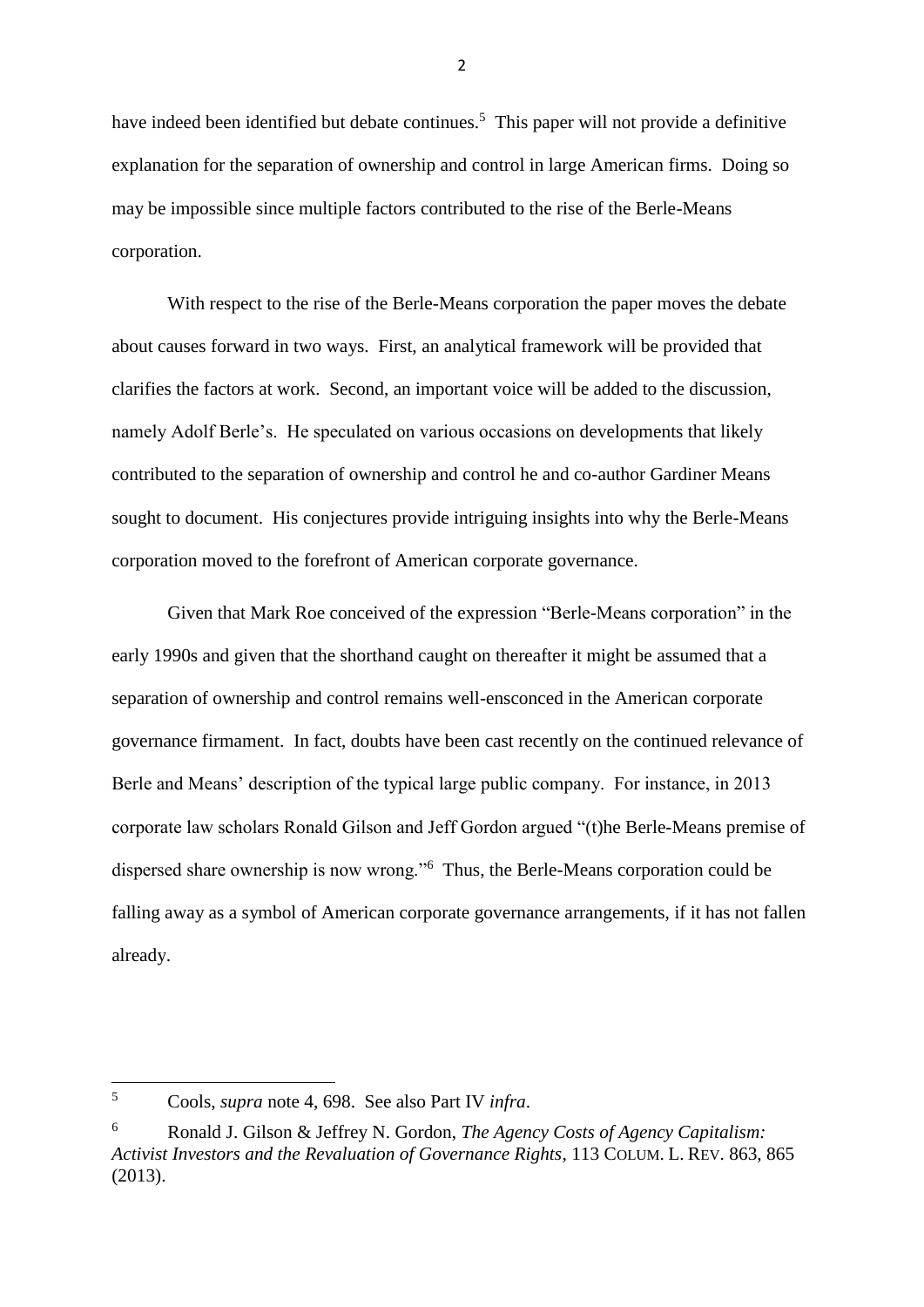This paper argues that it is premature to write off the Berle-Means corporation. The Berle-Means analysis of the public company, duly amended to reflect the growing prominence of institutional shareholders, remains relevant.<sup>7</sup> When Berle and Means wrote, aside from those stockholders that were vested with sufficient voting power to count on prevailing when resolutions were put forward, the shareholder base of public companies was comprised largely of individuals with tiny stakes who had neither the aptitude nor the inclination to intervene in corporate affairs. Today, with institutional investors holding the bulk of public company shares, this sort of wholesale diffusion of share ownership and an associated intrinsic bias in favor of passivity are now absent. The collective ownership stakes of leading institutional shareholders are now substantial enough to mean theoretically they can readily collaborate and put executives running large companies squarely on the back foot, a prospect foreign to the dispersed individual shareholders prevalent when Berle and Means wrote.

While the rise of institutional investors has changed governance dynamics in large American public companies, passivity remains the default position for today's shareholders. This pattern, moreover, is being reinforced by the rapidly growing popularity of funds the mandate of which is to buy and sell shares to match the performance of well-known stock market indices. The business model of these "index trackers", oriented around simplicity and cost-savings, creates a strong bias in favor of governance passivity likely to reinforce the sort of managerial autonomy with which Berle and Means would have been familiar. The term "Berle-Means corporation" thus remains appropriate short-hand for the paradigmatic American public company.

 $\overline{7}$ <sup>7</sup> For a similar argument, made primarily in the British context but also referring to the American situation, see MARC MOORE & MARTIN PETRIN, CORPORATE GOVERNANCE: LAW, REGULATION AND THEORY 98-99 (2017).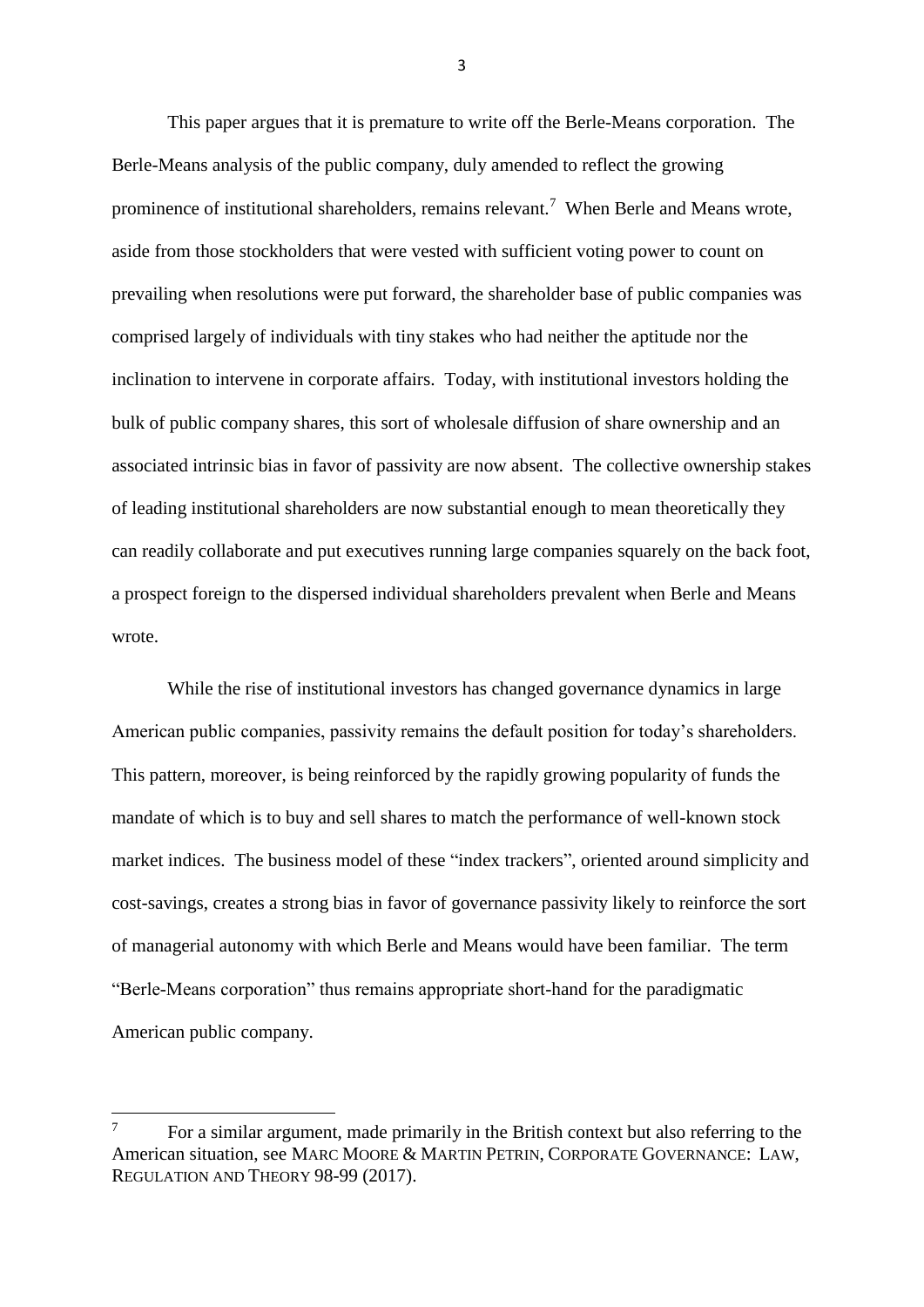The paper proceeds as follows. Section II charts the rise of the Berle-Means corporation, indicating in so doing that the separation of ownership and control with which Berle and Means became associated remained very much a work in progress when *The Modern Corporation and Private Property* was published in 1932. Section III discusses the explanation for ownership separating from control that was widely, if often implicitly, accepted through to the early 1990s, namely that a strong managerial orientation and diffuse share ownership inexorably followed from basic business logic. Section IV considers in an American context theoretical explanations for ownership and control patterns advanced since that point in time, organizing the analysis by reference to three core questions: 1) Why might those owning large blocks of shares want to exit or accept dilution of their stake? 2) Will there be demand for shares available for sale? 3) Will the new investors be inclined to exercise control themselves?

Section V switches the focus of the paper from the past to the present, drawing attention to arguments that institutional investors have collectively accumulated a sufficiently sizeable collective stake to displace the Berle-Means corporation. Section VI reverts to a historical approach, discussing past patterns of behavior of institutional shareholders to show that a public company can be characterized by a separation of ownership and control even if institutional investors own the bulk of the shares. Section VII draws upon the insights Section VI provides to argue that the Berle-Means corporation shorthand remains relevant today and likely will remain so for the foreseeable future. Section VIII concludes.

#### II. THE RISE OF THE BERLE-MEANS CORPORATION

A description of a separation of ownership and control in America's largest companies was the best-known feature of Adolf Berle and Gardiner Means' renowned 1932 book *The Modern Corporation and Private Property*. Fully diffuse share ownership did not prevail, however, in a majority of large public firms at that point in time. The rise of the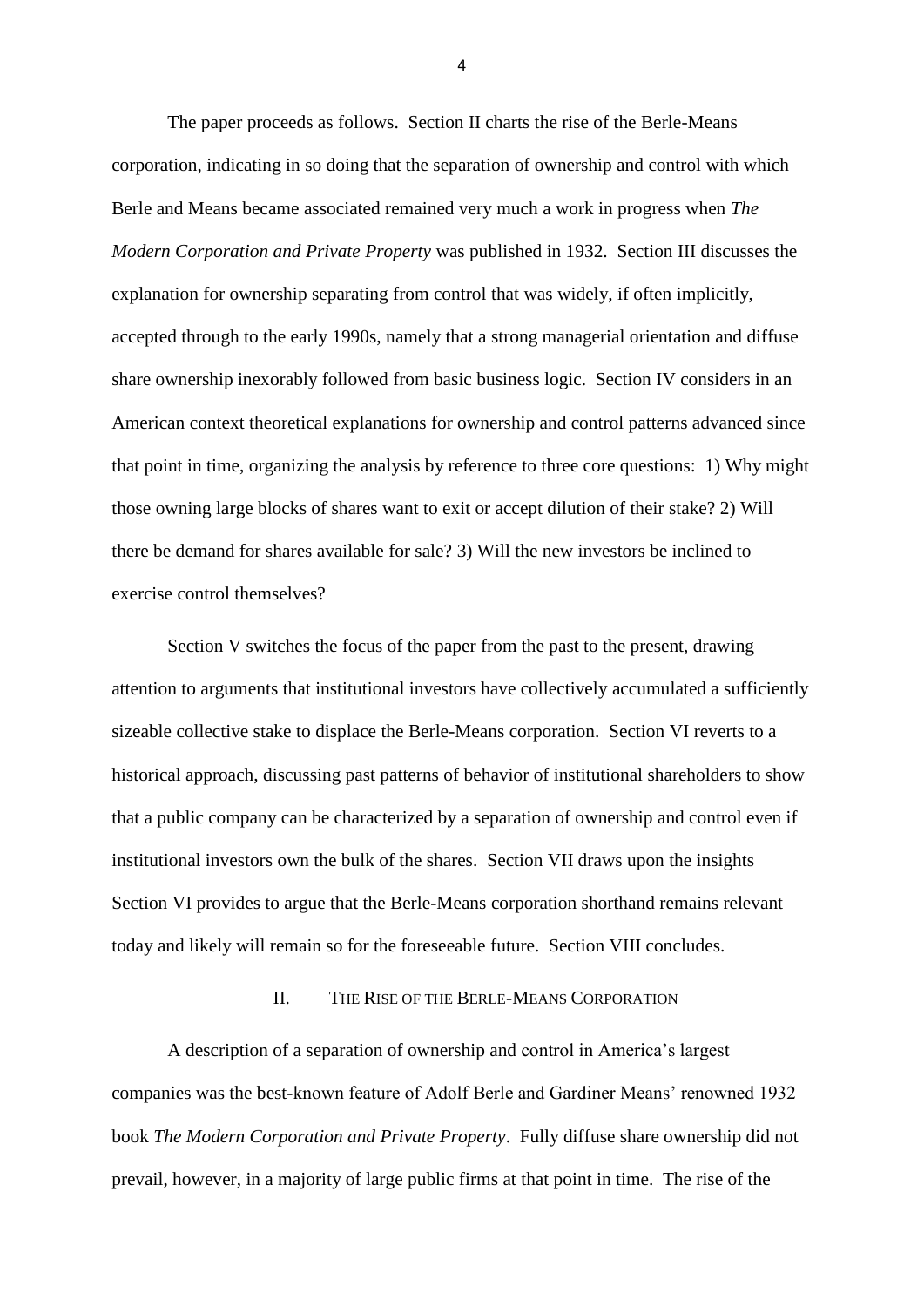Berle-Means corporation, marked by a dearth of dominant shareholders and by executives owning no more than a small fraction of the equity, would only be consolidated after World War II.

### *A. Ownership and Control as of 1930*

*The Modern Corporation and Private Property* has long been recognized as a book of pivotal importance. Historian Robert Hessen wrote in 1983 as part of a symposium marking the  $50<sup>th</sup>$  anniversary of publication "(f)ew American books have been as highly acclaimed…and fewer still enjoy as illustrious a reputation fifty years after they were published."<sup>8</sup> Esteemed management theorist Peter Drucker suggested in 1991 Berle and Means' monograph was "arguably the most influential book in U.S. business history."<sup>9</sup> Sociologist Mark Mizruchi maintained in 2004 "the field now known as corporate governance dates back to Berle and Means's classic work."<sup>10</sup>

*The Modern Corporation and Private Property* addressed several themes, including documenting a growing concentration of economic power in large corporations and exploring the role judicially generated equitable constraints could and should play in limiting the exercise of managerial power.<sup>11</sup> However, the primary theme, occupying two-thirds of the book, was the separation of ownership and control in large business enterprises.<sup>12</sup> *The Modern Corporation and Private Property* would in turn become best known subsequently

 $\,8\,$ <sup>8</sup> Robert Hessen, *The Modern Corporation and Private Property: A Reappraisal*, 26 J. L. & ECON. 273, 273 (1983).

<sup>9</sup> Peter F. Drucker, *Reckoning with the Pension Fund Revolution*, HARV. BUS. REV., March/April 1991, 106, 114.

<sup>10</sup> Mark S. Mizruchi, *Berle and Means Revisited: The Governance and Power of Large U.S. Corporations*, 33 THEORY & SOCIETY 579, 579 (2004).

<sup>11</sup> BERLE & MEANS, *supra* note 1, 18-46, 196-206, 219-43; George J. Stigler and Claire Friedland, *The Literature of Economics: The Case of Berle and Means*, 26 J.L. & ECON. 237, 238-40 (1983).

<sup>12</sup> Thomas K. McCraw, *Berle and Means*, 18 REV. AM. HIST. 578, 584 (1990).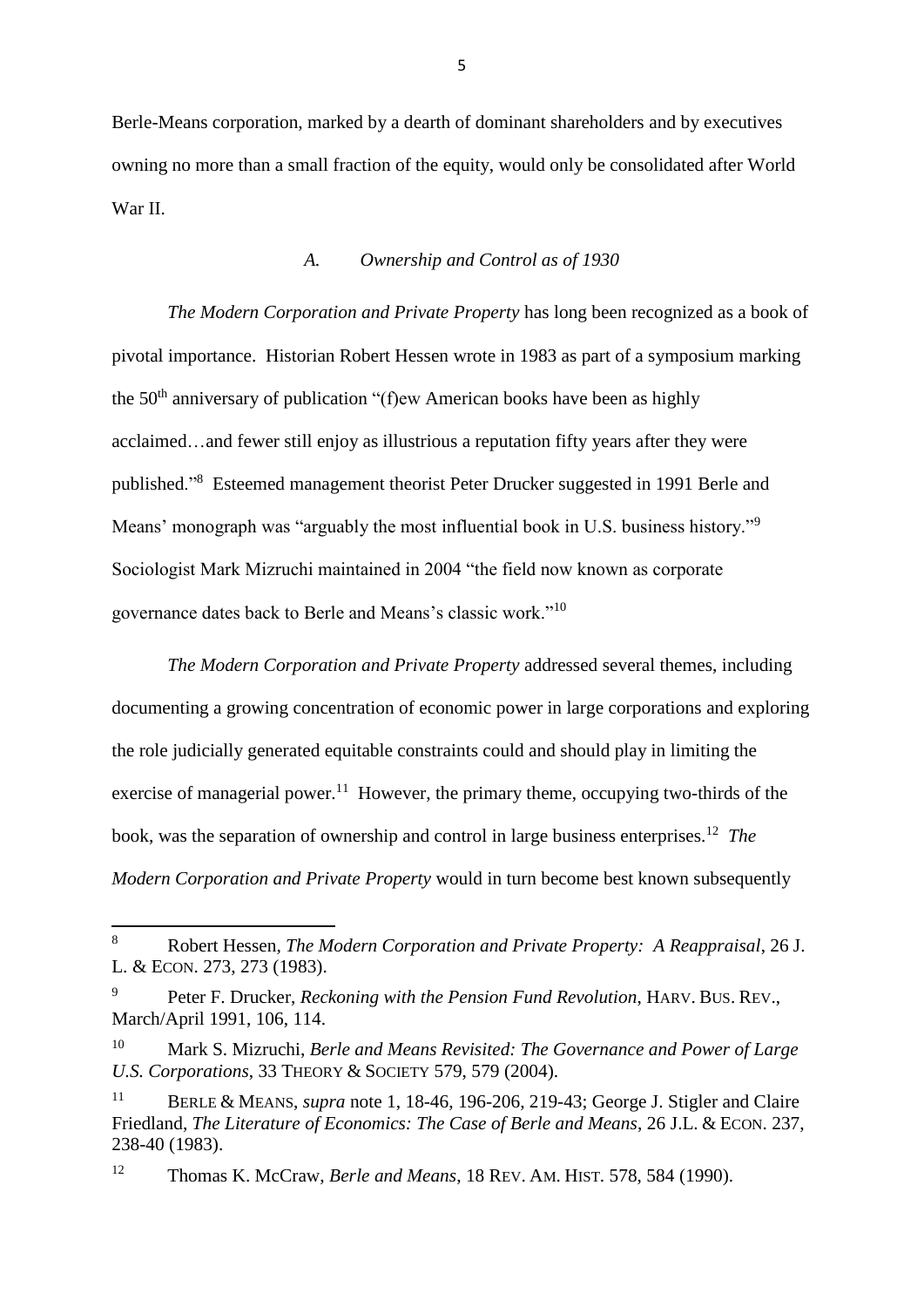for this feature.<sup>13</sup> George Dent, a corporate law academic, said in 1989 that since the book had been published, "corporate law's central dilemma has been the separation of ownership and control in public corporations."<sup>14</sup> Fellow corporate law professor William Bratton wrote in 2001 that the "*The Modern Corporation and Private Property* still speaks in an active voice. Since it first appeared in 1932, corporate law has been reckoning with its description of a problem of management responsibility stemming from a separation of ownership and control."<sup>15</sup> Historians Kenneth Lipartito and Yumiko Morii maintained in a Berle symposium article published in 2010 the book "has attracted historians, economists, policy makers, and the popular press, all of whom accepted its thesis on the separation of ownership and management in the modern corporation."<sup>16</sup>

One might infer from the notoriety of Berle and Means' separation of ownership and control thesis that dominant shareholders were passé in large U.S. companies by 1932. Berle and Means indeed referred in *The Modern Corporation and Private Property* to "a revolution" that "has destroyed the unity that we commonly call property – has divided ownership into nominal ownership and the power formerly joined to it" and declared that "the dispersion of ownership has gone to tremendous lengths among the largest companies and has progressed to a considerable extent among the medium sized."<sup>17</sup> In fact, the diffusion of share ownership with which the book is so closely associated still had some distance to go.

<sup>17</sup> BERLE & MEANS, *supra* note 1, 7, 53.

<sup>13</sup> <sup>13</sup> Mizruchi, *supra* note 10, 581; William W. Bratton & Michael L. Wachter, *Shareholder Primacy's Corporatist Origins: Adolf Berle and the Modern Corporation*, 34 J. CORP. L. 99, 148 (2008).

<sup>14</sup> George W. Dent, *Toward Unifying Ownership and Control in the Public Corporation*, [1989] WISC. L. REV. 881, 881.

<sup>15</sup> William W. Bratton, *Berle and Means Reconsidered at the Century's Turn*, 26 J. CORP. L. 737, 737 (2001) (footnote omitted).

<sup>16</sup> Kenneth Lipartito & Yumiko Morii, *Rethinking the Separation of Ownership from Management in American History*, 33 SEATTLE U. L. REV. 1025, 1027 (2010).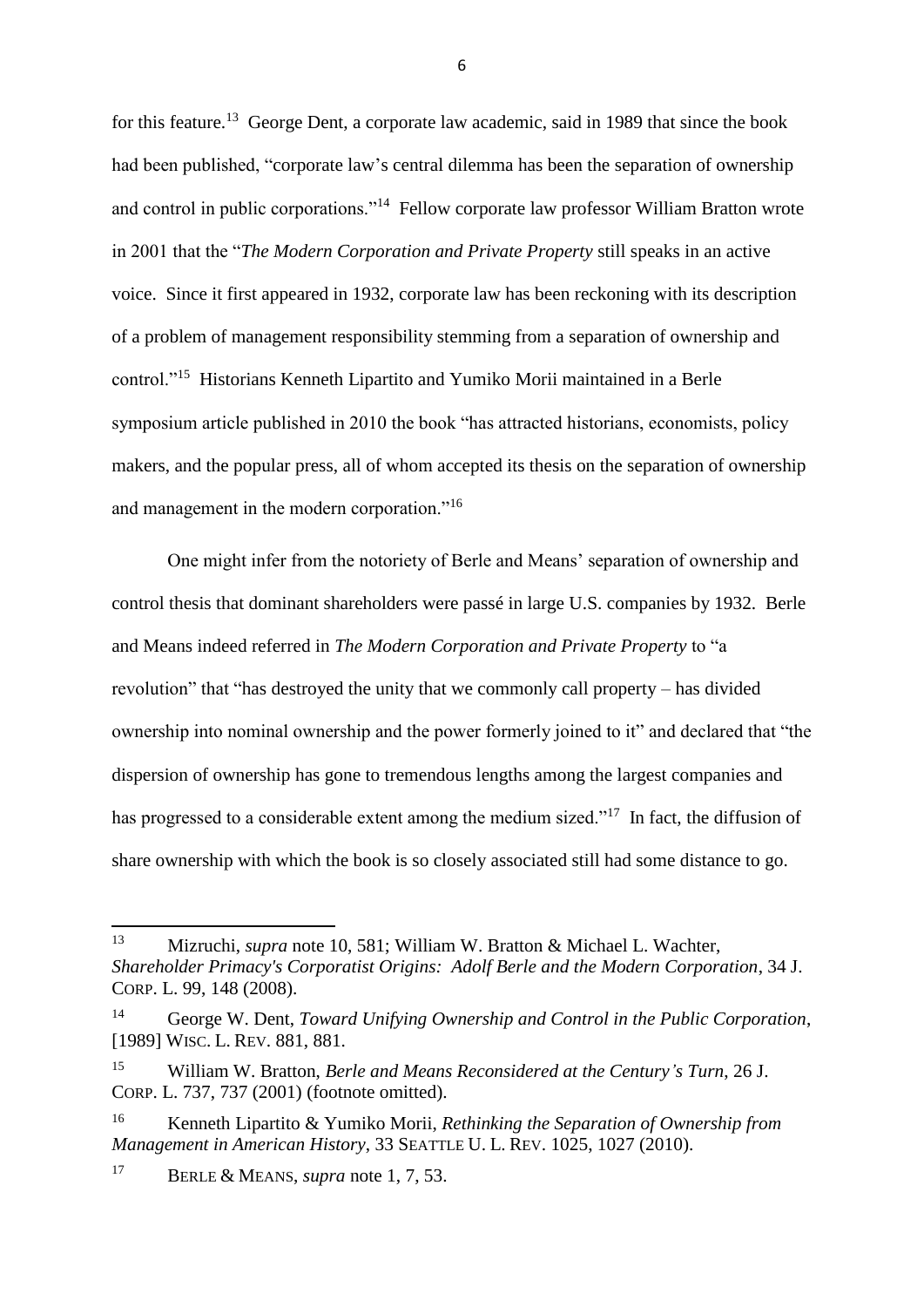Berle and Means relied on empirical analysis to document their claim that a separation of ownership and control characterized large U.S. companies. Drawing on industrial manuals, press reports and "street knowledge" they reported on control arrangements in the 42 railroads, 52 public utilities and 106 industrials which comprised America's largest 200 non-financial corporations, ranked by assets.<sup>18</sup> Berle and Means categorized companies as being under 1) "private ownership" (an individual or compact group owning most or all of the shares) 2) "majority control" (ownership of a majority of stock by a single individual or small group) 3) "control through legal device" (use of corporate "pyramids", non-voting shares and voting trusts to secure the legal power to vote a majority of the voting shares) 4) "minority control" (an individual or small group holding a sufficiently large minority stake to dominate the affairs of the company) 5) "management control" (no individual or small group having a minority interest large enough – defined as 20 percent -- to hold sway) 6) in receivership.

Berle and Means' data did not match up fully with their "revolution" rhetoric. Only a minority (88) of their 200 companies qualified as management controlled and only 21 of these 88 were categorized as management-controlled on the basis of direct evidence of a lack of a shareholder with an ownership stake of 20 percent or more.<sup>19</sup> The other "management" controlled" companies were ones where the locus of control was doubtful but was presumed to be held by management and where there was a dominant shareholder but that shareholder was a corporation that fell into the management control category.<sup>20</sup>

**.** 

<sup>18</sup> *Id*. at 19-27, 67-109. Their analysis expanded on findings Means published in a 1931 article: Gardiner C. Means, *The Separation of Ownership and Control in American Industry*, 46 Q.J. ECON. 68 (1931).

<sup>19</sup> BERLE & MEANS, *supra* note 1, 98-101, 106. Berle and Means actually classified 88½ companies as being under management control. The half was awarded due to a "special situation", namely the utility Chicago Rys. Co. being in receivership (at 101).

<sup>20</sup> *Id*. at 90-97.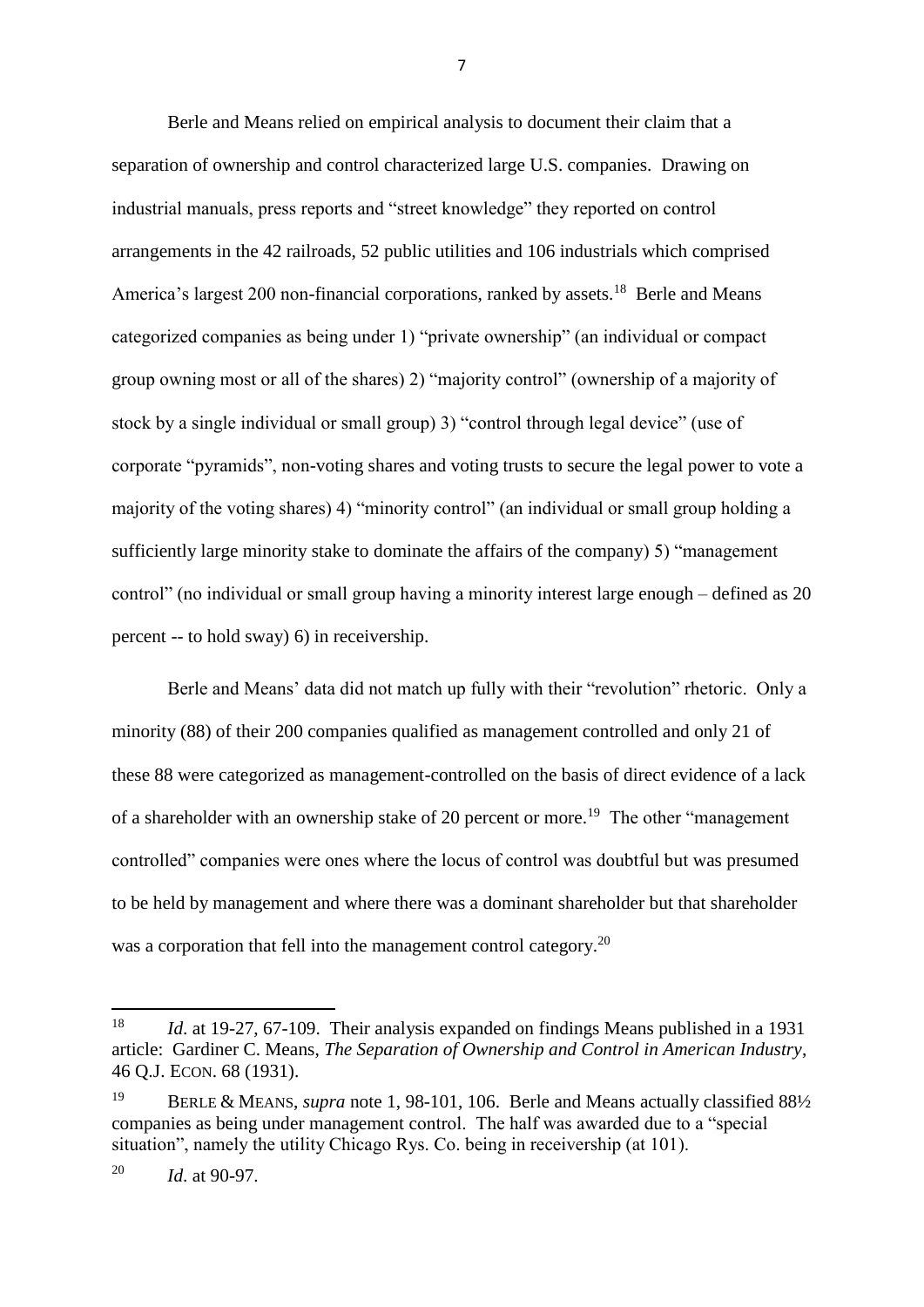While Berle and Means spoke of a "new condition" in large business enterprises they did acknowledge that a divorce between ownership and control was not yet a fully established fact.<sup>21</sup> They said of the dispersion of the ownership of shares that while "(a) rapidly increasing proportion of wealth appears to be taking this form," "the separation of ownership and control has not yet become complete." $^{22}$  A 1940 study by the Temporary National Economic Committee (TNEC), which had been established jointly by Congress and President Franklin Roosevelt to investigate the concentration of economic power in the U.S., underscored that dominant shareholders remained prominent in large companies during the 1930s.<sup>23</sup> The TNEC sought to identify as of 1939 who controlled America's 200 largest nonfinancial corporations. Statutory powers authorizing data gathering were relied upon to ascertain the percentage of shares owned by the 20 largest stockholders in each firm and the TNEC's efforts were praised for both accuracy and reliability.<sup>24</sup>

The TNEC report distinguished between those companies under ownership control, either by a family or another corporation, and those with no center of ownership control, the category akin to Berle and Means' management-controlled grouping. The TNEC assumed ownership control existed where there was a sizeable concentration of equity in the hands of an identifiable dominant group or the largest shareholders had managerial representation and remaining shareholdings were highly dispersed. Among the top 200 non-financial

<sup>21</sup> <sup>21</sup> Michael Patrick Allen, *Management Control in the Large Corporation: Comment on Zeitlin*, 81 AM. J. SOC. 885, 885 (1976).

<sup>22</sup> BERLE & MEANS, *supra* note 1, 64, 302.

<sup>23</sup> RAYMOND GOLDSMITH *et al.*, THE DISTRIBUTION OF OWNERSHIP IN THE 200 LARGEST NON-FINANCIAL CORPORATIONS, TNEC INVESTIGATION OF CONCENTRATION OF ECONOMIC POWER, MONOGRAPH NO. 29 (1940).

<sup>24</sup> Don Villarejo, *Stock Ownership and the Control of Corporations*, NEW UNIV. THOUGHT, Autumn 1961, 33, 50-51, 56; PHILIP H. BURCH, THE MANAGERIAL REVOLUTION REASSESSED: FAMILY CONTROL IN AMERICA'S LARGE CORPORATIONS 128 (1972); Dennis Leech, *Ownership Concentration and Control in Large U.S. Corporations in the 1930s: An Analysis of the TNEC Sample*, 35 J. INDUST. ECON. 333, 333 (1987).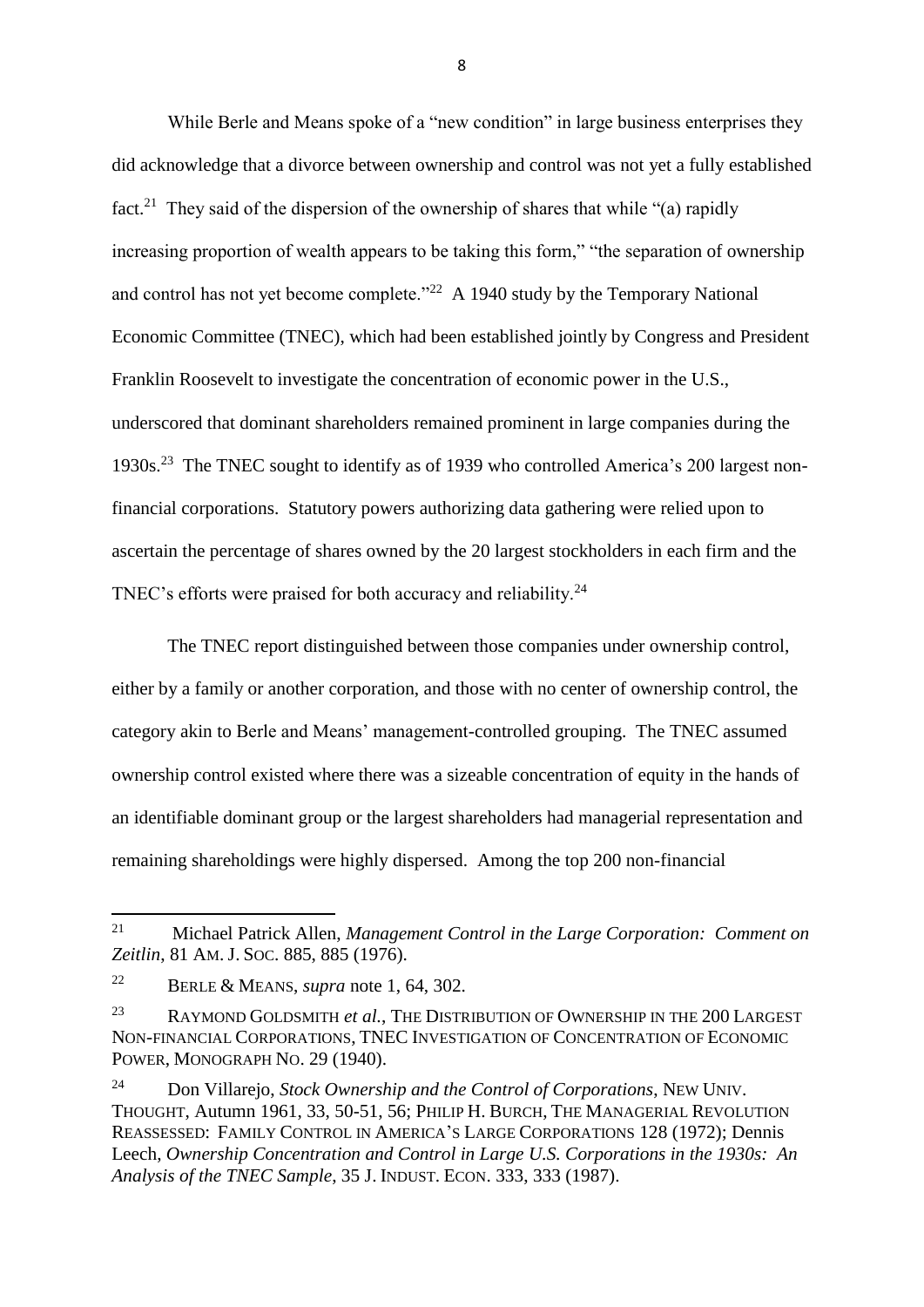corporations, the TNEC found that only in 61 was there no center of control. Of the remaining 139 companies, the TNEC classified 77 as being under family control, 56 as being controlled by other corporations and six as being under joint control of family and corporate interest groups. The TNEC concluded control through ownership (albeit usually minority control) was the typical situation in large business enterprises.<sup>25</sup>

## *B. Consolidation of the Separation of Ownership and Control*

While Berle and Means' 1932 declaration that ownership and control were apart "in large measure" likely was an overstatement at that point in time matters were evolving in the direction they had suggested. The *New York Times* said in 1943 that "wealthy individuals (and) estates are disposing of important stockholdings piecemeal….(T)his liquidation is being absorbed by an army of relatively small investors….The current period will go down in financial history as one in which important changes were made in the ownership of corporations."<sup>26</sup> The same newspaper said in 1955 of public companies and their executives:

"A generation or so ago, most corporations were held by small groups of investors. Often as not, members of the founding family held the majority of shares. Then came in succession the Great Depression, high taxes on incomes and estates and the need for new capital in a rapidly growing economy. Result: today, the stock of many companies is widely distributed among thousands or even hundreds of thousands of shareholders.

Management, in effect, has become a high-priced employe(e). $27$ 

<sup>25</sup> <sup>25</sup> ROBERT A. GORDON, BUSINESS LEADERSHIP IN THE LARGE CORPORATION 42 (1945).

<sup>26</sup> Edward J. Condlon, *Scattering of Big Security Blocks Speeded by Taxes, Post-War Views*, N.Y. TIMES, Oct. 24, 1943, S7.

<sup>27</sup> Richard Rutter, *Proxy Wards Shed No Gore, Much Ink*, N.Y. TIMES, May 24, 1955, 44.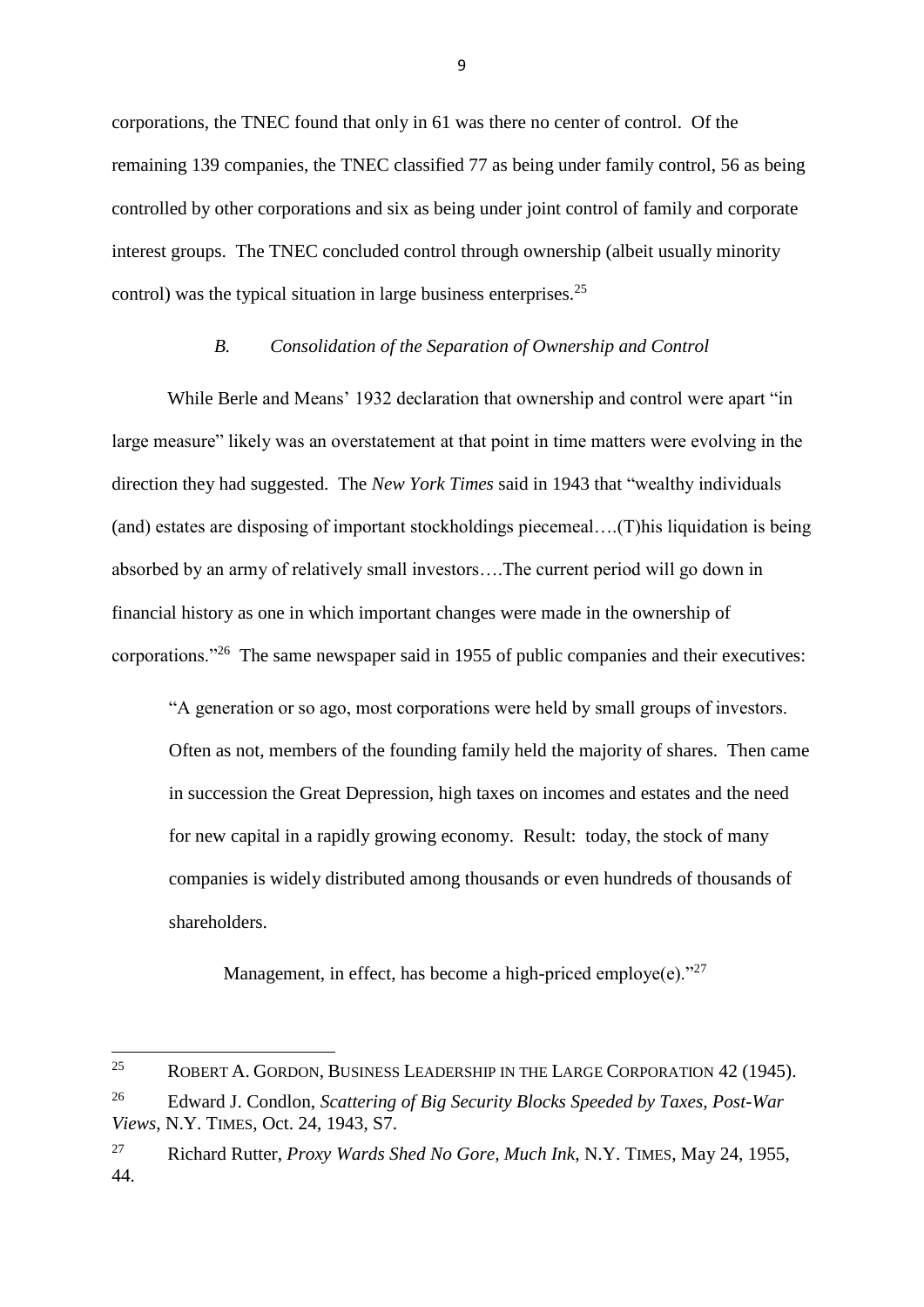A 1955 study of the background of chief executives and board chairmen of large companies covering 1900, 1925 and 1950 confirmed "the general trend is toward increasing management control" unaffiliated with substantial share ownership, evidenced by the fact that as of 1950 at least three-quarters of the chief executives and chairmen owned less than one percent of their company's voting stock.<sup>28</sup>

Berle would in time agree that the emergent historical process he and Means had identified was subsequently consolidated in a way that made a separation of ownership and control the norm in large public companies. In 1959 he said "(a) 'big corporation' of the year 1925 was still primarily a personal expression. In 1955, the same corporation…is quite obviously an institution."<sup>29</sup> He noted the same year that while as of 1929 large enterprises were usually under the "working control" of shareholders, "management control…meaning…that no large concentrated stockholding exists that maintains a close working relationship with management" had become "the norm" with "the bulk of American industry now."<sup>30</sup> In a 1962 *New York Times* article Berle said of public company shares "distribution continues to split up big holdings. Most big corporations are not – indeed cannot be – controlled by any shareholder."<sup>31</sup> He observed similarly in the *Columbia Law Review* the same year "(n)o one...now denies the essential separation of ownership of the large corporation from its control. Thirty years have markedly accentuated this separation."<sup>32</sup>

 $28\,$ <sup>28</sup> MABEL NEWCOMER, THE BIG BUSINESS EXECUTIVE: THE FACTORS THAT MADE HIM 5-6 (1955).

<sup>29</sup> Adolf A. Berle, *Foreword*, THE CORPORATION IN MODERN SOCIETY ix, xiv (Edward S. Mason ed., 1959).

<sup>30</sup> ADOLF A. BERLE, POWER WITHOUT PROPERTY: A NEW DEVELOPMENT IN AMERICAN POLITICAL ECONOMY 73-74 (1959).

<sup>31</sup> A.A. Berle, *Bigness: Curse or Opportunity?*, N.Y. TIMES, Feb. 18, 1962, Sunday Magazine, 10.

<sup>32</sup> Adolf A. Berle, *Modern Functions of the Corporate System*, 62 COLUM. L. REV*.* 433, 437 (1962).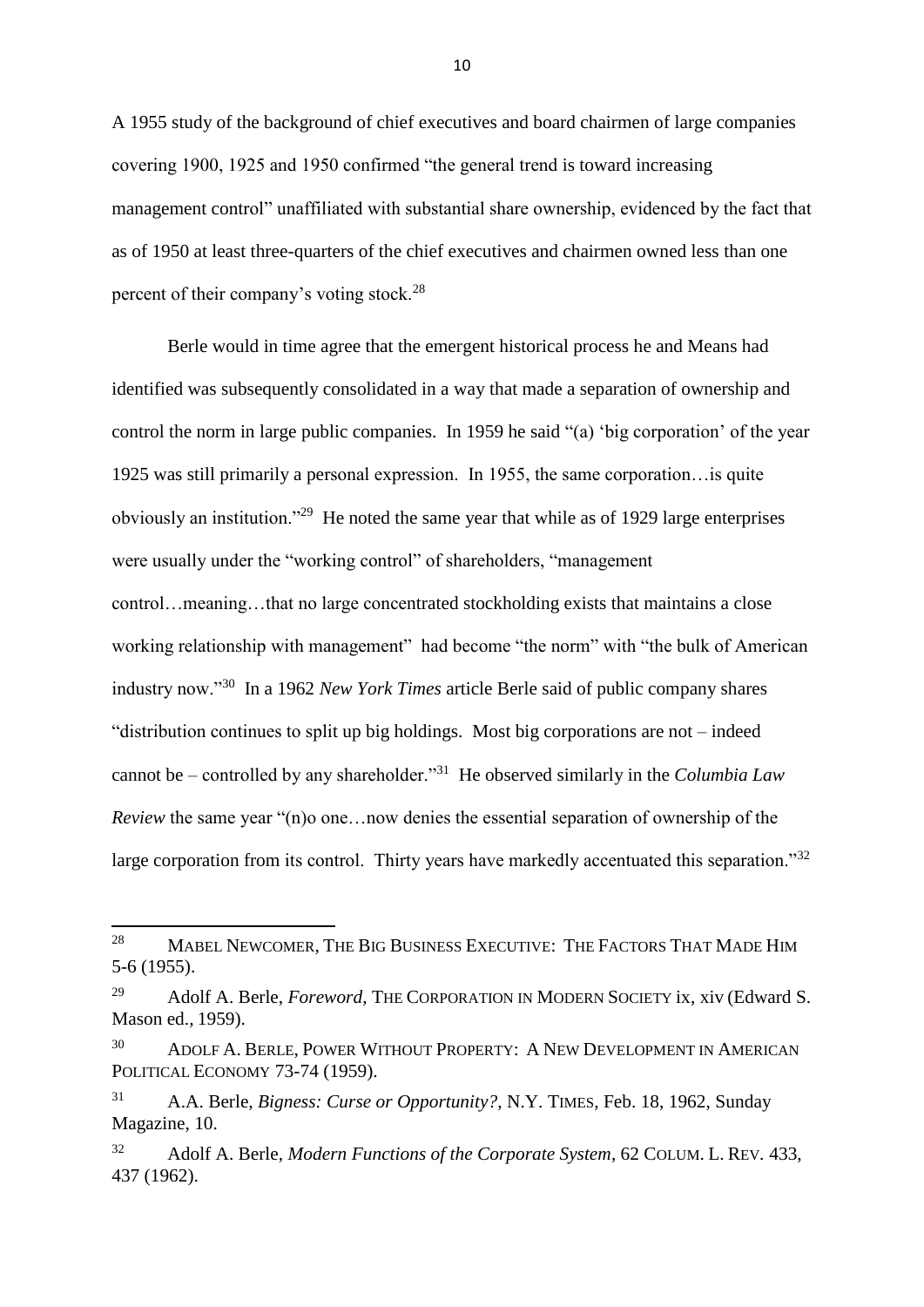Berle's assessment reflected the general consensus. *Forbes* indicated in 1957 "today's manager works for no single imperious owner. Instead he serves thousands, even hundreds of thousands of stockholder owners."<sup>33</sup> Harvard economist Edward Mason observed in 1959 "(a)lmost everyone now agrees that in the large corporation, the owner is, in general a passive recipient; that typically control is in the hands of management; and that management normally selects its own replacements."<sup>34</sup> Princeton sociologist Wilbert Moore wrote in 1962 that "the Berle-Means doctrine" had "achieved wide acceptance" and that managers had "acquired a large degree of independence from stockholders."<sup>35</sup>

While by the beginning of the 1960s it was widely accepted that in large public companies diffuse share ownership was the norm and dominant shareholders were anomalous, empirical data on point was "all too often scanty or badly out of date."<sup>36</sup> The TNEC's 1939 study remained the best source.<sup>37</sup> Matters changed in the 1960s and 1970s, with a number of studies of ownership and control being conducted. Economist Robert Larner, for instance, sought to replicate Berle and Means' methodology using data from 1963. He reported that 75 percent of the 500 largest companies in the U.S. were under management control and said his results showed the "managerial revolution" was "close to

**.** 

<sup>33</sup> *Not to Pioneer, But to Mesh…*, FORTUNE, Nov. 15, 1957, 27.

<sup>34</sup> Edward S. Mason, *Introduction* in THE CORPORATION, *supra* note 29, 1, 4 (Edward S. Mason ed., 1959).

<sup>&</sup>lt;sup>35</sup> WILBERT E. MOORE, THE CONDUCT OF THE CORPORATION 6-7 (1962).

<sup>36</sup> Villarejo, *supra* note 24, 49.

<sup>37</sup> *Id*. at 51. See also ROBERT J. LARNER, MANAGEMENT CONTROL AND THE LARGE CORPORATION 7 (1970).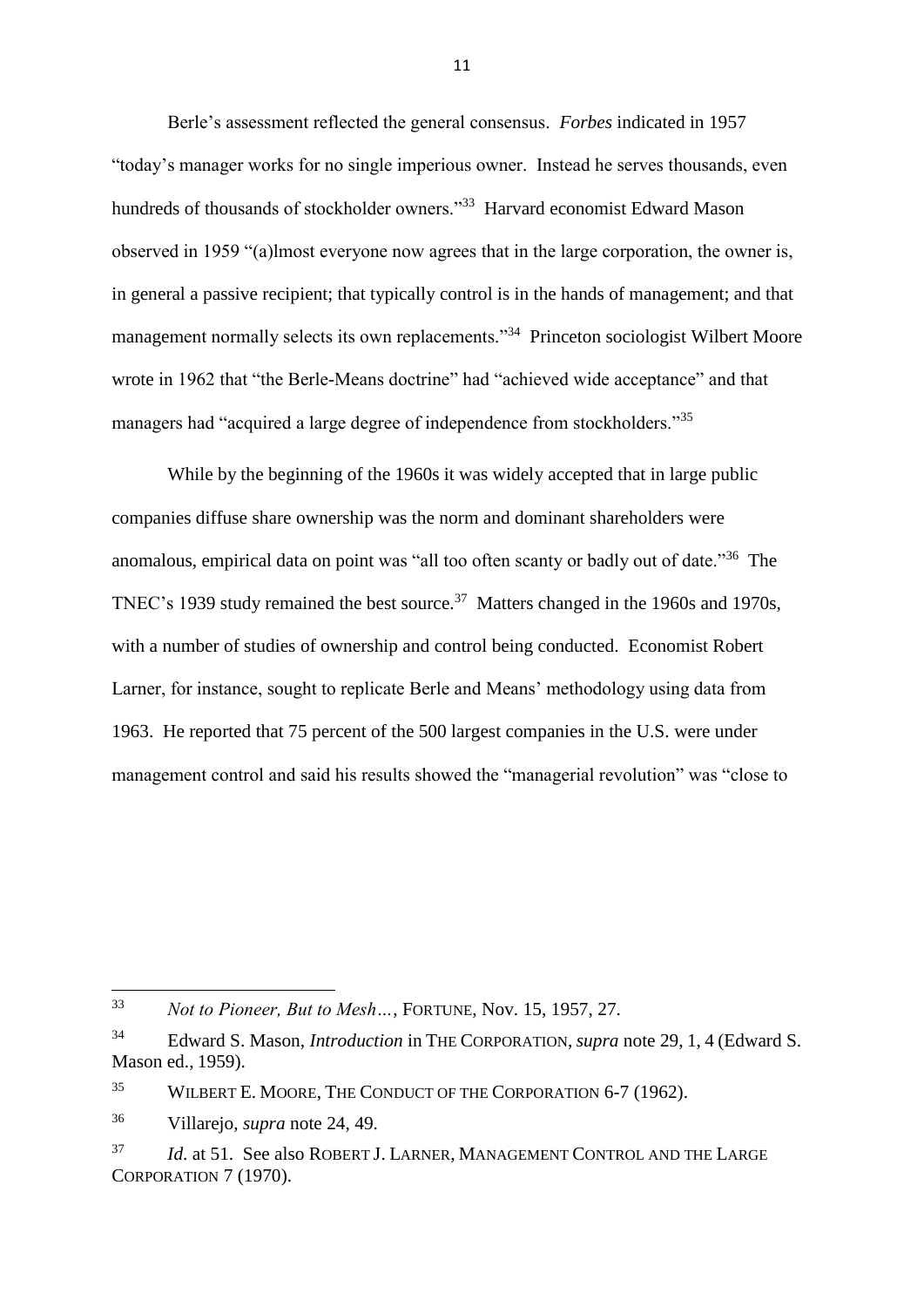complete."<sup>38</sup> *Business Week* agreed, saying Larner's data established that "(m)anagement...holds sway in all but a minor share of America's corporate giants."<sup>39</sup>

Additional research confirmed for the most part Larner's finding that dispersed ownership was the norm in large American business enterprises in the 1960s and 1970s.<sup>40</sup> There were studies indicating that only a minority of large companies had fully diffuse share ownership but most of these used a low threshold of share ownership of 5 percent or more to find "control".<sup>41</sup> Noted political theorist Robert Dahl said in 1970 that "(e)very literate person now rightly takes for granted what Berle and Means established four decades ago in their famous study."<sup>42</sup> There was by that point in time a solid empirical foundation for the received wisdom.

## III. THE BERLE-MEANS CORPORATION AS A PRODUCT OF BUSINESS LOGIC

Having documented the rise of the Berle-Means corporation in the United States, we will consider now why a separation of ownership and control became the norm in large public companies. Accounting for patterns of ownership and control in the corporate context is not a straightforward exercise, with multiple factors plausibly contributing to prevailing arrangements. Economists Randall Morck and Lloyd Steier have said of theories advanced to explain cross-country variations, "(i)t would be wonderful for economists if we could

**.** 

<sup>38</sup> LARNER, *supra* note 37, 17; Robert J. Larner, *Ownership and Control in the 200 Largest Nonfinancial Corporations, 1929 and 1963*, 56 AMER. ECON. REV*.* 777, 787 (1966).

<sup>39</sup> *Managers Tighten Their Grip*, BUS. WK., Nov. 5, 1966, 63

<sup>40</sup> For a summary, see Brian Cheffins & Steve Bank, *Is Berle and Means Really a Myth?*, 83 BUS. HIST. REV. 443, 468-69 (2009) (see Appendix 2).

<sup>41</sup> *Id.* at 458, 470-71 (Appendix 3).

<sup>&</sup>lt;sup>42</sup> ROBERT A. DAHL, AFTER THE REVOLUTION 104 (1970).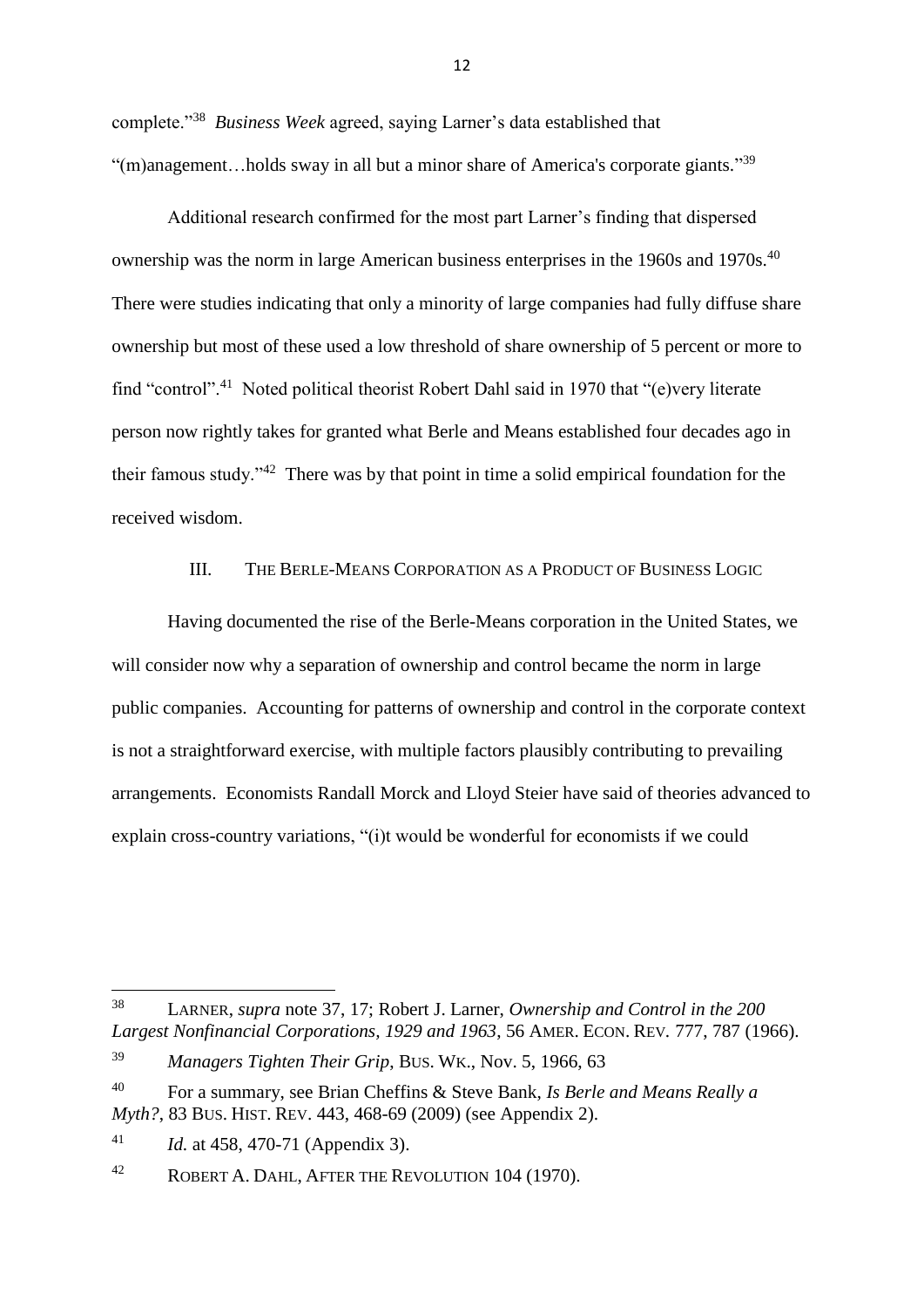conclude that one is correct and discard the others, but economics is rarely so simple."<sup>43</sup> The United States is no different in this regard. Finance professor Marco Becht and economic historian Bradford DeLong conceded in a 2005 paper seeking to account for the dearth of controlling shareholders in U.S. public companies "the story we have to tell turns out not to be a neat one."<sup>44</sup>

While providing a definitive explanation why a divorce of ownership and control took place in the U.S. probably is not feasible, plausible conjectures regarding contributing factors can be offered. A helpful way to start is to consider the extent to which basic business logic accounts for what occurred. Until the early 1990s, it was universally, if largely implicitly, accepted that no further explanation was required for the separation of ownership and control in large firms. Doubts would arise at that point that would provide a platform for the development of theories regarding ownership and control canvassed in Part IV.

A. The Business Logic Underlying the Separation of Ownership and Control

While it is now widely acknowledged that explaining ownership patterns in large corporations is not a straightforward exercise, doubts about why the Berle-Means corporation moved to the forefront of America's corporate economy were slow to emerge. Once a consensus developed that there in fact was a separation of ownership and control in large American corporations, to the extent that there was debate about the phenomenon it focused on whether the stockholder passivity associated with diffuse share ownership begat counterproductively unconstrained executive power that necessitated a substantial regulatory

**.** 

<sup>43</sup> Randall K. Morck & Lloyd Steier, *The Global History of Corporate Governance: An Introduction*, in A HISTORY OF CORPORATE GOVERNANCE AROUND THE WORLD: FAMILY BUSINESS GROUPS TO PROFESSIONAL MANAGERS 1, 29 (Randall K. Morck, ed., 2005).

<sup>44</sup> Marco Becht & Bradford DeLong, *Why Has There Been so Little Blockholding in America?*, in HISTORY OF CORPORATE GOVERNANCE, *supra* note 43, 613, 651.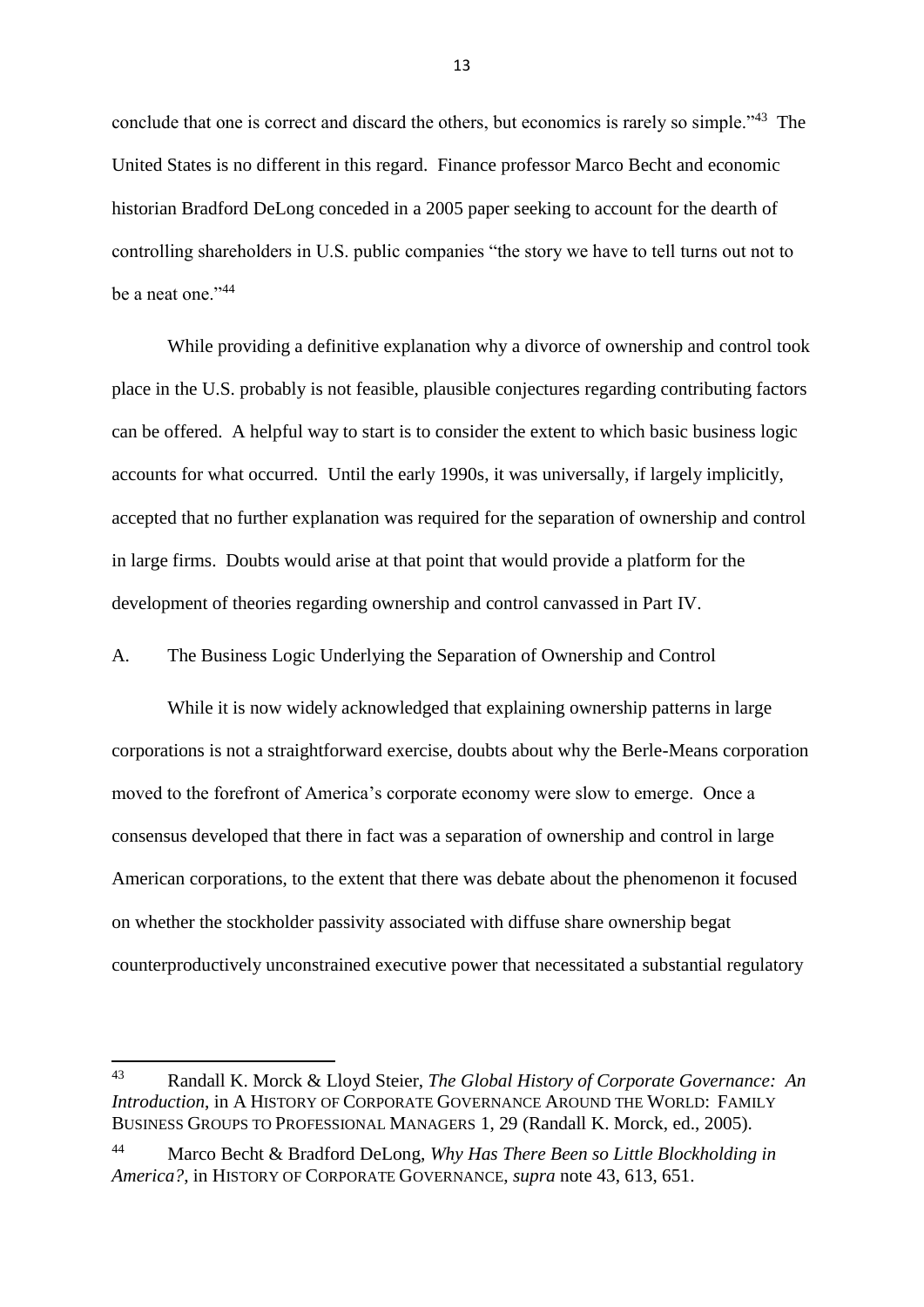response.<sup>45</sup> Underpinning the discourse was a widespread belief that, as a matter of business logic, most large corporations would feature diffuse share ownership and managerial control.

The consensus regarding the business logic explanation for the divorce of ownership and control in large firms was typically implicit. <sup>46</sup> For instance, a review of a 1968 reissue of *The Modern Corporation and Private Property* noted when describing the managerially controlled firms dominating the American economy that even "(m)odern critics of the large corporation usually take for granted its inevitability."<sup>47</sup> Law professor Nicholas Wolfson, very much a fan rather than a critic of big business, nevertheless made explicit the reasoning involved in 1984, saying "(t)he separation of ownership and control is the inevitable product of the need to maximize managerial efficiency in corporate firms."<sup>48</sup> Such reasoning harkened back to *The Modern Corporation and Private Property*, where Berle and Means said "(d)ispersion in the ownership of separate enterprises appears to be inherent in the corporate system. It has already proceeded far, it is rapidly increasing, and appears to be an inevitable development."<sup>49</sup>

Financial imperatives were part of the logic assumed to underpin the manageriallydominated corporation's move to the forefront. Companies needing to raise large amounts of capital seemingly could proceed most readily if their equity was carved up into small units

<sup>49</sup> BERLE & MEANS, *supra* note 1, 47.

<sup>45</sup> <sup>45</sup> Gregory A. Mark, *Realms of Choice: Finance Capitalism and Corporate Governance*, 95 COLUM. L. REV. 969, 973, 975-76 (1995); Brian R. Cheffins, *The Trajectory of (Corporate Law) Scholarship*, 63 CAMBRIDGE L.J. 456, 480-83 (2004).

<sup>&</sup>lt;sup>46</sup> PAUL A. BARAN & PAUL M. SWEEZY, MONOPOLY CAPITAL: AN ESSAY ON THE AMERICAN ECONOMIC AND SOCIAL ORDER 21 (1966) (indicating that it was "taken for granted as an accomplished fact" that control of large corporations would end up in management's hands).

<sup>47</sup> Robert Lekachman, *The Corporation Gap*, N.Y. TIMES, Sept. 15, 1968, Book Review, 8.

<sup>48</sup> NICHOLAS WOLFSON, THE MODERN CORPORATION: FREE MARKETS VERSUS REGULATION 39 (1984).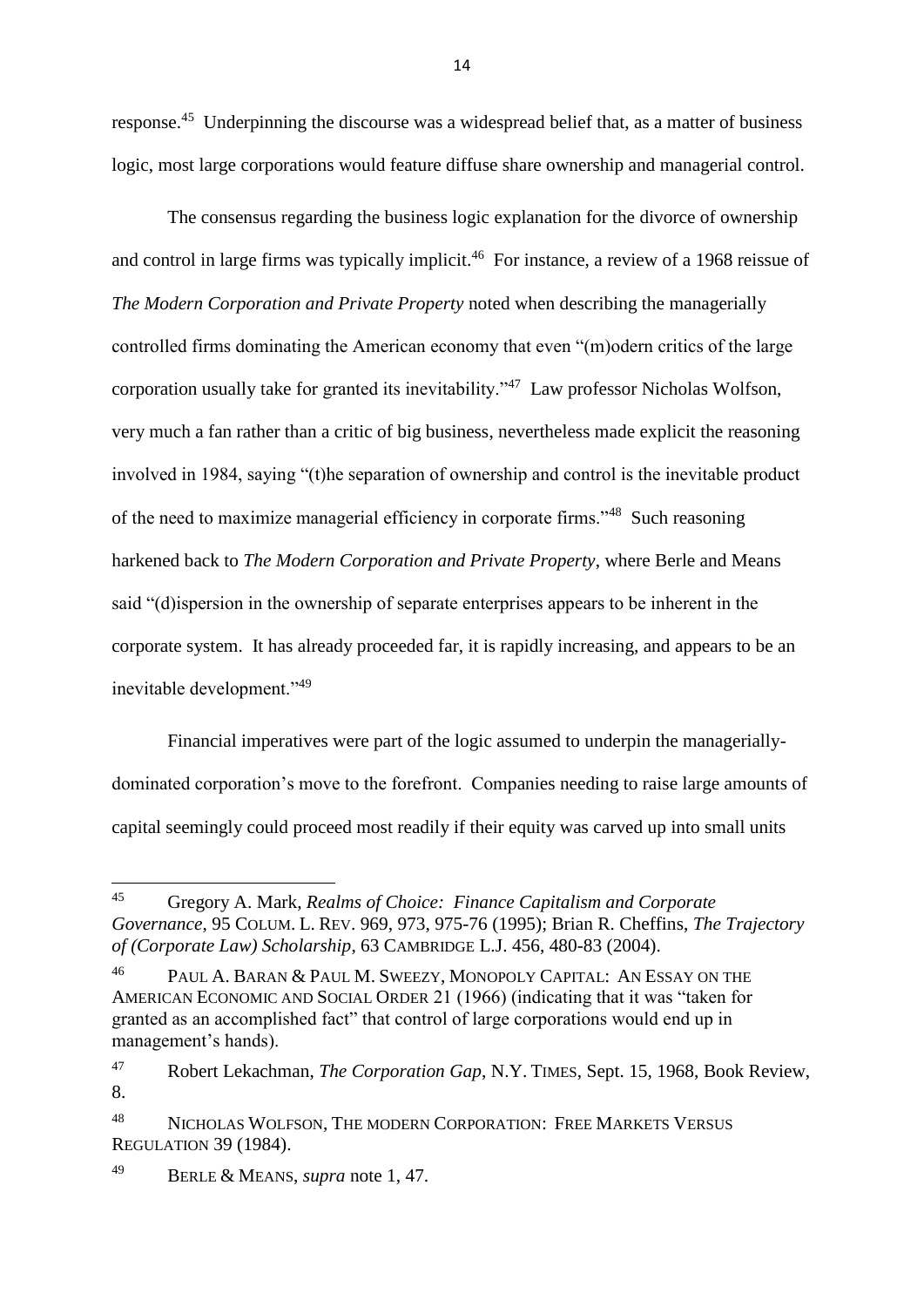that could be distributed publicly to thousands of investors.<sup>50</sup> Dispersed share ownership would then typically follow in turn. This logic seemingly appealed to Berle and Means, who said "(i)n a truly large corporation, the investment necessary for majority ownership is so considerable as to make control extremely expensive."<sup>51</sup> Berle struck a similar chord in 1954, indicating a separation of ownership and control "was inevitable, granting that modern organizations of production and distribution must be so large as to be incapable of being owned by any individual or small group of individuals."<sup>52</sup>

Practical challenges associated with running large business enterprises also featured in the basic business logic assumed to underpin the divorce between ownership and control. As firms grew bigger, their operations were likely to become more complex and physically decentralized. Continued success under such circumstances, the thinking went, was contingent upon developing robust managerial capabilities buttressed by the hiring of career-oriented, professionally trained executives.<sup>53</sup> Moreover, so long as companies refrained from treating substantial stock ownership as a necessary qualification for a top executive post, the talent pool from which senior management could be drawn would be greatly expanded. A split between ownership and control logically ensued. For instance, business historian Thomas Cochran accounted in 1957 for the two being divorced in large firms on the basis "that largescale mass production and transportation hastened the shift toward managerial…control" with "the new big companies plac(ing) executive control in the hands of careerists, selected for

<sup>50</sup> <sup>50</sup> MARGARET BLAIR, OWNERSHIP AND CONTROL: RETHINKING CORPORATE GOVERNANCE FOR THE TWENTY-FIRST CENTURY 96 (1993); ROBIN MARRIS, MANAGERIAL CAPITALISM IN RETROSPECT 6-7 (1998).

<sup>51</sup> BERLE & MEANS, *supra* note 1, 68.

 $52$  ADOLF A. BERLE, THE  $20^{TH}$  CENTURY CAPITALIST REVOLUTION 30 (1954).

<sup>53</sup> GORDON, *supra* note 25, 160; OSWALD KNAUTH, MANAGERIAL ENTERPRISE: ITS GROWTH AND METHODS OF OPERATION 43 (1948); FRANKLIN G. MOORE, MANAGEMENT: ORGANIZATION AND PRACTICE 19 (1964).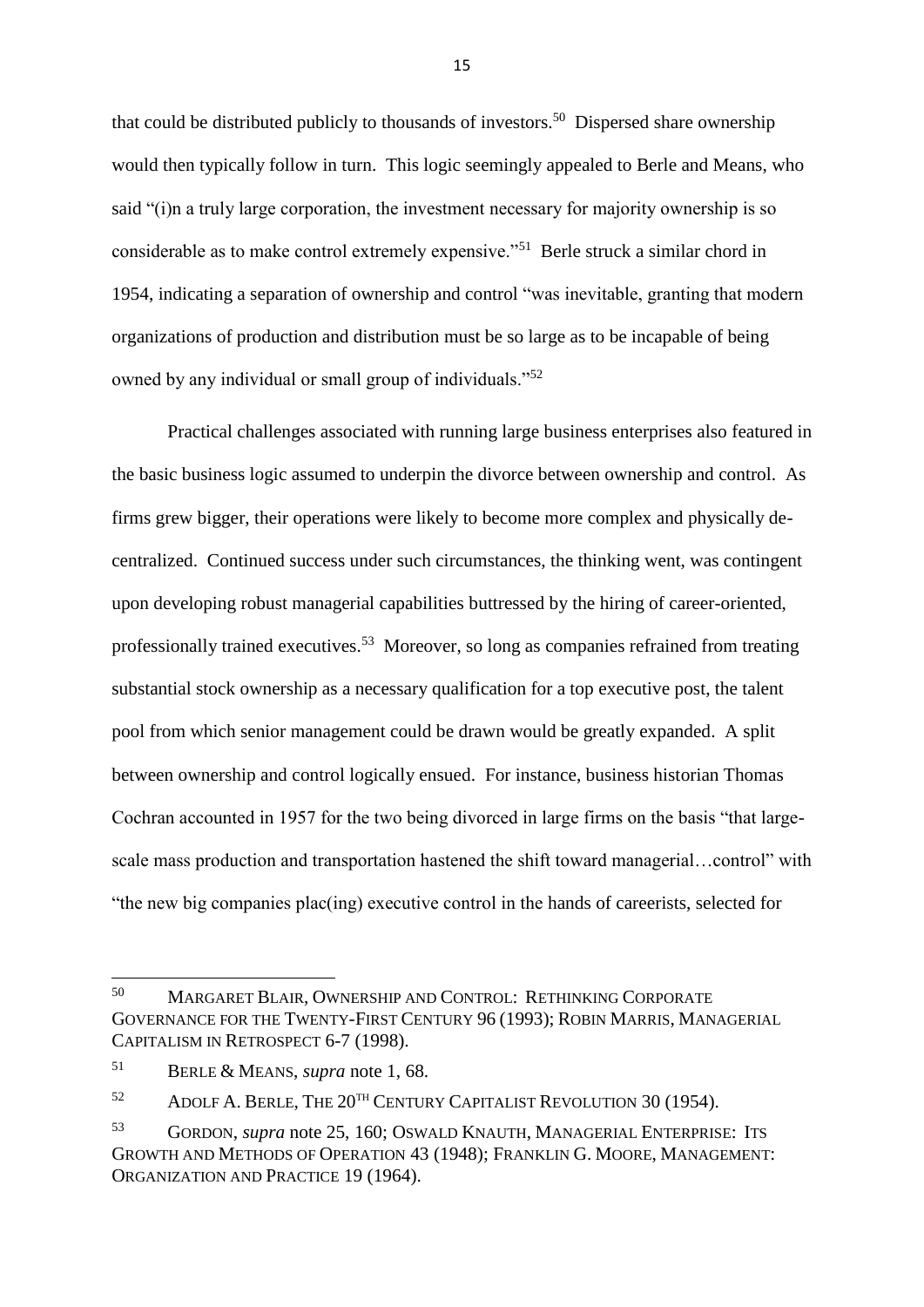their managerial ability. The professional executive needed to own no stock in the enterprise, and if he did buy some it was usually not enough to give him any great stake in the company profits."<sup>54</sup>

Alfred Chandler, a distinguished business historian best known for his work on how and why firms which pioneered the implementation of sophisticated managerial hierarchies in the late  $19<sup>th</sup>$  and early  $20<sup>th</sup>$  centuries achieved commercial pre-eminence,<sup>55</sup> was probably the leading exponent of the close association between the bolstering of managerial capabilities and the growth and success of business enterprises. His "account of the managerial revolution, including the careful and methodical reasoning and mountainous store of evidence that seemed to support it, proved so compelling that few historians of business and technology took issue with it."<sup>56</sup> According to Chandler, a new transportation and communication infrastructure oriented around railways, telegraph networks and subsequently telephone service that was taking shape as the  $19<sup>th</sup>$  century drew to a close meant for the first time successful firms were focusing on genuinely national markets for goods and services.<sup>57</sup> At the same time, technological innovations such as mass generation of electric power were fostering previously unimaginable economies of scale and thereby encouraging the

<sup>57</sup> CHANDLER, VISIBLE, *supra* note 55, 8.

<sup>54</sup> THOMAS C. COCHRAN, THE AMERICAN BUSINESS SYSTEM: A HISTORICAL PERSPECTIVE 11 (1957).

<sup>55</sup> ALFRED D. CHANDLER, STRATEGY AND STRUCTURE: CHAPTERS IN THE HISTORY OF INDUSTRIAL ENTERPRISE (1962); ALFRED D. CHANDLER, THE VISIBLE HAND: THE MANAGERIAL REVOLUTION IN AMERICAN BUSINESS (1977); ALFRED D. CHANDLER, SCALE AND SCOPE: THE DYNAMICS OF INDUSTRIAL CAPITALISM (1990). On Chandler's legacy, see *Alfred Chandler*, ECONOMIST.COM, available at <http://www.economist.com/node/13474552> (accessed March 12, 2018); Douglas Martin, *Alfred D. Chandler Jr., a Business Historian, Dies at 88*, N.Y. TIMES, May 12, 2007, B7.

<sup>56</sup> George David Smith & Davis Dyer, *The Rise and Transformation of the American Corporation* in THE AMERICAN CORPORATION TODAY 28, 34 (Carl Kaysen, ed., 1996).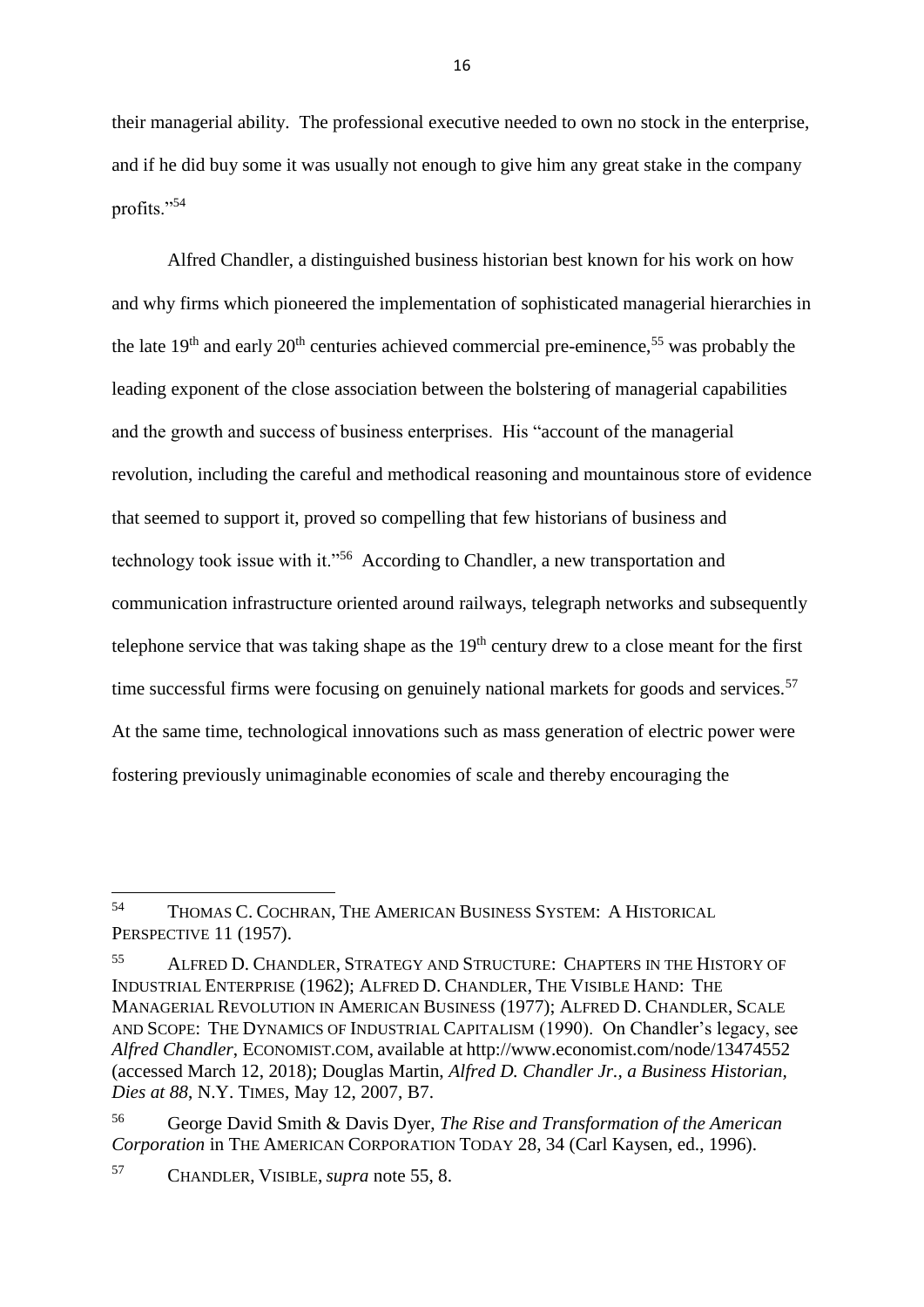centralization of production in large plants.<sup>58</sup> These changes set the scene for the emergence of what Chandler called "the modern business enterprise," with well-developed managerial hierarchies being the defining characteristic.<sup>59</sup> Companies that invested heavily in building managerial capabilities, Chandler argued, tended to prosper – and dominate -- because they would be co-ordinating production, distribution and marketing more effectively than would be possible with heavy reliance on arm's-length transactions between independent businesses.<sup>60</sup> Hence, corporate success was associated with the growth of what Chandler termed in the late 1970s "the visible hand" of management at the expense of the "invisible hand" market forces constituted.<sup>61</sup>

Chandler maintained that the managerially-focused "visible hand" contributed to industrial and commercial success because large plants set up to exploit economies of scale had to feature effective capacity utilization, which in turn demanded "the constant attention of a managerial team or hierarchy."<sup>62</sup> The national scale on which leading corporations had begun to operate also favored investment in managerial capabilities. Expansion into new regions combined with the rolling out of wider ranges of products created risks that those overseeing increasingly sprawling enterprises would be overwhelmed by the volume and complexity of assigned tasks and that policy and planning would be handled inefficiently by negotiations between far-flung corporate fiefdoms.<sup>63</sup> The most effective response seemed to

1

<sup>58</sup> *Id*. at 207; CHANDLER, SCALE, *supra* note 55, 62.

<sup>59</sup> CHANDLER, VISIBLE, *supra* note 55, 7.

<sup>60</sup> *Id.* at 6-7.

<sup>61</sup> *Id.* at 1.

 $62$  ALFRED D. CHANDLER & RICHARD S. TEDLOW, THE COMING OF MANAGERIAL CAPITALISM: A CASEBOOK ON THE HISTORY OF AMERICAN ECONOMIC INSTITUTIONS 405 (1985). See also CHANDLER, VISIBLE, *supra* note 55, 7.

<sup>63</sup> Oliver Williamson, *The Modern Corporation: Origins, Evolution, Attributes*, 19 J. ECON. LIT. 1537, 1555-56 (1981).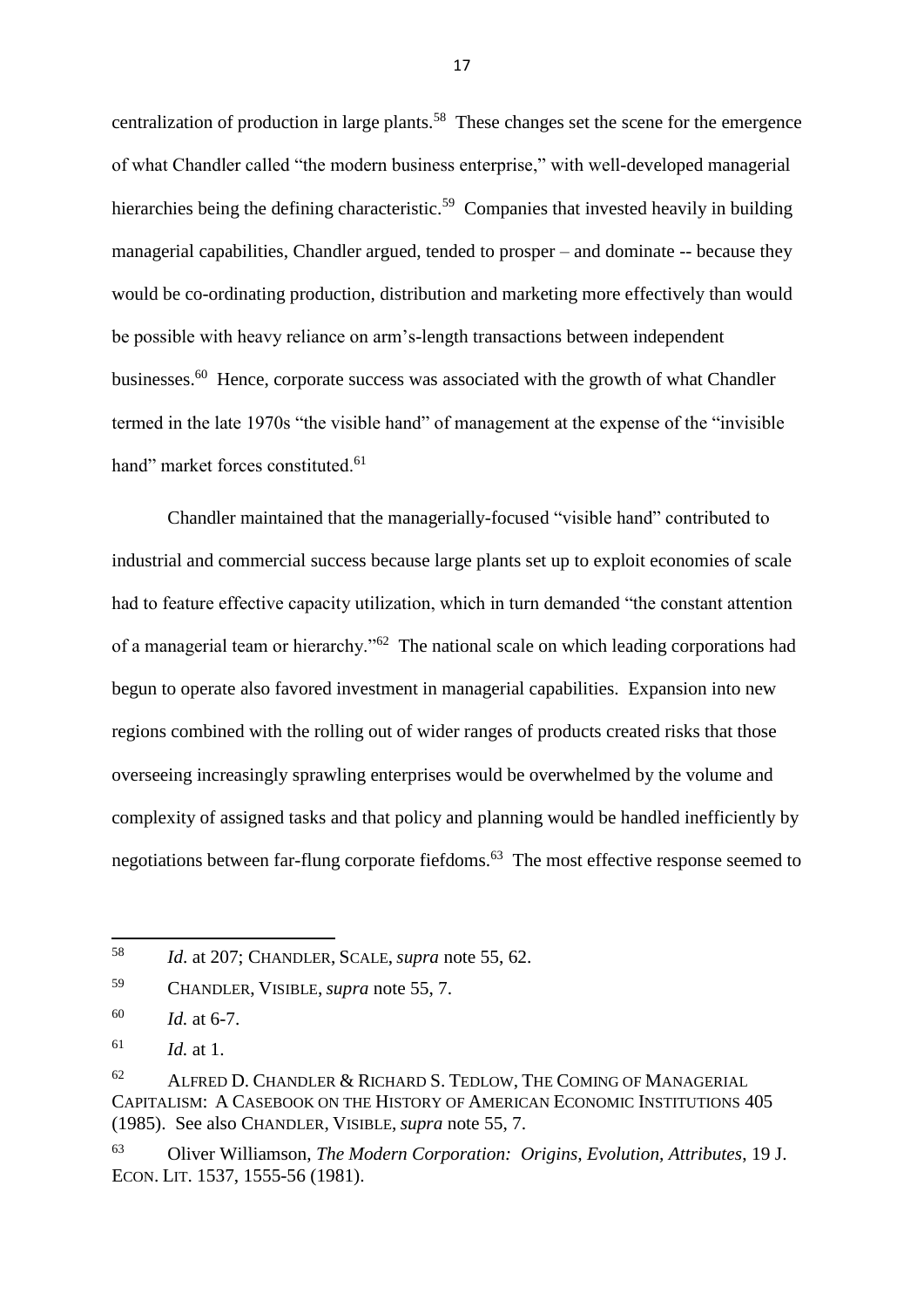be a robust managerial hierarchy where divisional managers were assigned responsibility for running key business units day-to-day and senior head office executives dictated the general direction of the company supported by sophisticated financial control systems and cost management techniques.<sup>64</sup>

Berle became aware of and acknowledged the connection between Chandler's research and his own work on the separation of ownership and control. In a 1967 book entitled *Power* he cited research by Chandler from the early 1960s when describing how "corporation bureaucracy" emerged in the opening decades of the  $20<sup>th</sup>$  century because "enterprises became too big for personal dictatorship."<sup>65</sup> Chandler in turn cited in his 1977 book *The Visible Hand* Larner's 1960s empirical research on ownership and control when saying "by the 1950s the managerial firm had become the standard form of modern business enterprise in major sectors of the American economy," meaning "managerial capitalism had gained ascendancy over family and financial capitalism."<sup>66</sup>

Chandler only occasionally referred to Berle and Means in his work on the emergence of managerial capitalism.<sup>67</sup> Nevertheless, he did acknowledge that Berle and Means launched debate about the implications of a separation of ownership from management.<sup>68</sup> More generally Chandler's research on the business logic underpinning the growth of managerial hierarchies dovetailed neatly with their characterization of the modern corporation as one

<sup>67</sup> Lipartito & Morii, *supra* note 16, 1036.

<sup>64</sup> CHANDLER, VISIBLE, *supra* note 55, 463; Alfred D. Chandler, *The Competitive Performance of U.S. Industrial Enterprises since the Second World War*, 63 BUS. HIST. REV. 1, 11 (1994).

<sup>65</sup> ADOLF A. BERLE, POWER 191 (1967), citing CHANDLER, STRATEGY, *supra* note 55.

<sup>66</sup> CHANDLER, VISIBLE, *supra* note 55, 491, 493.

<sup>68</sup> CHANDLER, SCALE, *supra* note 55, 631. For other cites see Chandler, *supra* note 64, 14; Alfred D. Chandler, *The Role of Business in the United States: A Historical Survey*, DAEDALUS, Winter 1969, 23, 34.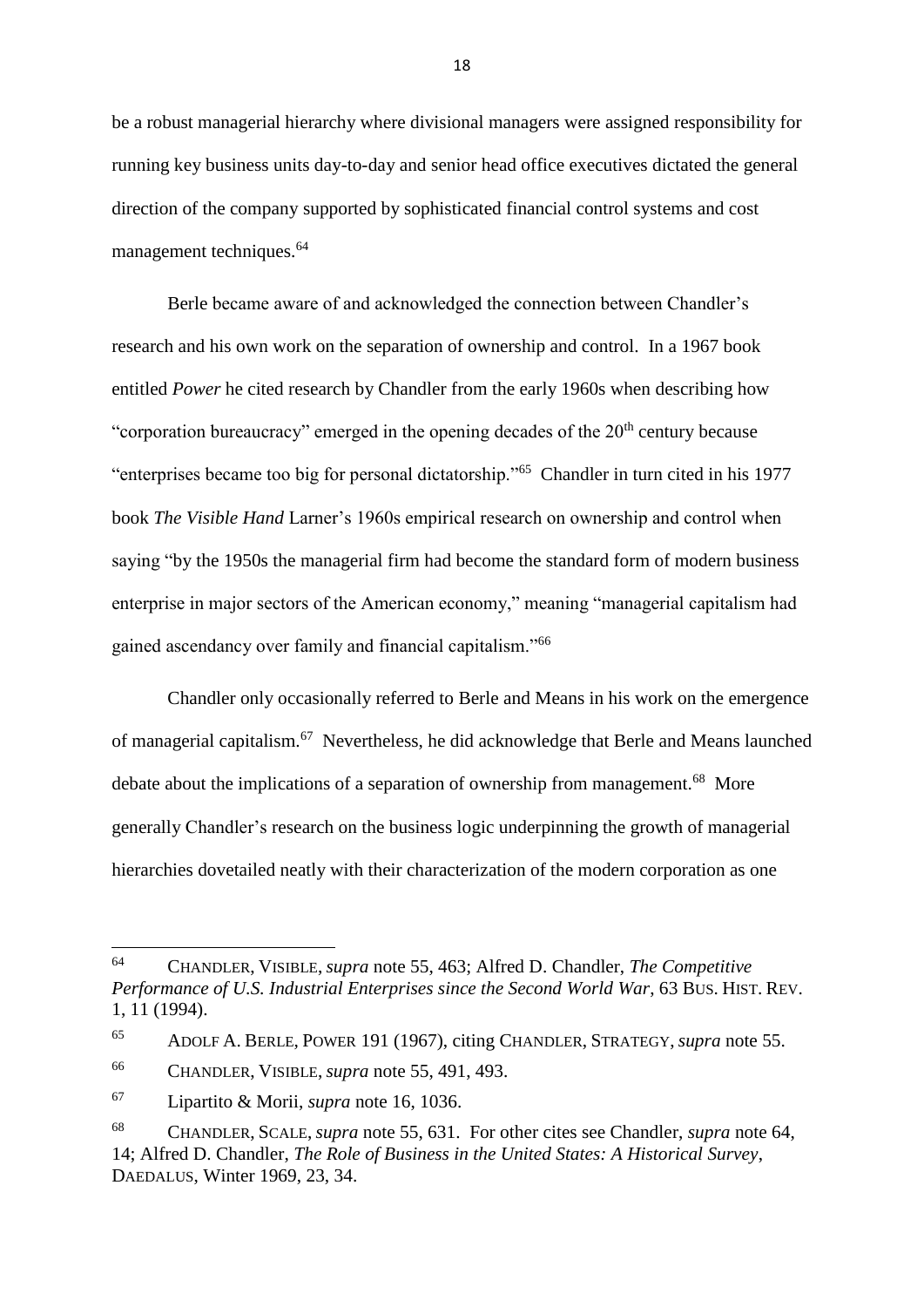where executives owning only a small proportion of the shares were in charge.<sup>69</sup> Economist Richard Langlois said in 2013 "(w)e learned early on from Berle and Means (1932) that, by the early twentieth century, the owner-managed firm had given way in the United States to a corporate form in which ownership was diffuse and inactive and in which control had effectively passed to managers. Then we learned from Chandler (1977) that this managerial revolution was both inevitable and desirable."<sup>70</sup>

Ultimately, facets of Chandler's research became combined with Berle and Means' separation of ownership and control thesis to generate "a dominant theoretical narrative" that in the late  $20<sup>th</sup>$  century underpinned "our understanding of the evolution of corporate structure in the modern era."<sup>71</sup> Mark Roe described in 1994 a "dominant paradigm explaining the emergence and success of the large corporation in the United States" that saw "economies of scale and technology as producing a fragmentation of shareholding and a shift in power from shareholders to senior managers with specialized skills."<sup>72</sup> The *Economist* said similarly

"For many years, it has been argued that the present shape of the American corporation, in which a vast and dispersed group of shareholders exercises little or no control over the firm's managers, is in some way preordained. Organising firms like this, runs the argument, is simply the most efficient way of adapting to the demands of modern capitalism."<sup>73</sup>

1

<sup>69</sup> Lipartito & Morii, *supra* note 16, 1036.

<sup>70</sup> Richard N. Langlois, *Business Groups and the Natural State*, 88 J. ECON. BEH. & ORG. 14, 14 (2013).

 $71$  *Id.* 

<sup>72</sup> MARK J. ROE, STRONG MANAGERS, WEAK OWNERS: THE POLITICAL ROOTS OF AMERICAN CORPORATE FINANCE xiii (1994). Roe did not reference Chandler's work explicitly in support of this proposition but did cite Chandler on a number of occasions when he elaborated on the point – see at 3-5.

<sup>73</sup> *Owners Versus Managers*, ECONOMIST, Oct. 8, 1994, 20.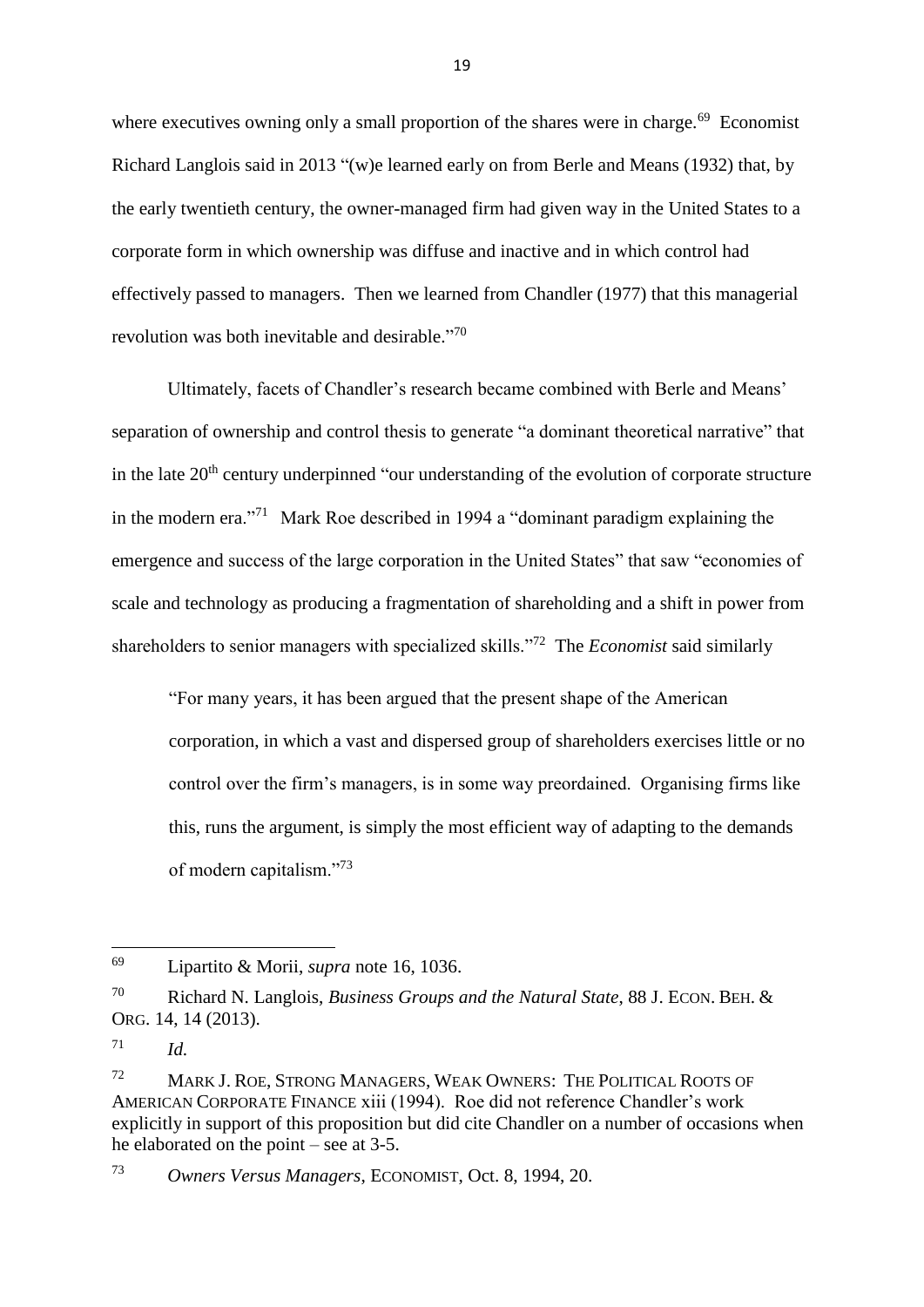The received wisdom, in sum, was that basic business logic dictated that professional executives owning only a small percentage of widely held shares would control the typical modern large corporation.

## B. Doubts Arise

Inconveniently for those in the post-World War II era who believed business logic preordained that a successful large company would be widely held and run by career-oriented executives lacking a substantial equity stake, from a global perspective the norm for major business enterprises was (and is) to have dominant shareholders.<sup>74</sup> The standard global pattern, however, appeared to be beside the point. Managerially-oriented American companies were the powerhouses of the global corporate economy during the middle decades of the  $20<sup>th</sup>$  century, with 44 of the largest 50 global companies being from the United States as of 1959.<sup>75</sup> *Time* said in 1960 "the U.S. corporation has, by and large, used its awesome efficiency well (and) has become a model for the world."<sup>76</sup> Economist and journalist Leonard Silk drew attention in 1969 to "Europe's recognition of and concern over the remarkable drive of American business management."<sup>77</sup> Given corporate America's success, countries with corporate economies with different institutional characteristics could be safely

<sup>74</sup> Rafael La Porta, Florencio López-de-Silanes, Andrei Shleifer & Robert Vishny, *Corporate Ownership Around the World*, 54 J. FIN. 471, 472, 491-95 (1999); [Gur Aminadav](http://www.nber.org/people/gur_aminadav) & [Elias Papaioannou,](http://www.nber.org/people/elias_papaioannou) *Corporate Control Around the World*, NBER Working Paper 23010 19 (2016) (reporting that with publicly traded companies from 85 countries as of 2012, the ownership stake of the largest shareholder averaged 31.5 percent); María Gutiérrez & Maribel Sáez Lacave, *Strong Shareholders, Weak Outside Investors*, 18 J. CORP. L. STUD. 1, 4 (2018) (table based on 2016 data from the Osiris database of Bureau Van Dijk indicating that among 16 continental European countries in only three did a majority of large publicly traded firms lack a shareholder owning 25 percent or more of the shares.)

<sup>75</sup> Carl Kaysen, *Introduction and Overview* in AMERICAN CORPORATION, *supra* note 56, 3, 25.

<sup>76</sup> *Judging the Giant*, TIME, Feb. 22, 1960, 91.

<sup>77</sup> Leonard S. Silk, *Business Power, Today and Tomorrow*, 98 DAEDALUS 174, 186 (1969).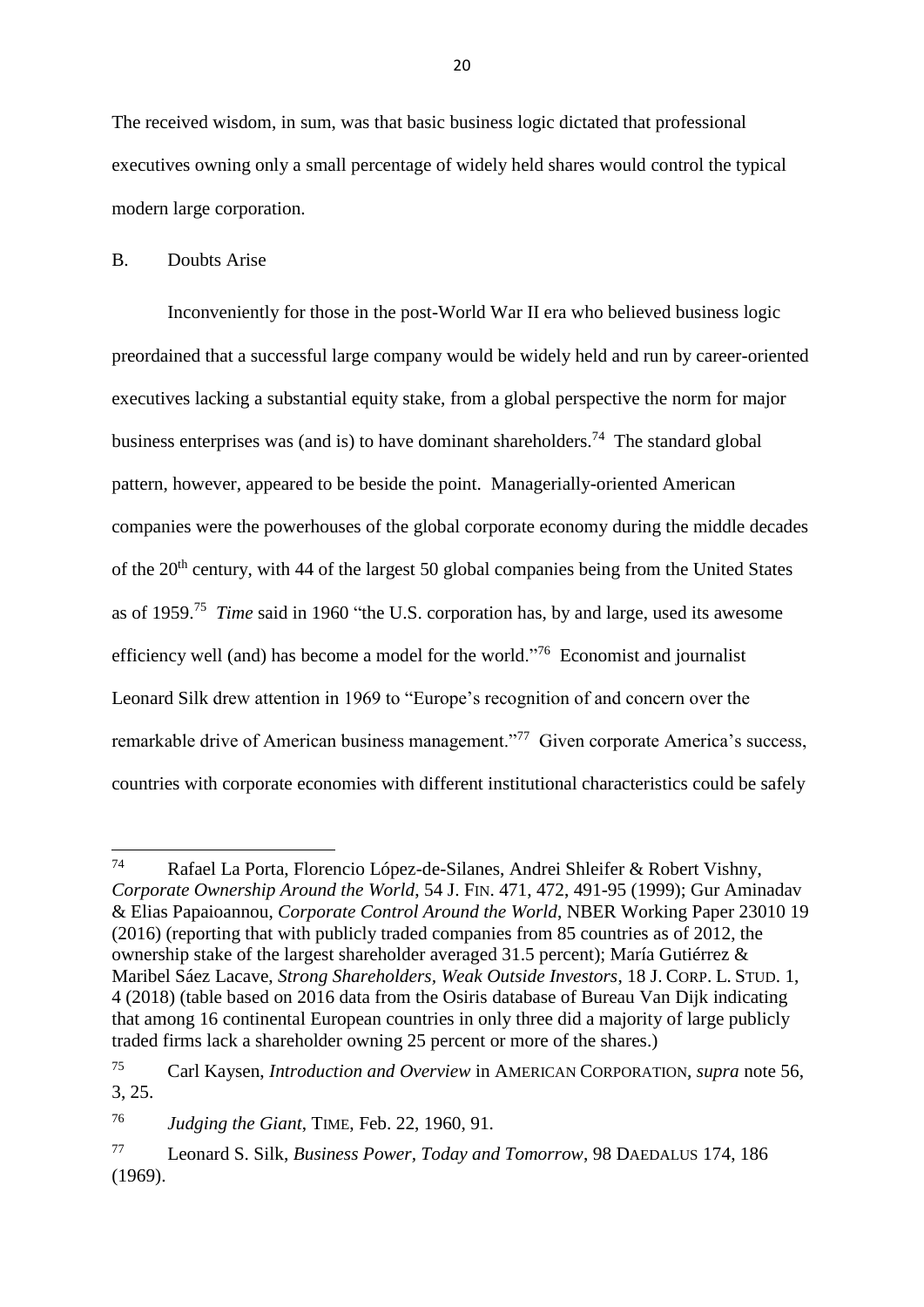ignored. Mark Roe and fellow law professor Ronald Gilson elaborated on why in a 1993 law review article:

"The 'traditional' model of American corporate governance presented the Berle-Means corporation -- characterized by a separation of ownership and management resulting from the need of growing enterprises for capital and the specialization of management -- as the pinnacle in the evolution of organizational forms. Given this model's dominance, the study of comparative corporate governance was peripheral; governance systems differing from the American paradigm were dismissed as mere intermediate steps on the path to perfection, or as evolutionary dead-ends, the neanderthals of corporate governance. Neither laggards nor dead-ends made compelling objects of study."<sup>78</sup>

While the success American companies were enjoying meant it was understandable following World War II there was an undisturbed consensus that business logic preordained a separation of ownership and control in large firms, the underlying economic context had changed substantially by the time the 1990s got underway. It was widely believed American corporations were losing ground to German and Japanese rivals.<sup>79</sup> Share ownership in large companies in these countries was considerably more concentrated than was the case in the U.S.<sup>80</sup> This confluence of circumstances implied, contrary to the business logic presumed to underpin the Berle-Means corporation's American dominance, that an ownership and control framework different from that prevailing in the United States was fully capable of delivering

**.** 

<sup>78</sup> Ronald J. Gilson and Mark J. Roe, *Understanding the Japanese Keiretsu: Overlaps between Corporate Governance and Industrial Organization*, 102 YALE L.J. 871, 873 (1993).

<sup>79</sup> Ira M. Millstein, *The Evolution of the Certifying Board*, 48 BUS. LAW. 1485, 1487 (1993).

<sup>80</sup> Roe, *supra* note 3, 15.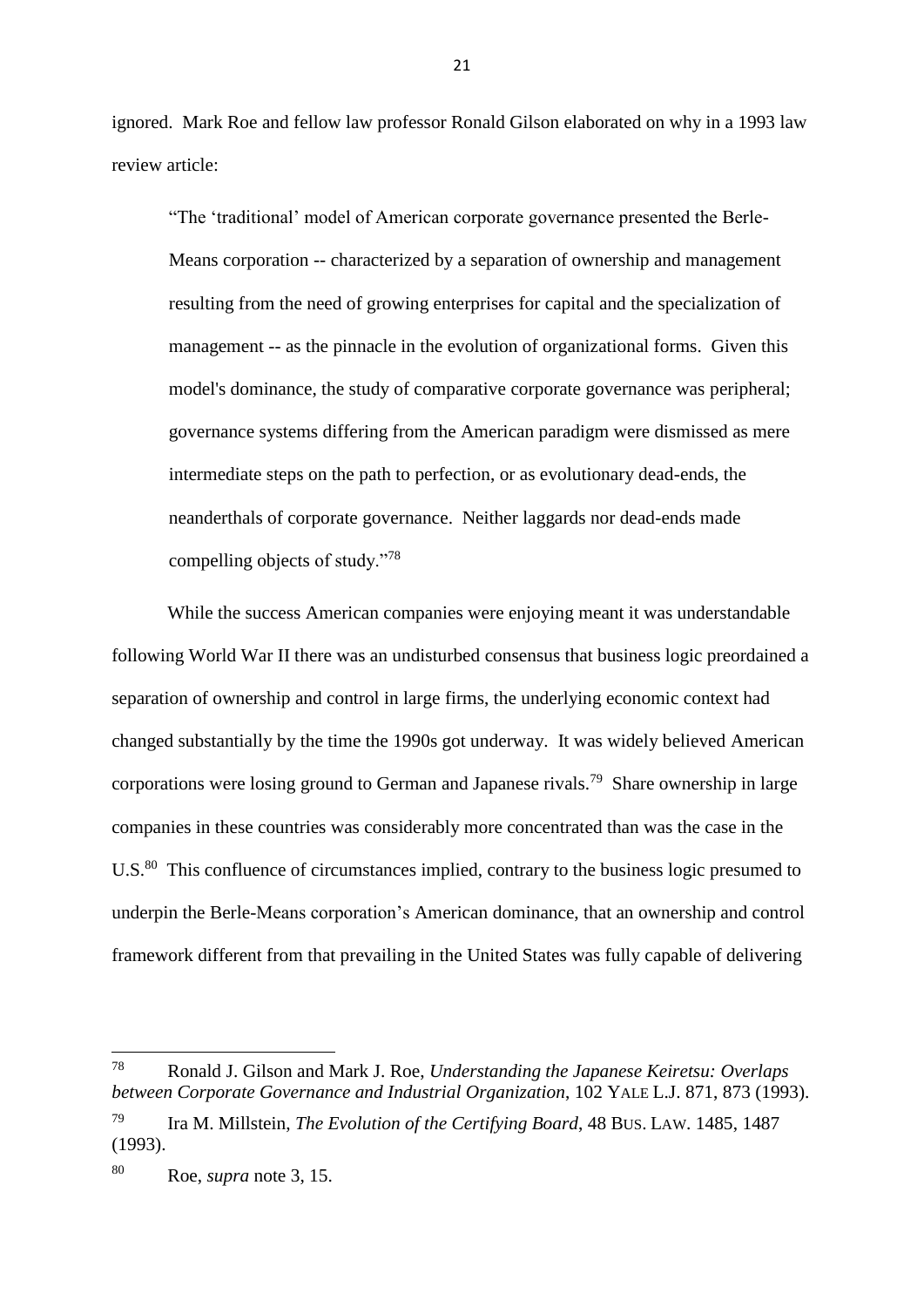similar or even superior results. $81$  The possibility that successful large firms could be organized in various ways raised, in turn, a question decades of American corporate success had obscured: why was the American system of corporate governance oriented around diffuse share ownership exemplified by a dearth of dominant shareholders?<sup>82</sup> We consider leading explanations next.

## IV. OTHER EXPLANATIONS FOR THE RISE OF THE BERLE-MEANS CORPORATION

With the unravelling in the 1990s of the implicit consensus that ownership separated from control due to business logic, various theories would be advanced to explain ownership patterns in large firms. It is beyond the scope of this paper to offer any sort of definitive account of why, unlike in most other countries, the Berle-Means corporation came to dominate in the U.S. and remained pre-eminent.<sup>83</sup> Relevant factors can be identified effectively, however, by focusing on three core questions one needs to address to explain why ownership will become divorced from control in corporations.<sup>84</sup> These are: 1) Why might those owning large blocks of shares want to exit or accept dilution of their stake? 2) Will there be demand for shares available for sale? 3) Will the new investors be inclined to exercise control themselves?

Once we have canvassed the core questions in a general way we will use them as our reference point while considering now well-known theories about ownership and control

<sup>81</sup> Ronald J. Gilson, *Corporate Governance and Economic Efficiency: When Do Institutions Matter*?, 74 WASH. U.L.Q. 327, 331-32 (1996).

<sup>82</sup> Mark J. Roe, *Some Differences in Corporate Structure in Germany, Japan, and the United States*, 102 YALE L.J. 1927, 1934 (1993).

<sup>83</sup> A monograph might be required to do the topic justice. See BRIAN R. CHEFFINS, CORPORATE OWNERSHIP AND CONTROL: BRITISH BUSINESS TRANSFORMED (2008) (analyzing, primarily from an historical perspective, when and why a separation of ownership and control became the norm in U.K. public companies).

<sup>84</sup> The analysis here draws from *id.* at 8.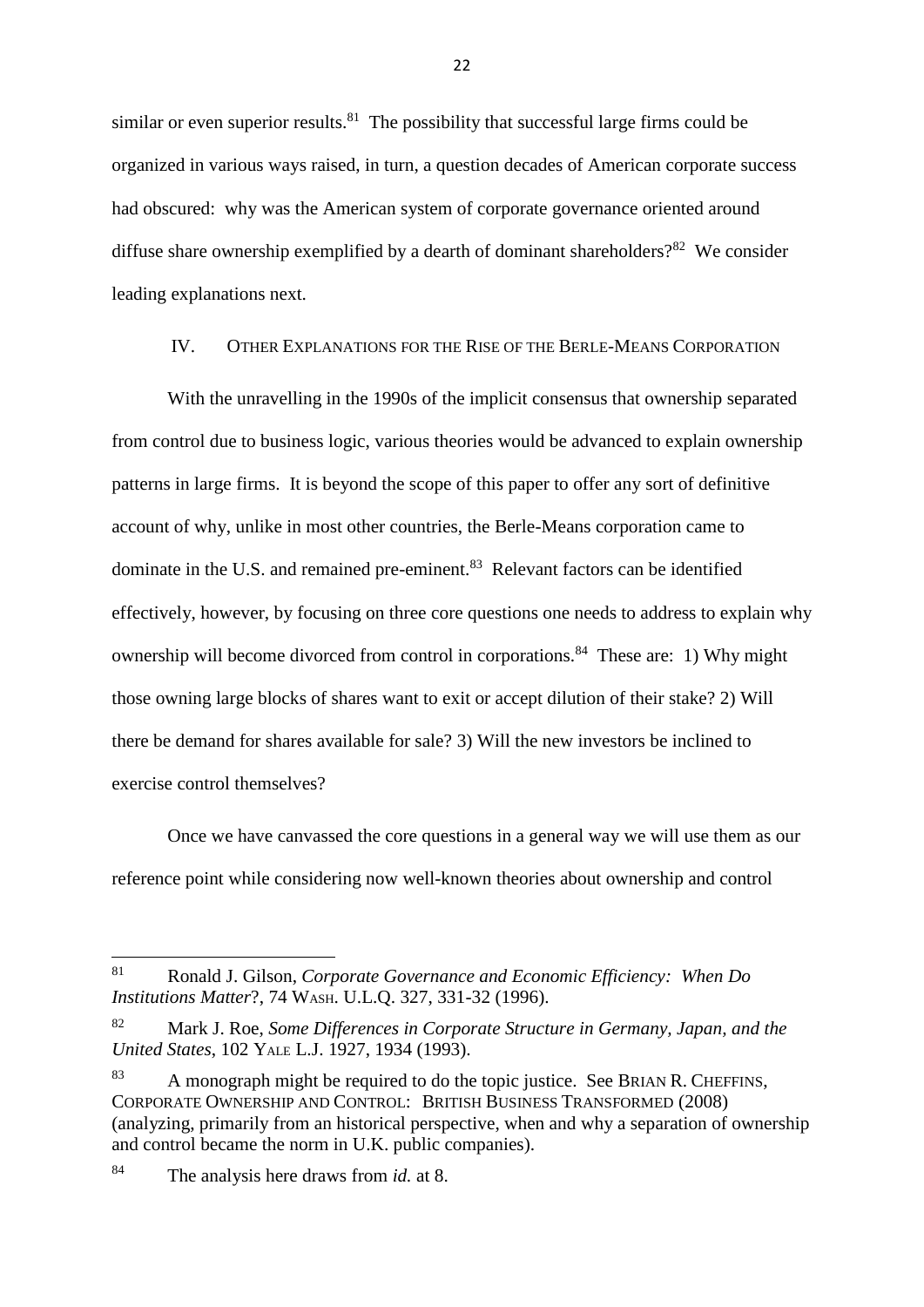arrangements that potentially explain why the Berle-Means corporation moved to the forefront in the United States. In so doing, we will take into account observations of Adolf Berle's that shed light on the leading theory on point, namely that the nature of corporate and securities law is pivotal. We will also consider two variables not otherwise addressed that likely contributed to the separation of ownership and control in American public companies.

### *A. Core Questions*

With the three core questions that provide insights as to why ownership will tend to separate from control in large business enterprises, the answer to each is by no means obvious. With question #1, substantial blockholders, due to the influence over corporate affairs associated with their voting power, can benefit from their status in ways unavailable to other shareholders by securing "private benefits of control".<sup>85</sup> Given the advantages associated with being a blockholder, why stand down?<sup>86</sup> As a 1926 article in the *Los Angeles Times* indicated, "(n)aturally, the owners of an established business are not anxious to bargain for capital on terms that involves the possible loss of control...."<sup>87</sup>

The basic business logic that up to the 1990s was assumed to underpin the separation of ownership and control in large American firms implied blockholders would be compelled to exit because their firms would lose out in the marketplace to better-run managerially dominated firms. The success German and Japanese companies were enjoying at that point in time undermined this reasoning. The fact that successful corporations from such

<sup>85</sup> <sup>85</sup> Ronald J. Gilson, *Controlling Shareholders and Corporate Governance: Complicating the Comparative Taxonomy*, 119 HARV. L. REV. 1641, 1651 (2006).

<sup>86</sup> MARRIS, *supra* note 50, 9.

<sup>87</sup> Earle E. Crowe, *Public Buys Companies*, L.A. TIMES, Jan. 21, 1926, 13.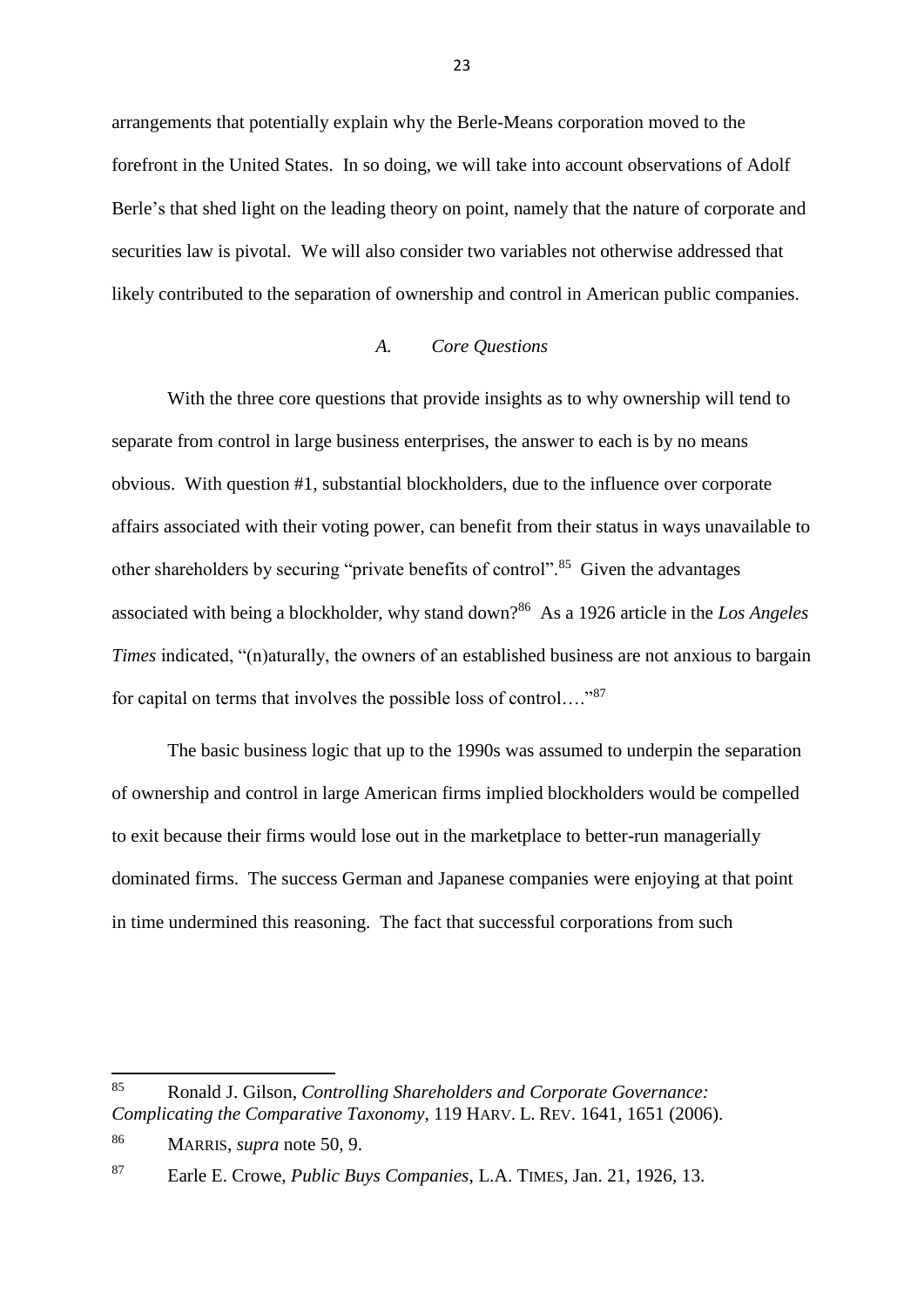jurisdictions frequently had dominant shareholders implied that the presence of such "core" investors in no way precluded faring well against rivals.<sup>88</sup>

Ironically, given that Chandler was the pre-eminent advocate of the contribution managerial hierarchy made to business success, he ultimately acknowledged the unwinding of founder or family holdings was not essential for a corporation to benefit from a sophisticated managerial infrastructure.<sup>89</sup> Instead, so long as suitably effective executives were vested with responsibility for running the business the benefits of managerial hierarchies could be available even if a founder and/or his successors retained a dominant equity stake.<sup>90</sup> Under such circumstances, the core investors would be ongoing beneficiaries of managerial control rather than its victims.

If basic business logic does not compel blockholder exit then why would they opt out? Berle addressed the point, albeit rather briskly, in a 1952 *New York Times* article, saying "(f)ifty years ago American corporations did have identifiable owners. They died, split up their holdings, paid inheritance taxes, sold out, gave away their fortunes and otherwise dispersed."<sup>91</sup> Given the lure of private benefits of control, it seems unlikely that, death aside, dominant shareholders would have capitulated quite as readily as Berle implied. Why in fact did they "split up their holdings" or sell out completely? Sometimes dominant shareholders will exit because there is a window of opportunity where their firm's shares are advantageously priced.<sup>92</sup> Other times a blockholder will sell shares because of a need for

<sup>88</sup> <sup>88</sup> Brian R. Cheffins, *Corporate Law and Ownership Structure: A Darwinian Link?*, 25 U.N.S.W. L.J. 346, 360-61, 376 (2002).

<sup>89</sup> Alfred D. Chandler, *Response to the Contributors to the Review Colloquium on* Scale and Scope, 64 BUS. HIST. REV. 736, 747 (1990).

<sup>90</sup> CHANDLER, VISIBLE, *supra* note 55, 491-92.

<sup>91</sup> Adolf A. Berle, *Our Capitalists -- Soviet View and the Reality*, N.Y. TIMES, Sept. 21, 1952, Sunday Magazine, 12.

<sup>92</sup> CHEFFINS, *supra* note 83, 73.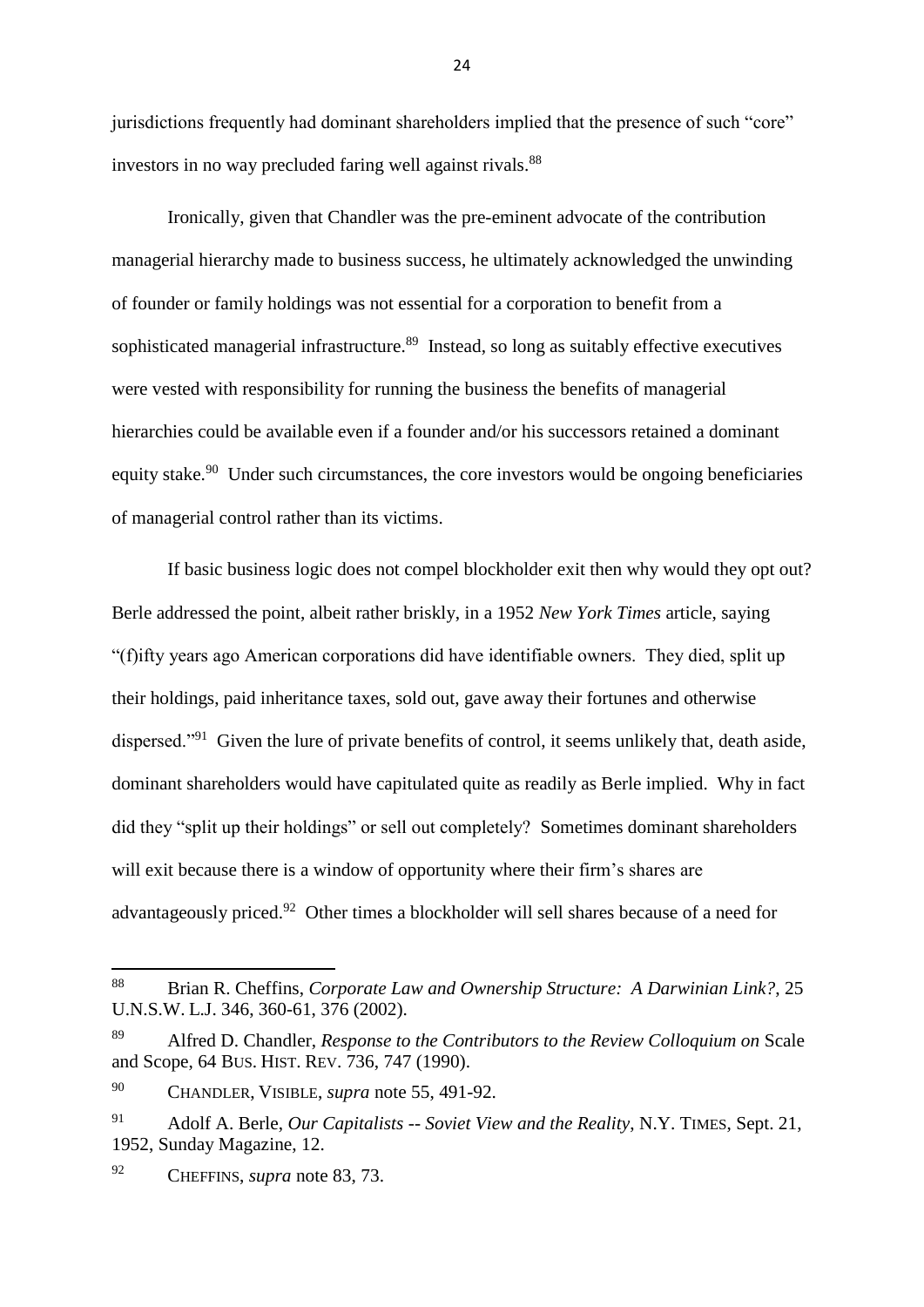cash to pursue personal goals. For instance, to finance an expensive space rocket project Jeff Bezos, founder of e-tailing powerhouse Amazon, sold \$2 billion' worth of stock in 2017, reducing his stake in the company to 16 percent. $93$ 

The 1955 quote above from the *New York Times* that referred to taxes and the Depression in the 1930s when discussing the unwinding of control in public companies offers clues likely more relevant to that era as to why dominant shareholders might exit.<sup>94</sup> Sustained erosion of profits and income can leave the dominant shareholder of a business exposed and welcoming the opportunity to sell out despite the theoretical potential for extracting private benefits of control.<sup>95</sup> The combination of tough times during the 1930s and the economic uncertainties and high taxes associated with World War II – from 1942 to 1947 employment and investment income above \$200,000 was taxed at a rate of at least 86.5 percent<sup>96</sup> -- likely meant numerous blockholders were in precisely this position.<sup>97</sup> The fact that capital gains arising from the sale of shares were taxed at a much lower rate than income, with the rate further reduced for assets held for a substantial period of time, provided a further tax-related incentive for blockholders to exit.<sup>98</sup>

**.** 

<sup>93</sup> *Control Freaks*, ECONOMIST, Nov. 25, 2017, 72.

<sup>94</sup> *Supra* note 27 and related discussion.

<sup>95</sup> CHEFFINS, *supra* note 83, 67.

<sup>96</sup> Tax Policy Center, *Historical Individual Income Tax Parameters*, available at <http://www.taxpolicycenter.org/taxfacts/displayafact.cfm?Docid=543> (accessed July 15, 2018).

<sup>&</sup>lt;sup>97</sup> For empirical evidence indicating that high tax rates prompt wealthy investors to sell shares over time, likely in favor of tax-advantaged investments, see Mihir A. Desai, Dhammika Dharmapala & Winnie Fung, *Taxation and the Evolution of Aggregate Corporate Ownership Concentration* in TAXING CORPORATE INCOME IN THE 21ST CENTURY 345 (Alan Auerbach, James R. Hines Jr. & Joel Slemrod eds., 2007).

<sup>98</sup> CHARLES R. GEISST, VISIONARY CAPITALISM: FINANCIAL MARKETS AND THE AMERICAN DREAM IN THE TWENTIETH CENTURY 33 (1990); *U.S. Federal Capital Gains Tax Rates: Historical Data from 1916*, available at

[http://forbestadvice.com/Money/Taxes/Federal-Tax-](http://forbestadvice.com/Money/Taxes/Federal-Tax-Rates/Historical_Federal_Capital_Gains_Tax_Rates_History.html)

Rates/Historical Federal Capital Gains Tax Rates History.html (accessed July 15, 2018).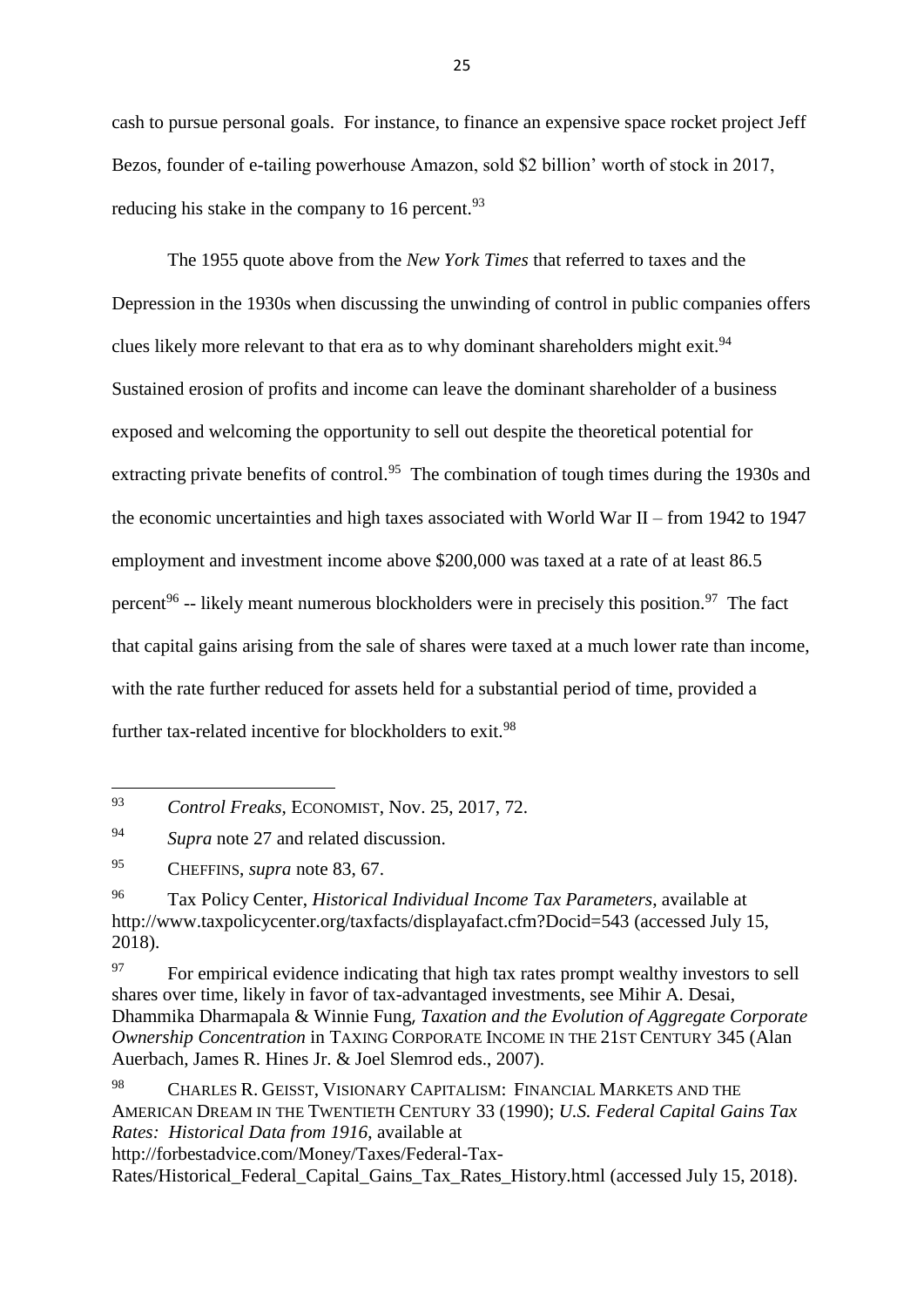As for core question #2, even if blockholders are prepared (or even eager) to exit it is not self-evident why there will be sufficient demand for shares to permit the unwinding of dominant stakes. If those with capital available to invest buy shares in a company which continues to have a dominant shareholder, they can fall victim to extraction of private benefits of control. The circumstances may be no better in a company characterized by a separation of ownership and control because executives owning only a small percentage of the shares will have incentives to put their own interests first and thereby impose what are often characterized as "agency costs" on investors.<sup>99</sup>

Matters are also somewhat complicated with question #3. Assume there is sufficient demand for shares to facilitate exit by incumbent blockholders. There may well be among the new shareholders one investor (or a close alliance of investors) that will want to obtain a dominant stake, whether because of private benefits of control or an intention to profit by setting the company's strategic direction. One powerful blockholder may thus simply be substituted for another. If this occurs regularly, how does ownership separate from control?

## *B. Key Theories*

In the early 1990s Mark Roe kicked off a lively debate about the determinants of ownership and control in large firms. He did so with a theory that largely took for granted the first two of the core questions that need to be addressed to ascertain why ownership separates from control, implicitly assuming founders and their successors had good reasons to exit and that it was sensible for investors to buy shares in public companies. What he sought to explain was why major financial intermediaries such as banks, insurance companies,

<sup>99</sup> <sup>99</sup> For a comparison of the pros and cons when companies have dominant shareholders and when they have fully dispersed ownership, see Cheffins, *supra* note 88, 356-62.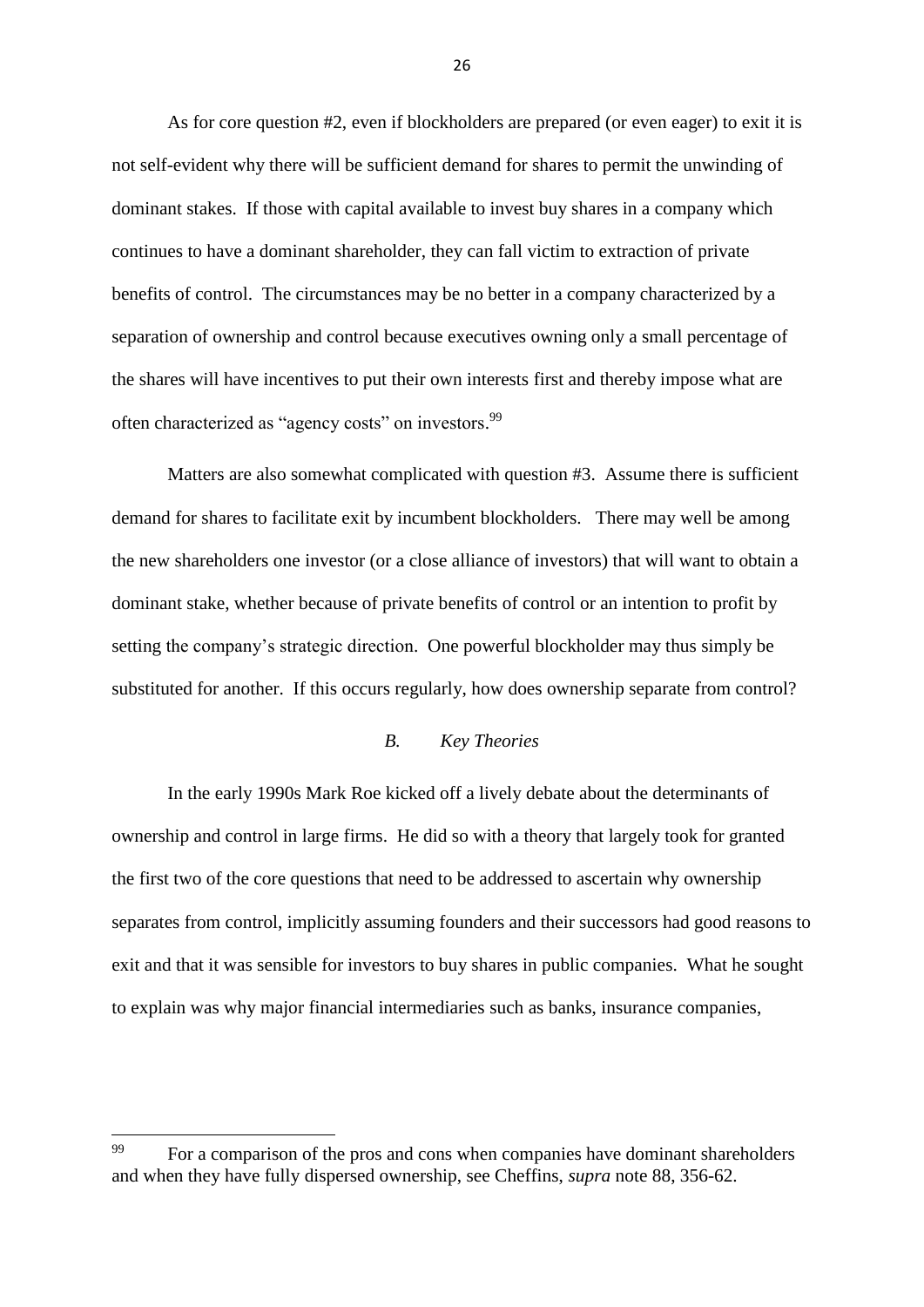mutual funds and pension funds that had the wherewithal to buy enough shares in public companies to accumulate dominant positions failed to follow through.<sup>100</sup>

Roe suggested that at several points in the  $20<sup>th</sup>$  century powerful financial intermediaries were poised to accumulate substantial ownership blocks in American business firms but politicians, mindful of a deeply ingrained popular mistrust of concentrated financial power, derailed the process.<sup>101</sup> Roe identified a series of legislative provisions that at various points in time discouraged financial intermediaries from taking up large ownership stakes in public companies. Examples included rules precluding commercial banks from owning and dealing in securities, legislation discouraging insurance companies from investing in shares and regulations penalizing mutual funds and pension funds minded to accumulate big blocks of shares in a narrow range of companies.<sup>102</sup>

Roe advanced subsequently an additional politically-oriented theory regarding ownership and control that implicitly focused on the second of the three core questions. He hypothesized that public companies with widely dispersed share ownership are less likely to play a key role in "left-wing" social democracies than they are in "right-wing" countries.<sup>103</sup> His logic was that, with social democracies favoring employees over investors, those running

<sup>100</sup> <sup>100</sup> See, for example, Roe, *supra* note 3; ROE, *supra* note 72.

<sup>&</sup>lt;sup>101</sup> Roe was not alone in drawing attention to the governance implications of laws imposing restrictions on financial institutions. See, for example, Joseph A. Grundfest, *Subordination of American Capital*, 27 J. FIN. ECON. 89 (1990). Nevertheless, Roe's work became the dominant influence in the field -- John C. Coffee, *The Future as History: Prospects for Global Convergence in Corporate Governance and its Implications*, 93 NW. UNIV. L. REV. 641, 643, n. 4 (1999).

<sup>102</sup> For a succinct summary of the key legislative restrictions, see Mark J. Roe, *The Political Roots of American Corporate Finance*, J. APP. CORP. FIN., Winter 1997, 8, 8-9. For a detailed description of the relevant measures, see ROE, *supra* note 72.

<sup>103</sup> Mark J. Roe, *Political Preconditions to Separating Ownership from Control*, 53 STAN. L. REV. 539 (2000); MARK J. ROE, POLITICAL DETERMINANTS OF CORPORATE GOVERNANCE: POLITICAL CONTEXT, CORPORATE IMPACT (2003).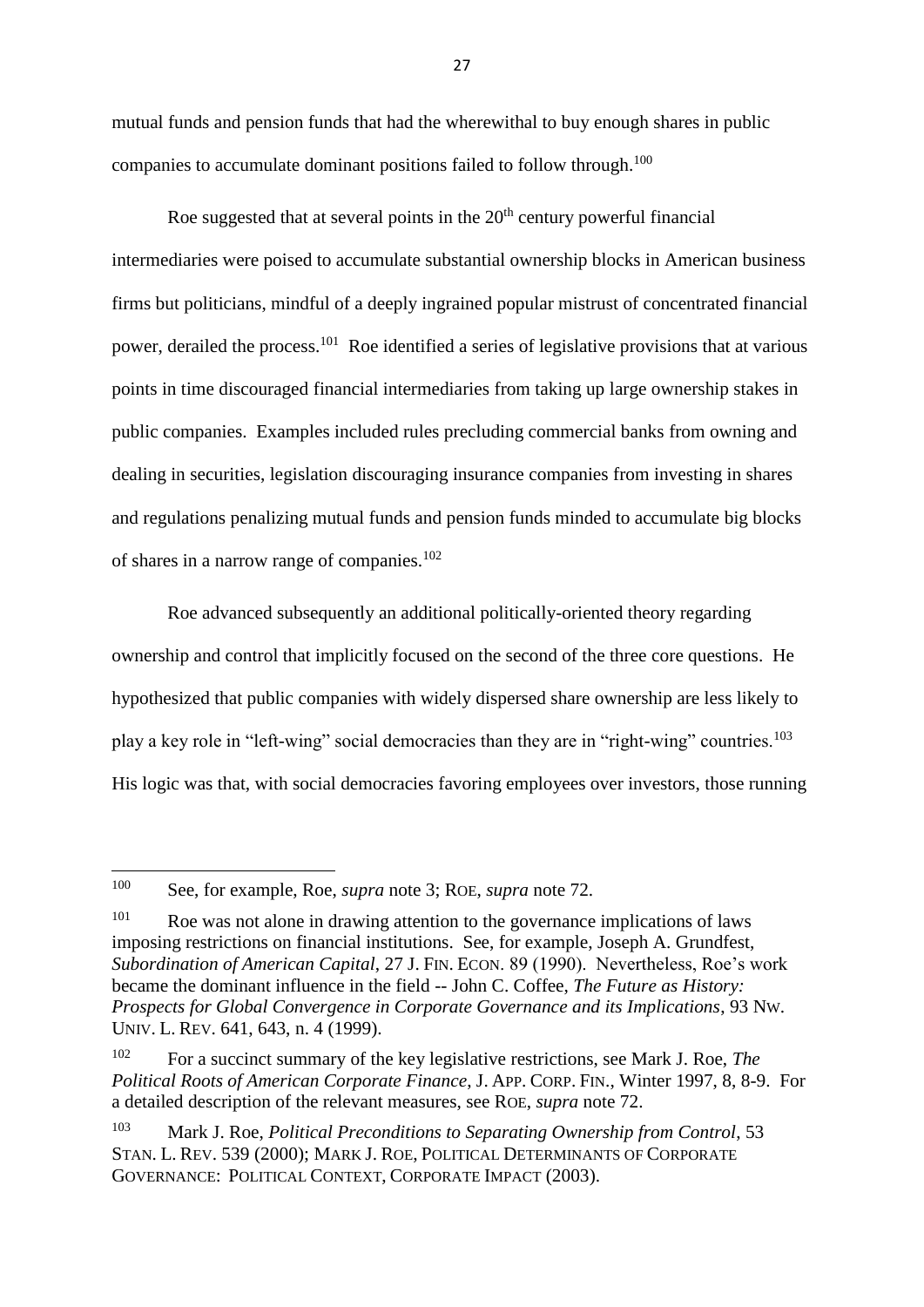large firms in such jurisdictions cater to employee preferences and give shareholders short shrift. Investors in turn steer clear of shares, thereby precluding the development of diffuse share ownership associated with the Berle-Means corporation. According to Roe the United States never fit this pattern, with the class-based economic conflict that gives rise to social democracy failing ever to be sufficiently pronounced. This had the effect of "keeping the pressures low that would make diffuse shareholders wary of leaving their money in managers' hands."<sup>104</sup>

A hypothesis first advanced in the late 1990s to explain cross-border differences in stock market development<sup>105</sup> addresses, at least in theoretical terms, all three core questions salient to a determination when ownership will separate from control in large firms. This was what became known as the "law matters" thesis.<sup>106</sup> With respect to ownership patterns, the thinking is that the extent to which corporate and securities law within a particular country protects minority shareholders does much to dictate whether large business enterprises will have diffuse or concentrated share ownership.<sup>107</sup> This would become the most widely-cited and influential explanation for cross-country ownership and control patterns.<sup>108</sup>

To grasp the logic underpinning the law matters thesis, assume a country has laws that regulate closely transactions between companies and their "insiders" (directors and key shareholders), preclude opportunistic conduct by those insiders and impose comprehensive disclosure requirements on companies that offer shares for sale to the public. With such rules

<sup>106</sup> Jack Coffee was the first to adopt the terminology – *supra* note 101, 707.

<sup>107</sup> CHEFFINS, *supra* note 83, 6, 33-34.

<sup>104</sup> <sup>104</sup> ROE, *supra* note 103, 104.

<sup>&</sup>lt;sup>105</sup> See, for example, Rafael La Porta, Florencio López-de-Silanes, Andrei Shleifer & Robert Vishny, *Law and Finance*, 106 J. POL. ECON. 1113 (1998).

<sup>108</sup> Mark J. Roe, *Corporate Law's Limits*, 31 J. LEGAL STUD. 233, 236-37 (2002); Luca Enriques, *Do Corporate Law Judges Matter? Some Evidence from Milan*, 3 EUR. BUS. ORG. L. REV. 756, 766-67 (2002).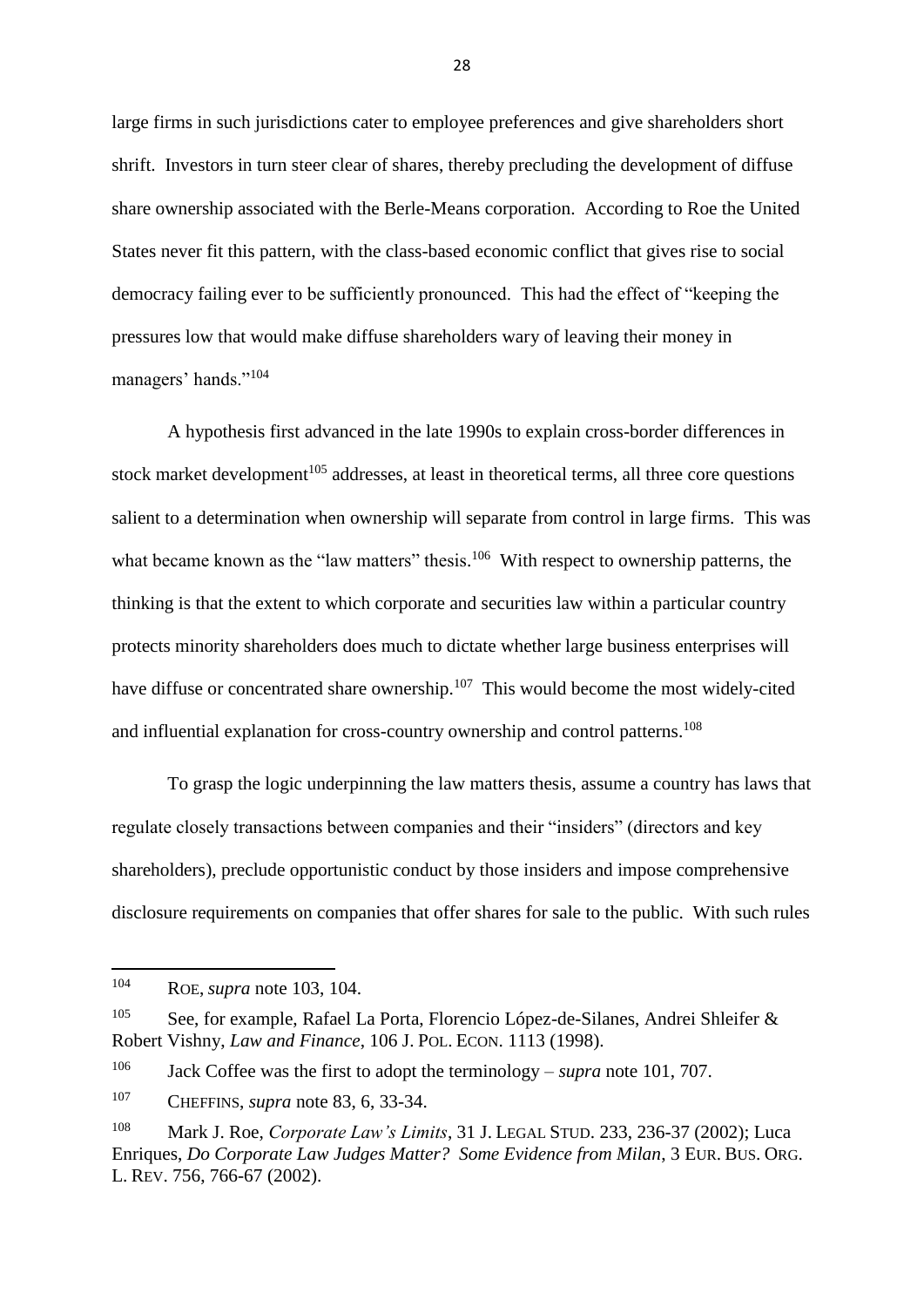in place, blockholders should lack scope to extract meaningful private benefits of control and thus may well be prepared to exit. Concomitantly, investors, aware that the law circumscribes exploitation of outside shareholders and knowing disclosure regulation will help to address informational asymmetries that can afflict those who own equity in public companies, should feel "comfortable" buying stocks available for purchase.<sup>109</sup> With few opportunities being available to take advantage of minority shareholders, those investors buying shares would be less inclined to forsake the benefits of diversification by accumulating dominant stakes in a single firm or a small portfolio of public corporations. Diffuse share ownership thus likely would become the norm in public companies.

The law matters thesis appears to fit the facts well in the U.S. It has a stock marketoriented corporate economy (i.e. well-developed equity markets by global standards), diffuse share ownership has been sufficiently prevalent for large firms to be characterized as Berle-Means corporations and it has a legal regime thought to offer substantial protection for investors.<sup>110</sup> But did the configuration of corporate and securities law actually help to prompt the separation of ownership and control that occurred? The law matters thesis implies that having legal rules in place that provide significant stockholder protection is a pre-condition for the blockholder exit and investor demand necessary for diffuse share ownership in large firms.<sup>111</sup> Given that a separation of ownership and control became the standard arrangement

<sup>109</sup> Brian R. Cheffins, *Law as Bedrock: The Foundations of an Economy Dominated by Widely Held Public Companies*, 23 OXF. J. LEGAL STUD. 1, 6, (2003).

<sup>110</sup> Bernard Black, *The Core Institutions that Support Strong Securities Markets*, 55 BUS. LAW*.* 1565, 1568-69 (2000); FRANK B. CROSS & ROBERT A. PRENTICE, LAW AND CORPORATE FINANCE 51, 128, 216-17 (2007); Brian R. Cheffins, Steven A. Bank & Harwell Wells, *Shareholder Protection Across Time*, 68 FLA. L. REV. 691, 732 (2016) (summarizing results of a study measuring levels of shareholder protection across countries using 10 variables).

<sup>111</sup> Brian R. Cheffins, *Does Law Matter?: The Separation of Ownership and Control in the United Kingdom*, 30 J. LEGAL STUD. 459, 465 (2001).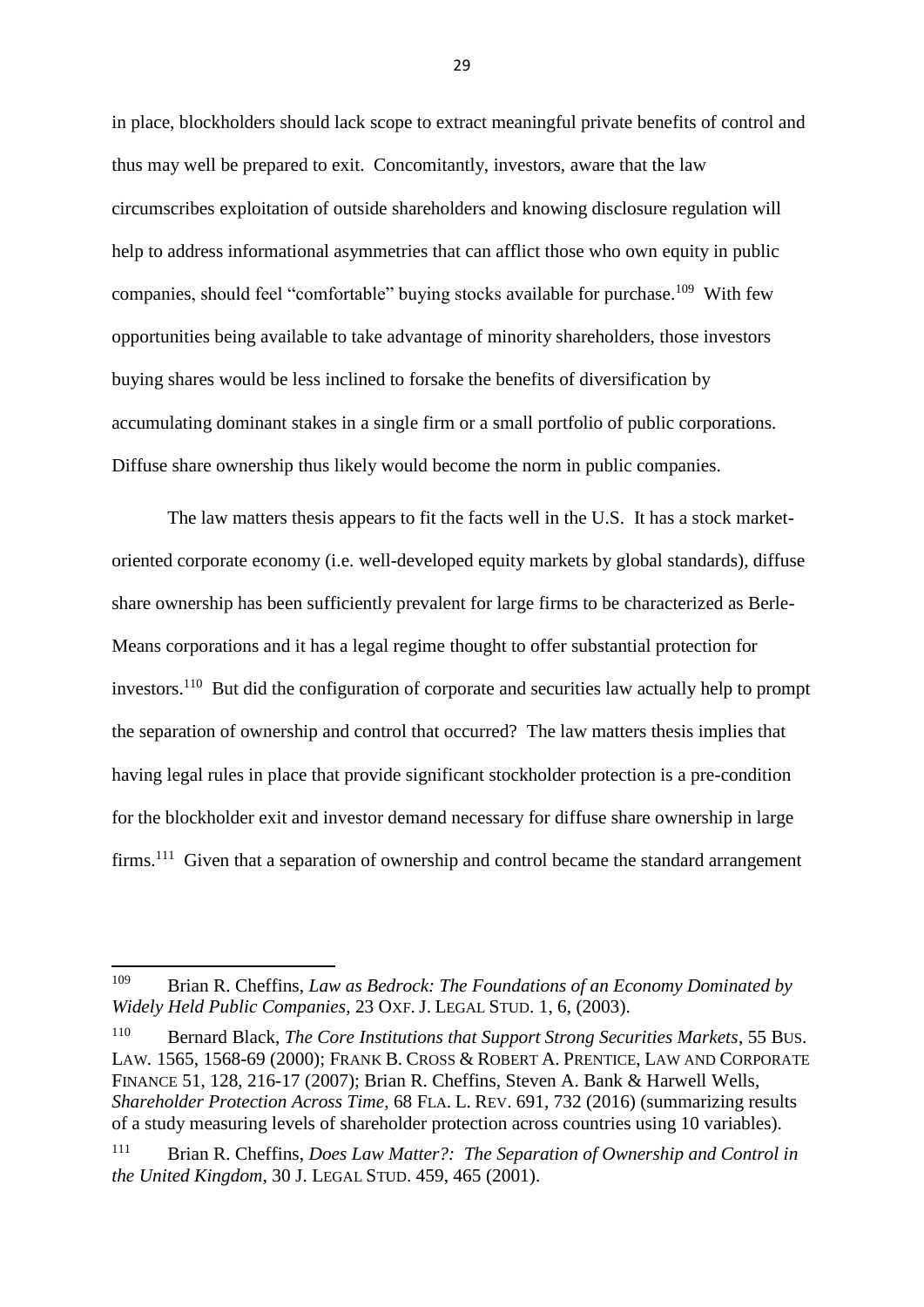in large American public companies during the middle decades of the  $20<sup>th</sup>$  century, it follows that the law should have been providing robust protection for shareholders beforehand.

With respect to corporate law, which is state-based, there is a less than ideal fit with the law matters explanation for dispersed share ownership in large American firms. Delaware has been "the corporation homeland of America" at least as far back as 1930.<sup>112</sup> When the quantitative methodology used to measure corporate law for the purposes of testing the law matters thesis across countries is deployed historically it indicates that Delaware offered mediocre protection to shareholders throughout the first half the  $20<sup>th</sup>$  century as well as subsequently.<sup>113</sup> Moreover, according to Berle and Means, with the rights that corporate law did make available the expense and uncertainty associated with litigation left "the stockholder virtually helpless," meaning "a stockholder's right lies in the expectation of fair dealing rather than in the ability to enforce a series of supposed legal claims."<sup>114</sup>

On the other hand, federal reform occurring in the mid-1930s potentially lends credence to a law matters explanation of the separation of ownership and control in the U.S. As part of the "New Deal" Franklin Roosevelt launched shortly after becoming president in 1933 a set of laws was introduced that plausibly would have prompted dominant shareholders to contemplate exit and made investors feel more "comfortable" about buying shares at prices sufficiently generous to make exit seem worthwhile. The federal Securities Act of 1933 required disclosure of material financial information about public offerings companies

<sup>112</sup> <sup>112</sup> John T. Flynn, *Why Corporations Leave Home*, ATLANTIC MONTHLY, Sept. 1932, 268, 268. See also Brian R. Cheffins, Steven A. Bank & Harwell Wells, *Questioning "Law and Finance": U.S. Stock Market Development, 1930-70*, 55 BUS. HIST. 598, 605 (2013).

<sup>113</sup> Cheffins, Bank & Wells, *supra* note 112, 604-8.

<sup>114</sup> BERLE & MEANS, *supra* note 1, 243. See also E. Merrick Dodd, *Statutory Developments in Business Corporation Law, 1886-1936*, 50 HARV. L. REV. 27, 51 (1936).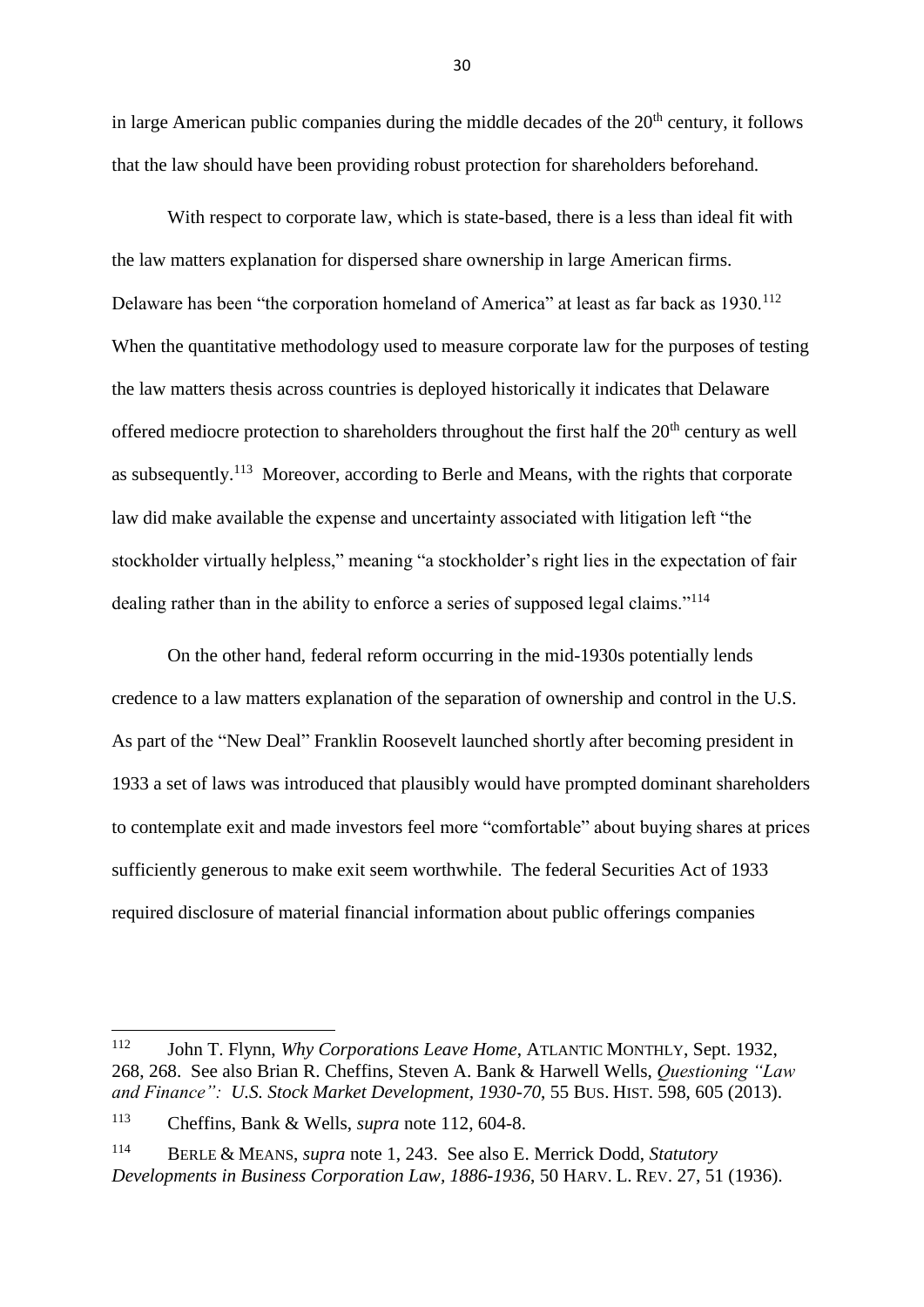made.<sup>115</sup> The Securities Exchange Act of 1934 established the Securities and Exchange Commission (S.E.C.), prohibited various forms of market manipulation and imposed substantial periodic disclosure requirements on publicly traded companies.<sup>116</sup>

Tougher laws, in the form of federal securities regulation, plausibly did intensify the divorce between ownership and control in progress in larger American companies. The federal securities laws enacted in the 1930s have been widely hailed as measures that restored investors' faith in stocks after the harrowing 1929 stock market crash.<sup>117</sup> Moreover, the timing fits well with the separation of ownership and control chronology already sketched out, in that dominant shareholders exited with some regularity in the quarter-century following regulatory reform.<sup>118</sup> Management professors Allen Kaufman and Lawrence Zacharias have indeed suggested "New Deal securities legislation in effect authorized federal officials to reinforce the shareholder's ownership role under state laws and to reduce the risks of separating ownership from control."<sup>119</sup>

Views Adolf Berle offered in the early 1960s regarding federal securities legislation lend credence to a "law matters" explanation for dispersed share ownership in the American context. In particular, he expressed support for the idea that federal reforms had contributed to an environment where investors could be confident about how public companies would be run. He also suggested ideas set forth in *The Modern Corporation and Private Property* had helped to create momentum in favor of introduction of the relevant regulatory changes. He dealt with these points in the 1962 law review article where he acknowledged that the

<sup>115</sup> 48 Stat. 74.

<sup>116</sup> 48 Stat. 881.

<sup>117</sup> Cheffins, Bank & Wells, *supra* note 112, 610.

<sup>118</sup> *Supra* notes 26-32 and related discussion.

<sup>119</sup> Allen Kaufman & Lawrence Zacharias*, From Trust to Contract: The Legal Language of Managerial Ideology*, 66 BUS. HIST. REV. 523, 543 (1992).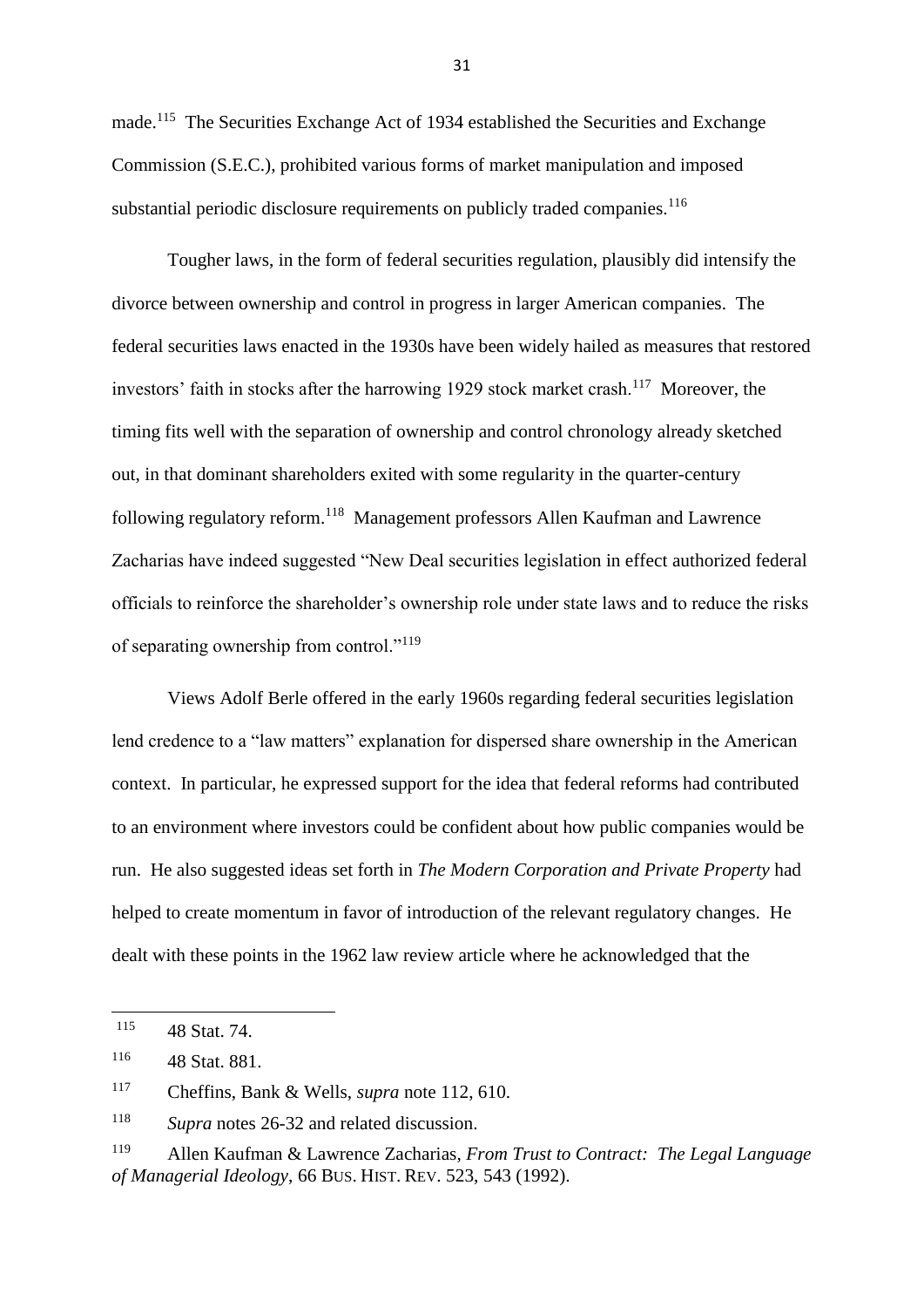separation of ownership and control had progressed considerably in the 30 years since he and Means wrote:

"I gladly concede that the dishonest conflict of interest between management and shareholder ownership -- that is, abuse by management of a position in which it can divert a part of the profit and income stream to itself -- has not been accentuated. Again, it seems to me, our work may have been partly responsible. By law and stockexchange regulation, management is now obliged to file and publish annual accounts of its trust, and quarterly interim reports of its progress. It must make general disclosure of its operations (a recommendation made in *The Modern Corporation*)*.* In all respects the businessmen-managers now operate under the glare of perpetual publicity….While human nature probably has not changed much, community standards do develop, and they have. These have been implemented by institutions tending to enforce them (including) the Securities and Exchange Commission...."<sup>120</sup>

While a plausible case can be made that federal securities law contributed to the diffusion of share ownership in large American companies the evidence is not clear cut. There is also reason to doubt whether Berle or *The Modern Corporation and Private Property* contributed substantially to the introduction of federal securities regulation. Considering the latter point first, Berle was by no means alone in suggesting that his work with Means was influential.<sup>121</sup> Forbes said in 1958 "(d)amning greedy management for its frequent disdain of stockholders' interests, Berle was author in fact and spirit of much New Deal legislation controlling corporate insiders."<sup>122</sup> The *New York Times* review of the 1968 reissue of *The Modern Corporation and Private Property* said "(p)ublic regulation of the

<sup>120</sup> Berle, *supra* note 32, 437 (footnote omitted).

<sup>121</sup> Hessen, *supra* note 8, 279.

<sup>122</sup> *Brain Trusted*, FORBES, Feb. 15, 1958, 24.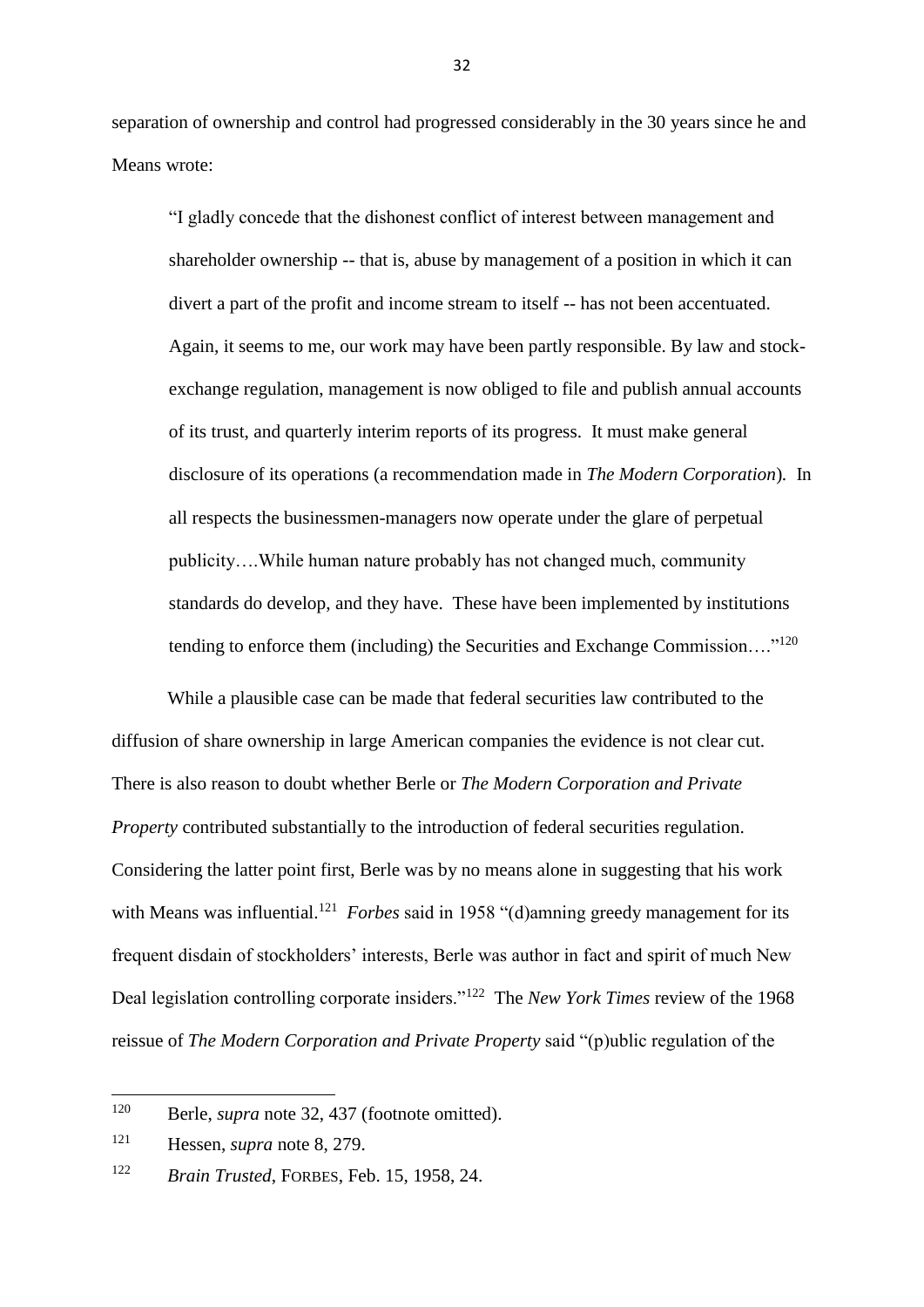stock exchanges is a large monument to any book."<sup>123</sup> Richard Posner, having just moved from academia to the bench, wrote in a 1982 judgment "(t)he intellectual patrimony of the Securities Exchange Act (of 1934) includes Berle and Means' influential book."<sup>124</sup>

The role *The Modern Corporation and Private Property* played in fostering the introduction of federal securities regulation in fact was rather modest. It identified issues to which a regulatory response might well be thought appropriate.<sup>125</sup> Nevertheless, the book did not set out a case in favor of the sort of statutory and administrative reforms the 1933 and 1934 Acts encompassed.<sup>126</sup>

Berle, for his part, was a member of a "brain trust" advising Roosevelt during the 1932 presidential election campaign.<sup>127</sup> Nevertheless, Berle played little role in the design of the federal securities laws that were enacted.<sup>128</sup> Moreover, when the changes were made Berle was unenthusiastic, as he believed the steps being taken were not sufficiently fundamental and far-reaching.<sup>129</sup> He said of the 1933 Act the year it was promulgated "this form of measure, while salutary, is not of supreme importance."<sup>130</sup> Berle noted the legislation "cuts off certain illegitimate uses" but said "it leaves unsolved the major questions" such as "the problem of who is entitled to the increment of value arising from

<sup>123</sup> Lekachman, *supra* note 47.

<sup>124</sup> Sutter v. Groen and Groen, 687 F. 2d 197, 201 (1982).

<sup>125</sup> JORDAN A. SCHWARZ, LIBERAL: ADOLF A. BERLE AND THE VISION OF AN AMERICAN ERA 67 (1987).

<sup>126</sup> McCraw, *supra* note 12, 589.

<sup>127</sup> SCHWARZ, *supra* note 125, 71-74, 81.

<sup>128</sup> John W. Cioffi, *Fiduciaries, Federalization, and Finance Capitalism: Berle's Ambiguous Legacy and the Collapse of Countervailing Power*, 34 SEATTLE U. L. REV. 1081, 1099 (2011).

<sup>129</sup> Hessen, *supra* note 8, 281.

<sup>130</sup> A.A. Berle, *High Finance: Master or Servant*, 23 YALE REV. 20, 42 (1933).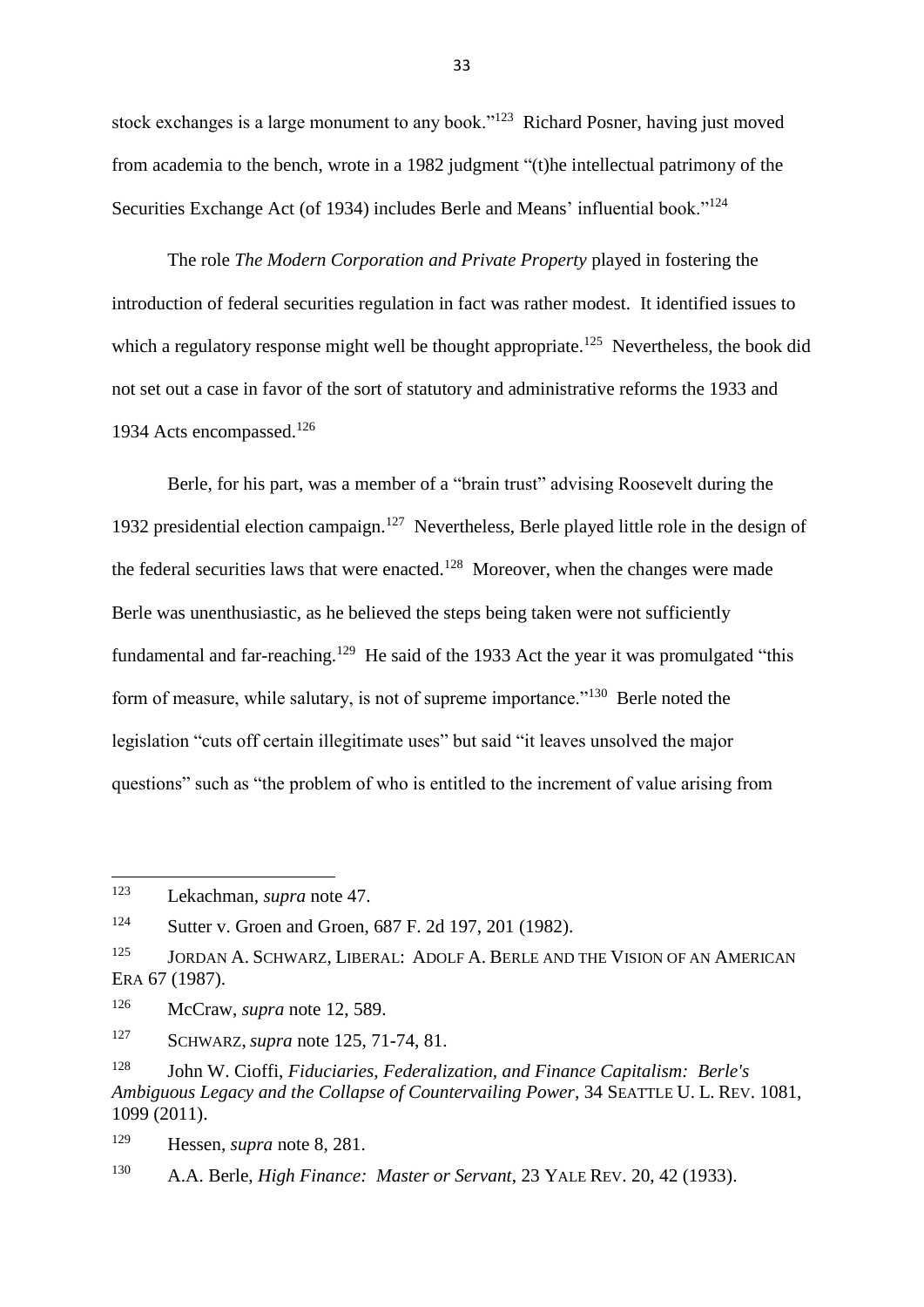organization, or the increment of power arising from control. Those problems are left to the future."<sup>131</sup>

As for the contribution federal securities reform made to the divorce between ownership and control that was consolidated between the 1932 publication of *The Modern Corporation and Private Property* and the decades immediately following World War II, if legislative change indeed was decisive federal intervention should have elicited a reasonably rapid boost to investor confidence. Such a surge in faith in stocks would have created sufficiently robust demand for shares at prices generous enough to induce blockholder exit. In fact, stock markets in the U.S. were in the doldrums for at least two decades following federal intervention in securities markets. The number of shareholders flat-lined, public offering activity was below historical norms and the number of companies traded on national stock exchanges stagnated.<sup>132</sup> Even by the mid-1950s, with the stock market performing well and the number of shareholders steadily increasing, jitters remained as Congressional testimony by prominent economist John Kenneth Galbraith paralleling conditions with those in place in 1929 prompted a stock market swoon.<sup>133</sup> The hiatus between reform and the full restoration of investor confidence suggests that even if the enactment of federal securities law contributed to the unwinding of large stock ownership stakes following the publication of *The Modern Corporation and Private Property* there were additional causes. Two variables not accounted for thus far stand out, these being regulation of utilities and merger activity.

*C. Additional Variables*

**.** 

<sup>131</sup> *Id.*

<sup>132</sup> GEISST, *supra* note 98, 27-35; Cheffins, Bank & Wells, *supra* note 112, 600-3, 610.

<sup>133</sup> STEVE FRASER, EVERY MAN A SPECULATOR: A HISTORY OF WALL STREET IN AMERICAN LIFE 495 (2005); *1953 Score: Stockholdings up 2.5%*, FORBES, July 1, 1954, 14 (providing annual data on the number of shareholders extending back to 1930).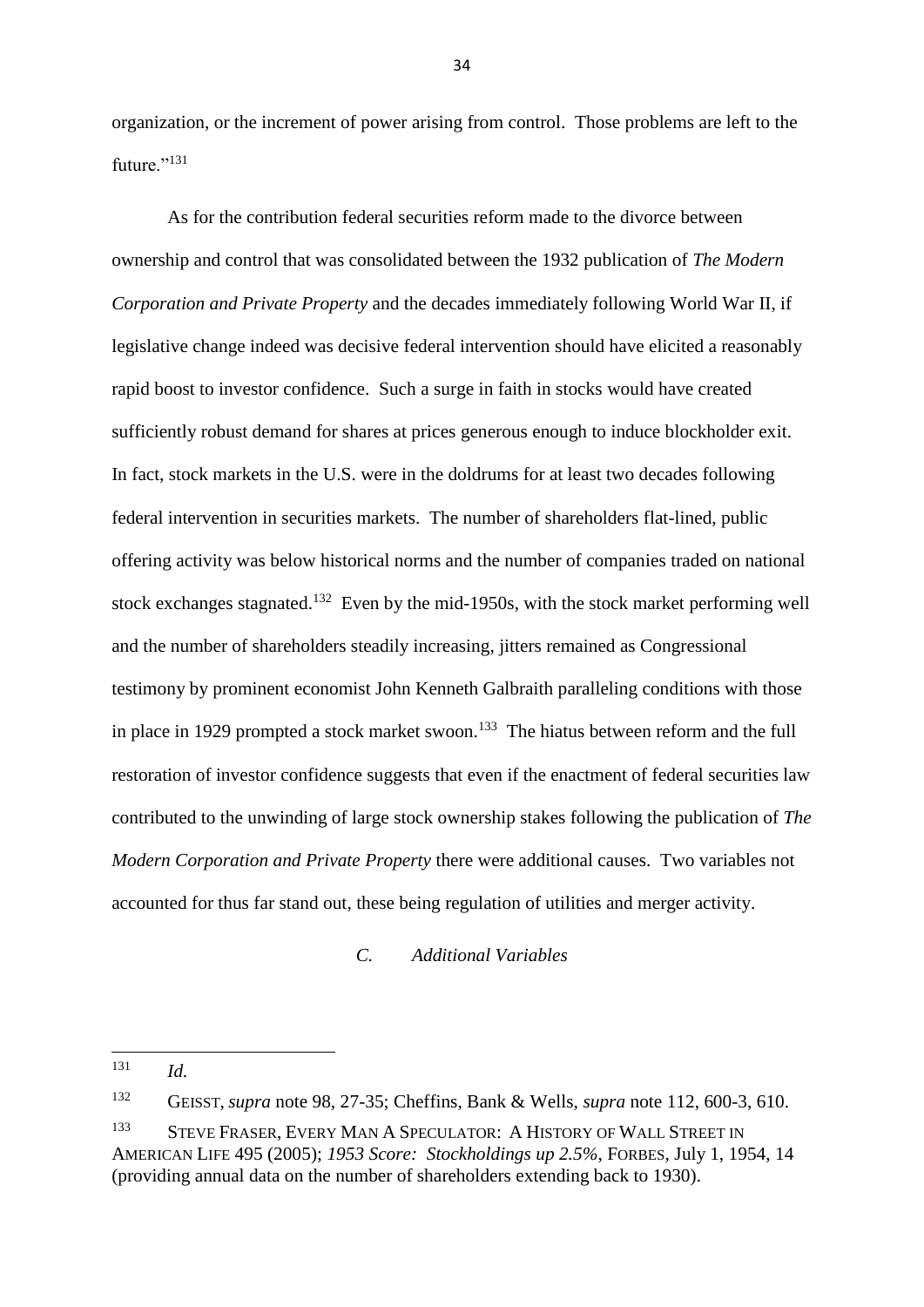The Public Utility Holding Company Act of 1935 (PUHCA), <sup>134</sup> a legislative measure designed to simplify the corporate structure of the utilities industry, substantially unwound over time control blocks in a sector where they were particularly prevalent. During the opening decades of the  $20<sup>th</sup>$  century it was uncommon for an American public company to have a dominant corporate shareholder in a pyramidal arrangement.<sup>135</sup> The arrangement was standard, however, in the utility sector, with numerous publicly traded utility companies having another company – typically itself a utility company – as a dominant shareholder. For instance, 14 of the 52 utility companies in Berle and Means' sample of the 200 largest nonfinancial companies had pyramidal ownership features, a considerably higher proportion than for other types of companies.<sup>136</sup> Though legal challenges blunted the full force of PUHCA until the 1940s, by the early 1950s reorganizations occurring pursuant to the legislation meant the end of the road for the corporate pyramid in the one economic sector where it truly flourished.<sup>137</sup>

Merger activity also likely helped to foster the separation of ownership and control occurring during the middle decades of the 20<sup>th</sup> century, at least from the late 1940s onwards. Depending on the financing method, mergers can elicit diffusion of share ownership among companies conducting acquisitions.<sup>138</sup> If an acquiring company issues new voting shares to

**.** 

<sup>134</sup> 49 Stat. 803.

<sup>135</sup> Steven A. Bank & Brian R. Cheffins, *The Corporate Pyramid Fable*, 84 BUS. HIST. REV. 435, 450-52 (2010). Railroad financiers Oris Paxton Van Sweringen and Mantis James Van Sweringen were, as "noteworthy pyramiders", an exception: FREDRICK LEWIS ALLEN, THE LORDS OF CREATION 248, 299-300 (1935).

<sup>136</sup> Bank & Cheffins, *supra* note 135, 453. See also Eugene Kandel, Konstantin Kosenko, Randall Morck & Yishay Yafeh, *The Great Pyramids of America: A Revised History of U.S. Business Groups, Corporate Ownership and Regulation, 1930-1950*, ECGI Finance Working Paper No. 419, Table 1 (2013).

<sup>137</sup> Bank & Cheffins, *supra* note 135, 455-57.

<sup>138</sup> CHEFFINS, *supra* note 83, 69-72.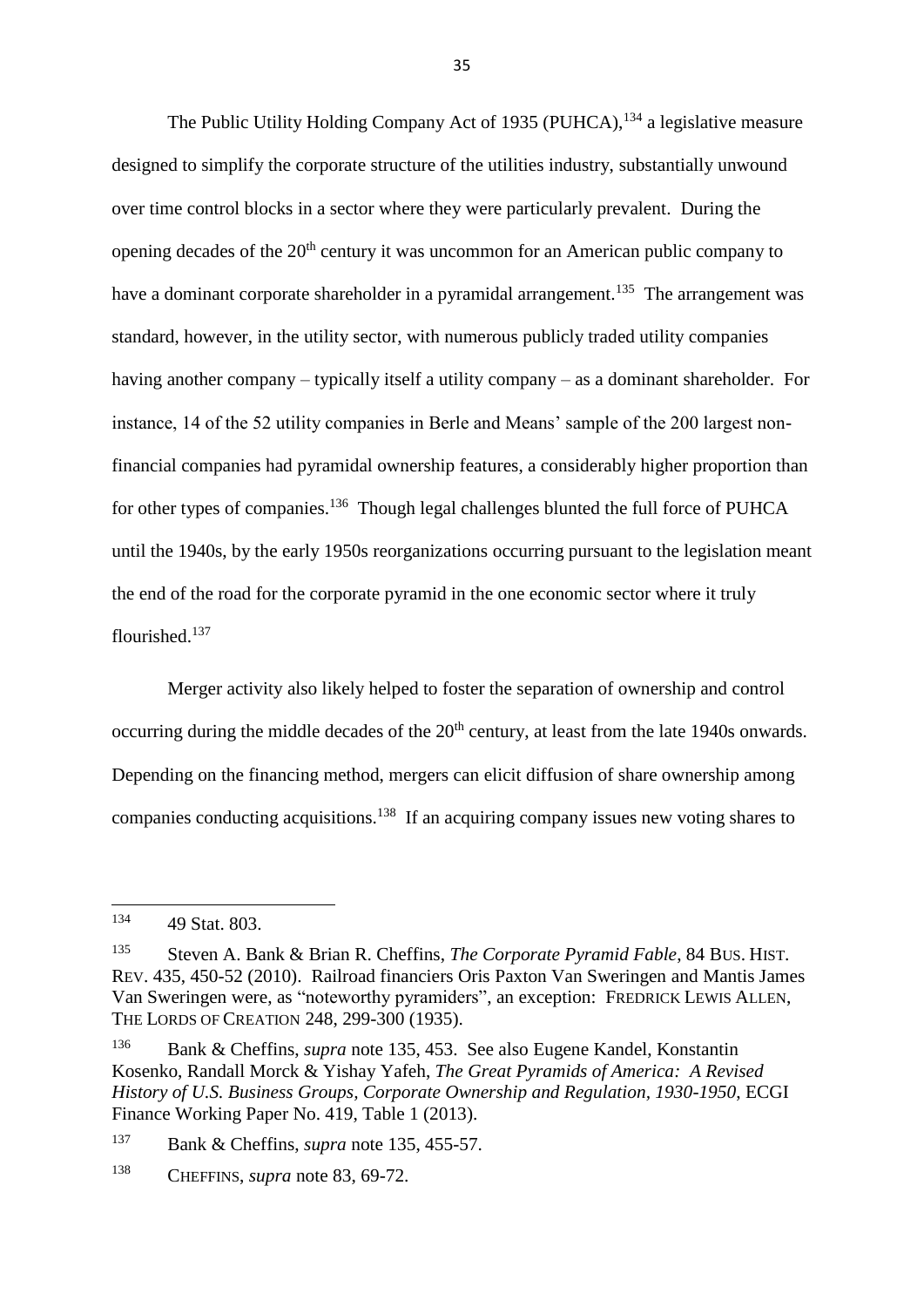carry out a share-for-share exchange with the target company's shareholders, executing the merger will inevitably dilute to some degree a blockholder's stake in the acquiring company. The result will be the same if the target company shareholders are paid in cash raised from a public offering of voting shares by the acquirer, assuming the dominant stockholder does not buy a percentage of the shares matching current holdings.

Merger activity was negligible during the 1930s and the first half of the 1940s but increased during the second half of the  $1940s$  and the  $1950s$ . <sup>139</sup> This surge may well have helped to foster ownership dispersion. A 1959 *Business Week* article on Adolf Berle and share ownership entitled "Where Managers Get Their Power" illustrates contemporary awareness of the impact mergers could have on ownership structure.<sup>140</sup> The article traced the history of a hypothetical firm launched in the late  $19<sup>th</sup>$  century that made metal animal traps. The hypothetical company went public in the early 1940s as American Metalworking to raise capital to meet wartime demand. Descendants of the founders still had a controlling interest. As the 1950s drew to a close the company was a diversified enterprise known as American Products Inc. with 100,000 shareholders and no individual owning more than 1 percent of the stock. What happened? For the hypothetical firm "(p)ostwar growth was a whoosh", with the firm carrying out a dozen acquisitions financed partly by profits but also by a series of public offerings of securities that presumably greatly diluted the stake held by the founders' descendants. To the extent that the American Metalworking hypothetical captured reality for U.S. companies, merger activity would have contributed to the rise of the Berle-Means corporation.

**.** 

<sup>139</sup> For merger data, see Peter O. Steiner, MERGERS: MOTIVES, EFFECTS, POLICIES 4, 6 (1975); Klaus Gugler, Dennis Mueller & B. Burçin Yurtoglu, *The Determinants of Merger Waves*, unpublished working paper, 41 (Fig. 1) (2006), available at <http://www.econstor.eu/bitstream/10419/51061/1/512793220.pdf> (accessed March 6, 2018).

<sup>140</sup> *Where Managers Get Their Power*, BUS. WK., Sept. 12, 1959, 186.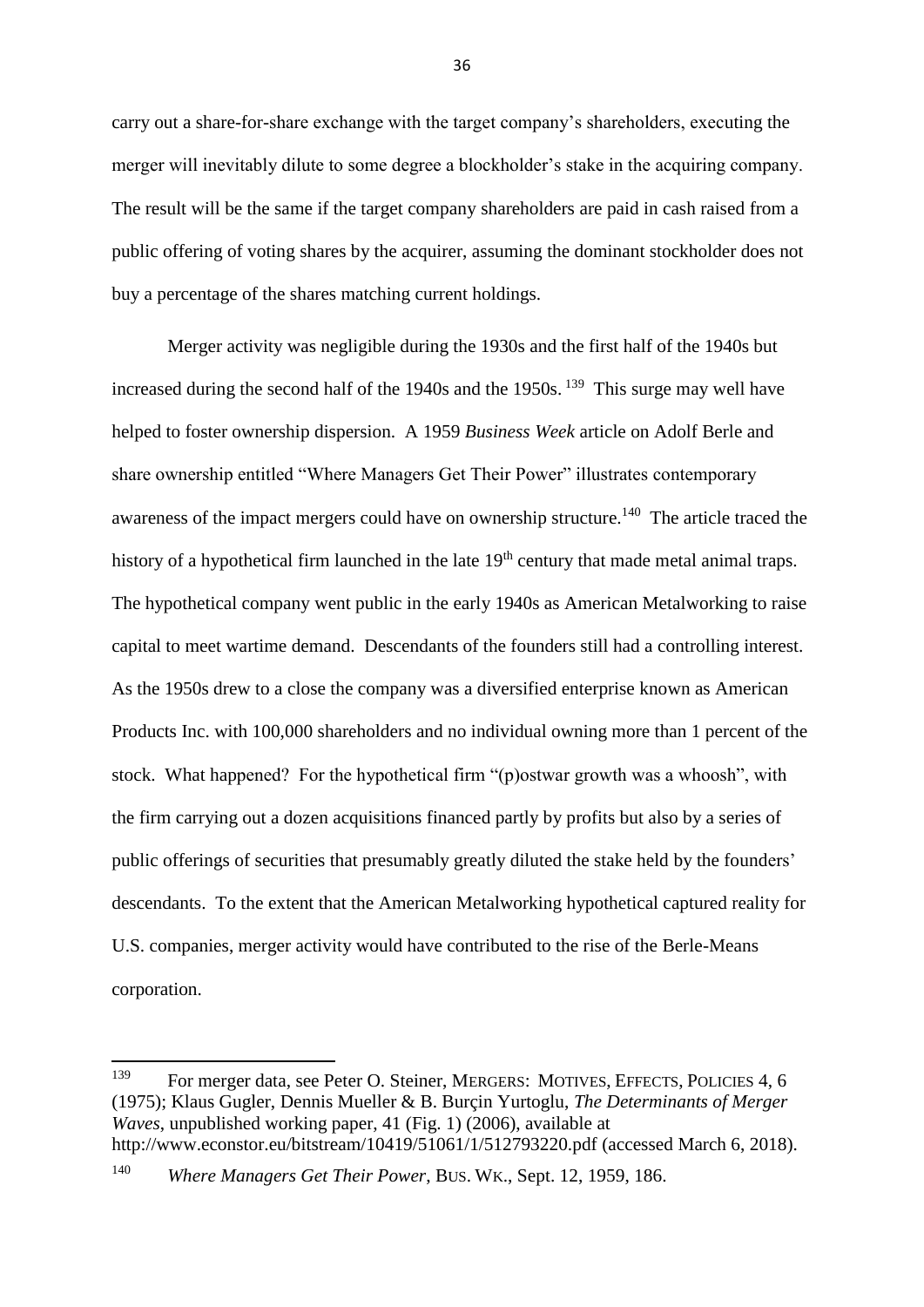### V. THE FALL OF THE BERLE-MEANS CORPORATION?

Having gone backwards in time to account for the rise of the Berle-Means corporation we now switch to the present day to consider its possible demise. We will consider initially claims advanced that the Berle-Means corporation will soon be displaced as a symbol of corporate America, if it has not been displaced already. We will then find out that if the fate of the Berle-Means corporation has been sealed, this is not because it has become the norm for public companies to have a single shareholder or a tight coalition of shareholders owning a dominant stake. Instead institutional investors, considered on a collective basis, are ostensibly pivotal. Parts VI and VII canvass the position with institutional shareholders.

### A. The Berle-Means Corporation Under Threat?

While the Berle-Means corporation did not move fully into the ascendancy until the 1950s, it appeared to be a durable construct once pre-eminence was achieved. Mark Roe only developed the nomenclature in the early  $1990s$ ,<sup>141</sup> assuming in so doing that it remained relevant at that point. For instance, in his 1994 book *Strong Managers, Weak Owners* he connected Berle and Means with the present day, saying their "classic analysis….announced what came to be the dominant paradigm" and that "Berle and Means 'discovered' the modern corporation."<sup>142</sup>

Others subsequently affirmed the ongoing relevance of Berle and Means' characterization of the American public company. Economists Rafael La Porta, Florencio López-de-Silanes, Andrei Shleifer and Robert Vishny, in a 1999 article that provided empirical evidence on cross-border ownership patterns indicating that the U.S. was out-ofstep with much of the rest of the world because blockholders were a rarity, said of the U.S.

<sup>141</sup> Supra note 3 and related discussion.

<sup>142</sup> ROE, *supra* note 72, 6, 94.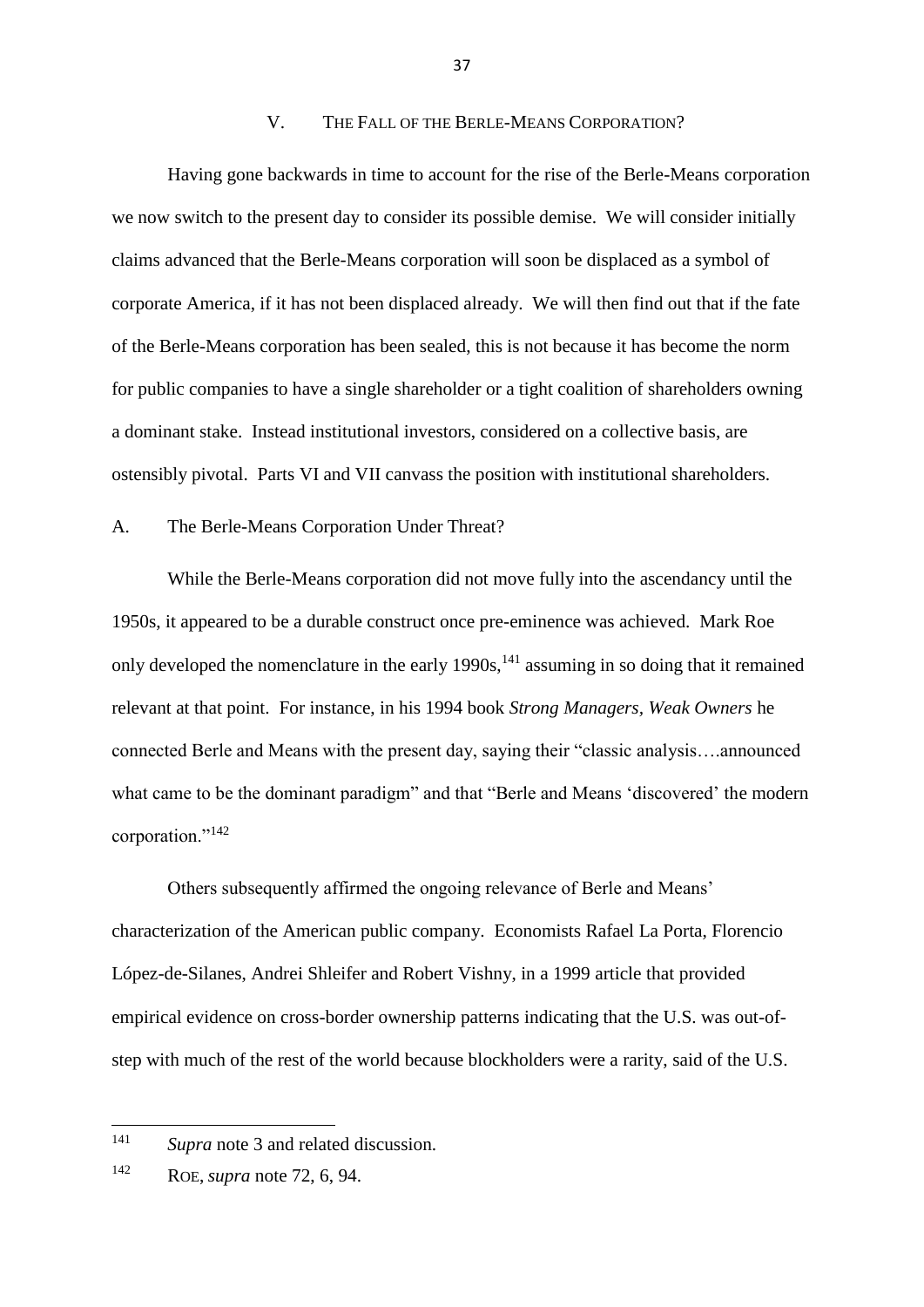that "(t)he Berle and Means image has clearly stuck" even if it had "begun to show some wear" because there were various empirical studies showing "a modest concentration of ownership."<sup>143</sup> Law professor Arthur Pinto, in a 2010 synopsis of corporate governance in the United States, remarked upon "(t)he predominance of the Berle-Means Corporation."<sup>144</sup>

While the Berle-Means corporation had a good run after its ascendance, speculation has been rife that its era will end soon, if it has not ended already. Management professor Gerald Davis argued in a Berle symposium article published in 2011 that "(i)n another generation, the Berle and Means corporation may be just a memory."<sup>145</sup> Ronald Gilson and Jeff Gordon claimed two years later "(t)he Berle-Means description of the distribution of U.S. equity ownership simply is no longer correct."<sup>146</sup> Fellow legal academics Lucian Bebchuk, Alma Cohen and Scott Hirst asserted in 2017 that "the scenario of dispersed ownership described by Berle and Means (1932) no longer approximates reality, not even for the largest publicly traded corporations" and suggested "current share ownership is significantly more concentrated than the level described by Berle and Means (1932)."<sup>147</sup>

# B. The Return of Controlled Corporations?

The funeral rites that have been read to the Berle-Means corporation should not be accepted at face value. It moved to the forefront of the American corporate economy when shareholders with sufficiently large ownership stakes to dictate outcomes when stockholders

<sup>143</sup> La Porta, López-de-Silanes, Shleifer & Vishny, *supra* note 74, 471.

<sup>144</sup> Arthur R. Pinto, *An Overview of United States Corporate Governance in Publicly Traded Corporations*, 58 AM. J. COMP. L. 257, 260 (2010). See also *supra* note 4 and related discussion.

<sup>145</sup> Gerald F. Davis, *The Twilight of the Berle and Means Corporation*, 34 SEATTLE UNIV. L. REV. 1121, 1122 (2011).

<sup>146</sup> Gilson & Gordon, *supra* note 6, 876.

<sup>147</sup> Lucian A. Bebchuk, Alma Cohen & Scott Hirst, *The Agency Problems of Institutional Investors*, 31 J. ECON. PERSP. 89, 92 (2017).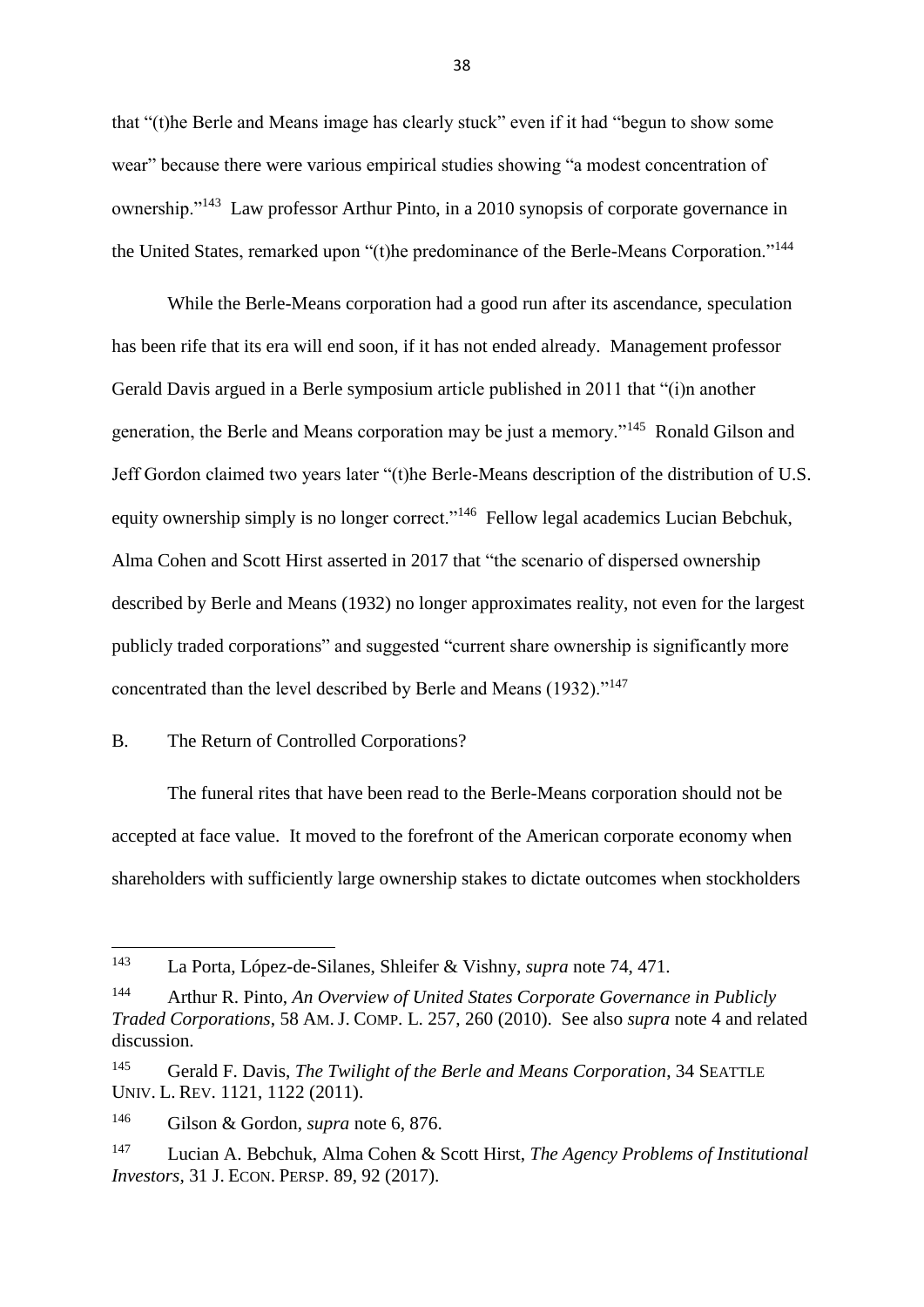voted became the exception to the rule in large companies.<sup>148</sup> Mark Roe has said "a shareholder with 25 percent of the company's stock could veto empire-building acquisitions, question managerial performance, and in extreme instances, replace the managers."<sup>149</sup> One might logically expect that the Berle-Means corporation's supposed demise is due to a revival of shareholders of this sort. Despite speculation that shareholders with dominant stakes are becoming more prevalent in American public companies,<sup>150</sup> there has been no such trend. A 2016 study of ownership patterns in the S&P 1500 stock market index carried out on behalf of the Investor Responsibility Research Center Institute (IRRCI) and Institutional Shareholder Services (ISS) makes this clear.<sup>151</sup>

The IRRCI/ISS study focused on "controlled companies", with corporations qualifying in one of two circumstances. The first was where a significant shareholder, or cohesive shareholder group, owned 30 percent or more of the voting shares. The second was where there was a multi-class capital structure in place that allocated *de facto* control through share classes providing disproportionately large voting rights or enhanced board election rights.<sup>152</sup> The IRRCI/ISS study found "(c)ontrary to common belief the number of controlled companies has declined recently", with only 105, or 7 percent, of firms in the S&P 1500 qualifying.<sup>153</sup> As per the Berle-Means corporation characterization, then, stockholders with

<sup>148</sup> <sup>148</sup> *Supra* notes 19-25, 29-32, 38-39 and accompanying text.

<sup>149</sup> Roe, *supra* note 3, 12-13.

<sup>150</sup> Gutiérrez & Sáez Lacave, *supra* note 74, 5, 32.

<sup>&</sup>lt;sup>151</sup> EDWARD KAMANJOH, CONTROLLED COMPANIES IN THE STANDARD & POOR'S 1500: A FOLLOW UP REVIEW OF PERFORMANCE AND RISK (2016).

<sup>152</sup> *Id*. at 4, 15.

<sup>153</sup> *Id*. at 15.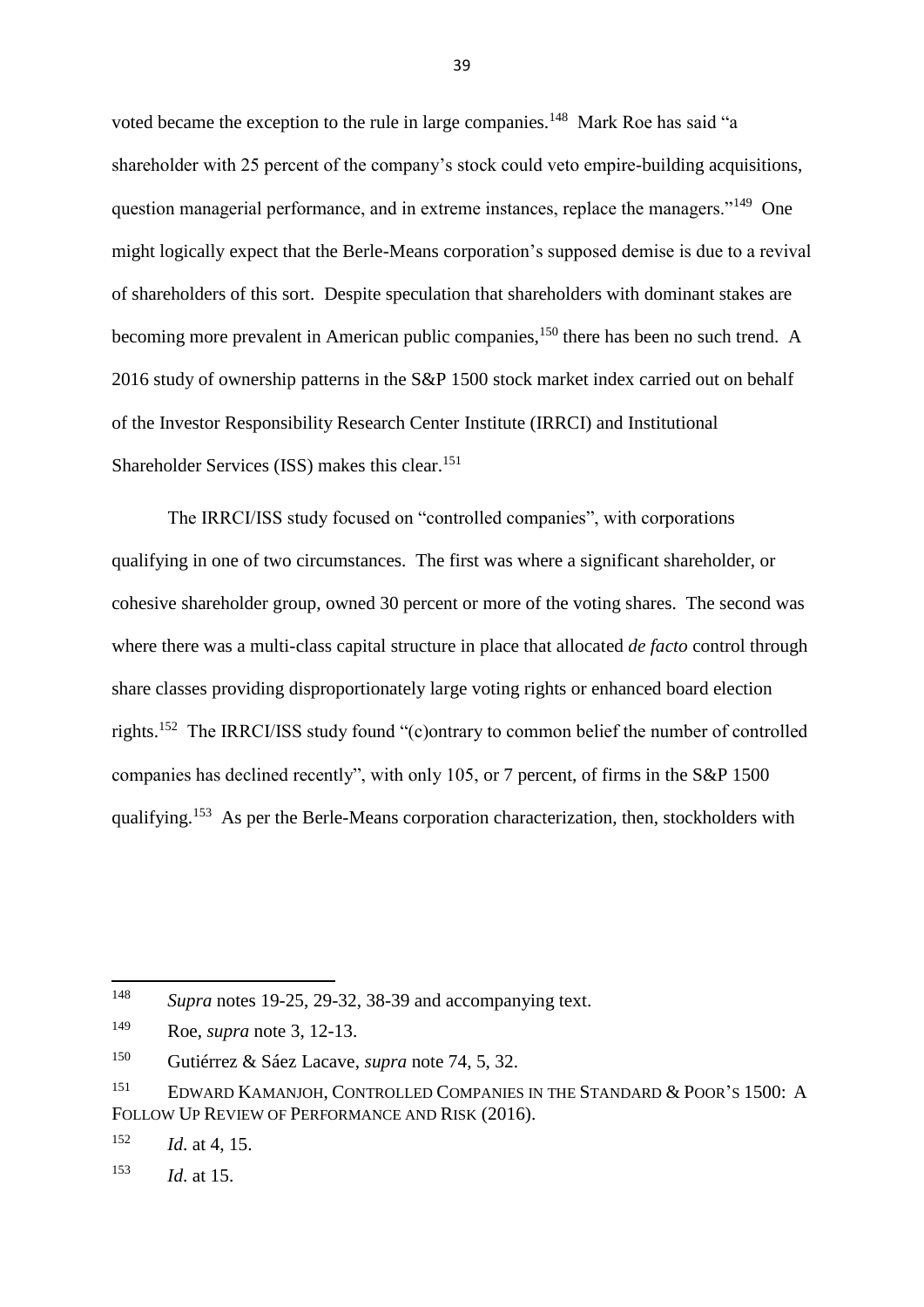sufficient voting clout to dictate outcomes in most circumstances are very much the exception to the rule in sizeable American public firms. 154

The small number of controlled companies needs to be borne in mind when considering Bebchuk, Cohen and Hirst's claim that ownership and control is currently more concentrated than it was in 1932. When they drew upon Berle and Means' data to compare 1932 with the present day they excluded from their calculations corporations which had a shareholder or tight coalition of shareholders with dominant voting power.<sup>155</sup> While such companies are a rarity among larger public companies today, they made up a majority of the 200 companies Berle and Means considered.<sup>156</sup> Comparing all large companies rather than just those lacking a major shareholder would in all likelihood reveal ownership is considerably more widely dispersed today than it was in 1932.

Among the 105 companies in the IRRCI/ISS study with controlling shareholders, there were 27 firms with a shareholder or shareholder group owning 30 percent or more of the shares and 78 with multi-class capital structures. The growing popularity of multi-class shares among tech-oriented companies going public has been widely reported, with prominent examples including Mark Zuckerberg with Facebook in 2012 and Fitbit Inc. and Box Inc. in 2015.<sup>157</sup> However, only a small minority of companies that join the stock market

<sup>154</sup> <sup>154</sup> See also Gutiérrez & Sáez Lacave, *supra* note 74, 4 (indicating that among the largest 100 American public corporations as of 2016, 85 percent lacked a shareholder owning 25 percent or more of the shares.)

<sup>155</sup> Bebchuk, Cohen, & Hirst, *supra* note 147, 91-92.

<sup>156</sup> *Supra* note 19 and related discussion.

<sup>157</sup> John Plender, *Governance Lessons Lost on Facebook*, FIN. TIMES, Feb. 28, 2012, FT fm, 27; Kristin Lin, *The Big Number*, WALL ST. J., Aug. 18, 2015, B6.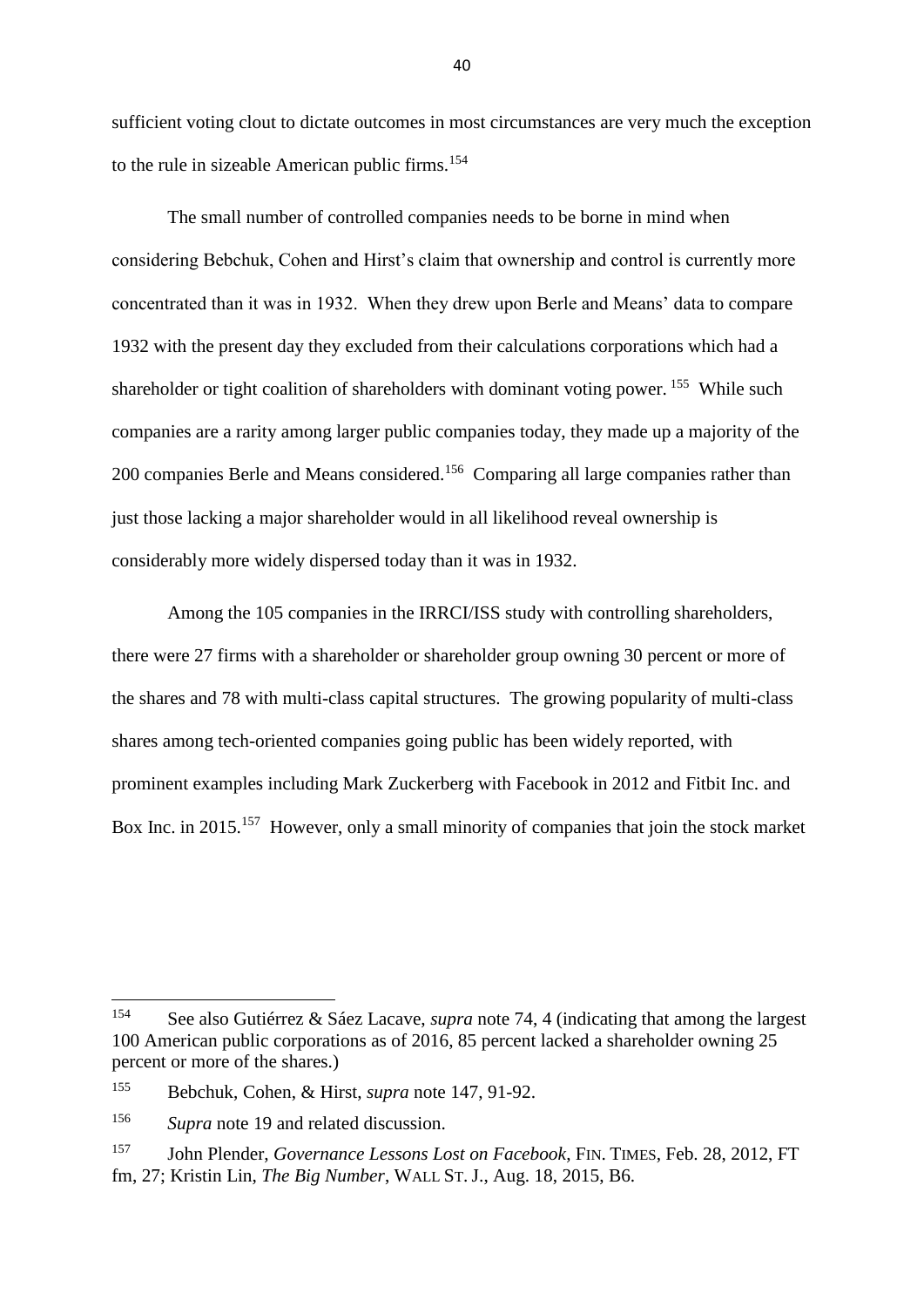have such arrangements in place.<sup>158</sup> Indeed, the IRRCI/ISS study indicated the number of S&P 1500 companies where control existed due to a multi-class capital structure actually declined slightly from 79 in 2012.  $159$ 

The IRRCI/ISS study did not take into account an increase in 2017 and 2018 of the number of venture-capital backed tech IPOs that provided for multi-class capital structures, exemplified by Snap becoming the first major company since at least 2000 to go public while offering shares with no voting rights attached.<sup>160</sup> Nevertheless, such arrangements are unlikely to displace single-handed the Berle-Means corporation in the foreseeable future. Multi-class capital structures are too rare and too controversial – S&P Dow Jones announced in 2017 that it would no longer add companies with multi-class shares to its iconic S&P 500 index<sup>161</sup> -- for this to happen.

### VI. THE QUALIFIED RISE OF INSTITUTIONAL SHAREHOLDERS

We now know the Berle-Means corporation's days are not numbered because of the prevalence of shareholders with sufficient voting clout to dictate outcomes with shareholder votes, whether due to major ownership blocs or multi-class capital structures. What threat is there, then? Institutional intermediaries who collectively own large stakes in public companies are said to be responsible. As Bebchuk, Cohen and Hirst maintain, "the trend

158 <sup>158</sup> Brian Broughman & Jesse M. Fried, *Do Founders Control Start-up Firms That Go* 

*Public?*, European Corporate Governance Institute Law Working Paper No. 405/2018 12

(2018). This study focused on companies financed by venture capital.

<sup>159</sup> KAMANJOH, *supra* note 151, 15.

<sup>160</sup> Maureen Farrell, *Tech Founders Want IPO Cash – and Control*, WALL ST. J., April 4, 2017, A1; Rolfe Winkler & Maureen Farrell, *Tech Founders Gain Power*, WALL ST. J., May 29, 2018, A1.

<sup>161</sup> Chris Dieterich, Maureen Farrell & Sarah Krouse, *S&P 500 Blocks Multiple Classes*, WALL ST. J., Aug. 2, 2017, B1.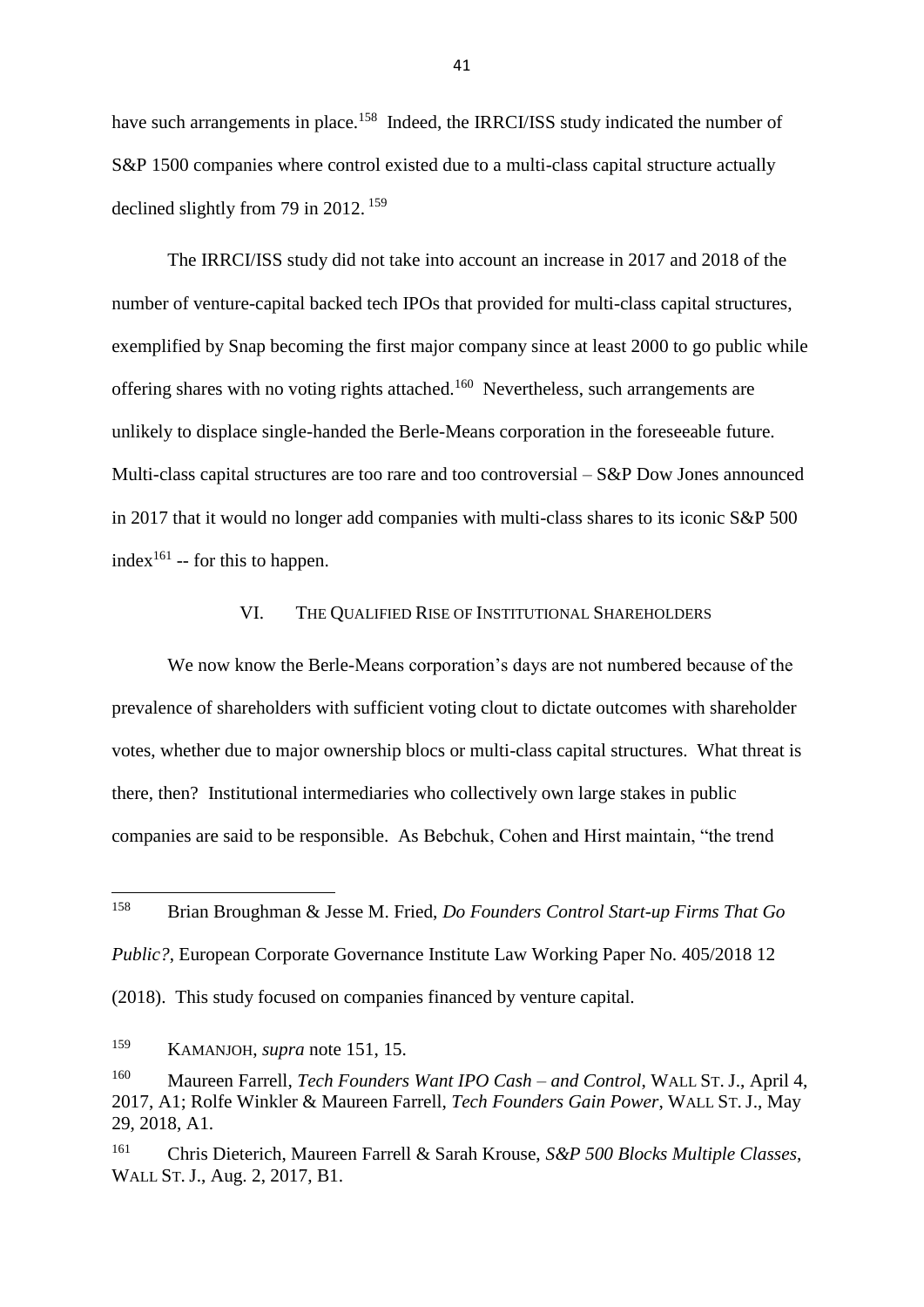toward dispersion has been reversed in subsequent decades by the rise of institutional investors."<sup>162</sup>

Bebchuk, Cohen and Hirst's institutional shareholder related critique of the Berle and Means characterization of ownership and control is oriented around the present day. Nevertheless, their reference to "subsequent decades" implies that the death knell for the Berle-Means corporation perhaps is not merely being sounded now. Its fate may instead have been sealed for a considerable period of time. That sort of chronology is at odds with the deployment of the Berle-Means corporation shorthand. Mark Roe coined the term less than thirty years ago and it has been used with some regularity since then.<sup>163</sup> To clarify matters, it is helpful to consider the history surrounding the rise of institutional shareholders in U.S. public companies. We do this here and turn to present day circumstances in Part VII.

Adolf Berle, in his 1959 book *Power Without Property*, said of investors in public companies "these stockholders, though politely still called 'owners', are passive."<sup>164</sup> Others agreed with this pessimistic verdict. Shareholders were described in the 1950s and 1960s as "an apathetic bunch"<sup>165</sup> that played "no active role at all."<sup>166</sup>

It was hardly surprising meaningful shareholder involvement in public company affairs was a rarity during the 1950s and 1960s. "Household" investors – primarily individuals buying and selling securities for their own personal account-- collectively owned

**.** 

<sup>162</sup> Bebchuk, Cohen & Hirst, *supra* note 147, 91.

<sup>163</sup> *Supra* notes 3-4, 143-44 and accompanying text.

<sup>164</sup> BERLE, *supra* note 30, 74.

<sup>165</sup> Peter B. Greenough, *Stockholders Lax as Voters*, BOSTON GLOBE, March 19, 1964, 20.

<sup>&</sup>lt;sup>166</sup> HERRYMON MAURER, GREAT ENTERPRISE: GROWTH AND BEHAVIOR OF THE BIG CORPORATION 264 (1955).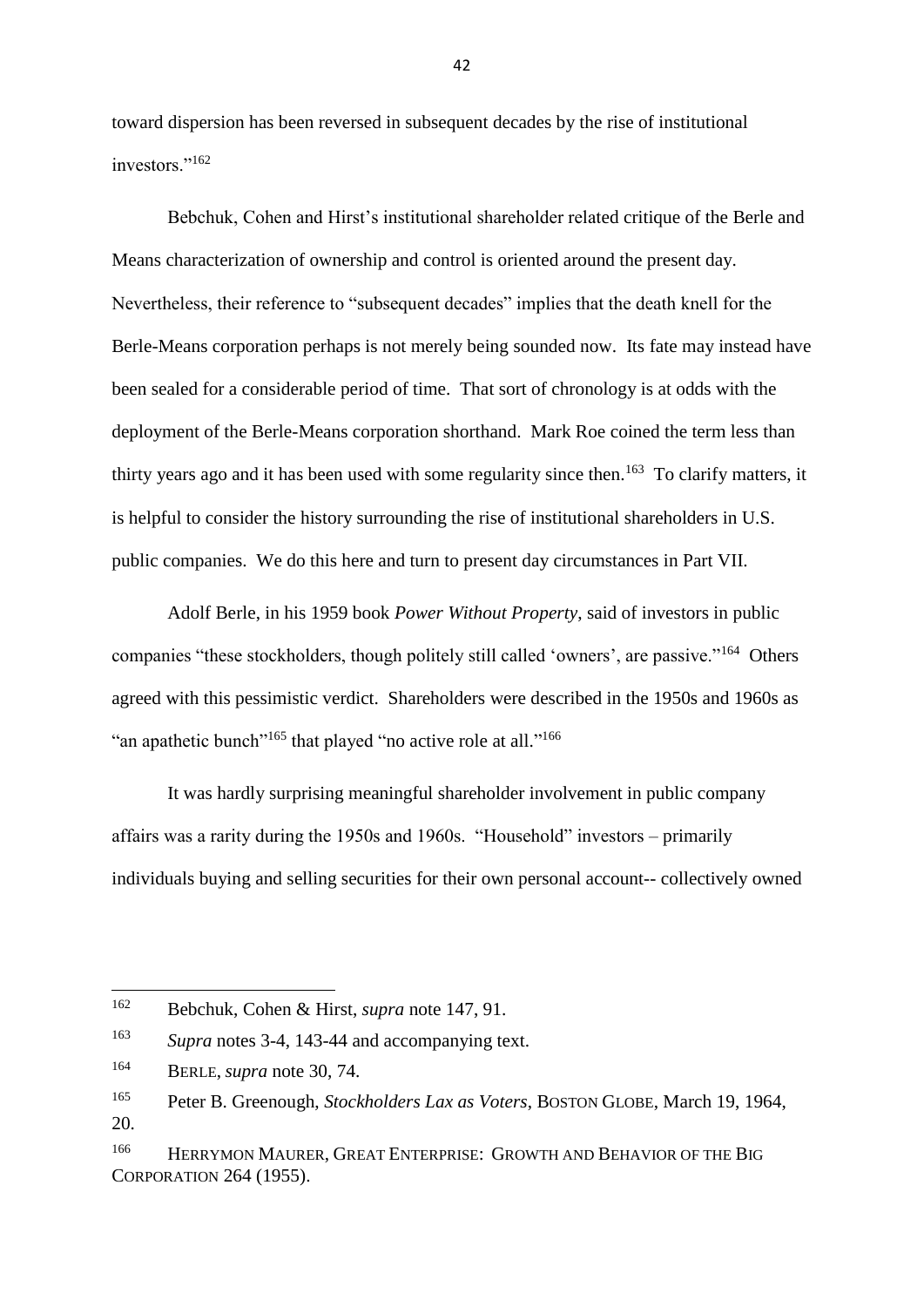most of the shares in publicly traded companies (Figure 1).<sup>167</sup> Such private ("retail") investors, caustically labelled in 1967 "20 Million Careless Capitalists,"<sup>168</sup> typically lack the aptitude, resources and firm-specific information needed to intervene productively in corporate affairs.<sup>169</sup> They have little incentive to step forward in any case, given the hassle involved and given that the typical private investor owns a tiny stake and thus will only benefit trivially in comparison to shareholders generally from any share price increase associated with a successful intervention.<sup>170</sup>



Figure 1: U.S. Corporate Stock Held by Households and Institutions, 1945-1995

Source: O'Sullivan (2000), OECD (1996)<sup>171</sup>

<sup>167</sup> <sup>167</sup> "Households" is the residual term used by the Federal Reserve, which compiles the data on holders of corporate stock, to categorize owners of shares. See Marcel Kahan & Edward Rock, *Embattled CEOs*, 88 TEX. L. REV. 989, 996, n. 24 (2010).

<sup>&</sup>lt;sup>168</sup> CARTER F. HENDERSON AND ALBERT C. LASHER, 20 MILLION CARELESS CAPITALISTS (1967).

<sup>169</sup> Brian R. Cheffins, *Introduction,* THE HISTORY OF MODERN U.S. CORPORATE GOVERNANCE ix, xix (Brian R. Cheffins, ed., 2011).

<sup>170</sup> *Id*.

<sup>171</sup> MARY O'SULLIVAN, CONTESTS FOR CORPORATE CONTROL: CORPORATE GOVERNANCE AND ECONOMIC PERFORMANCE IN THE UNITED STATES AND GERMANY 156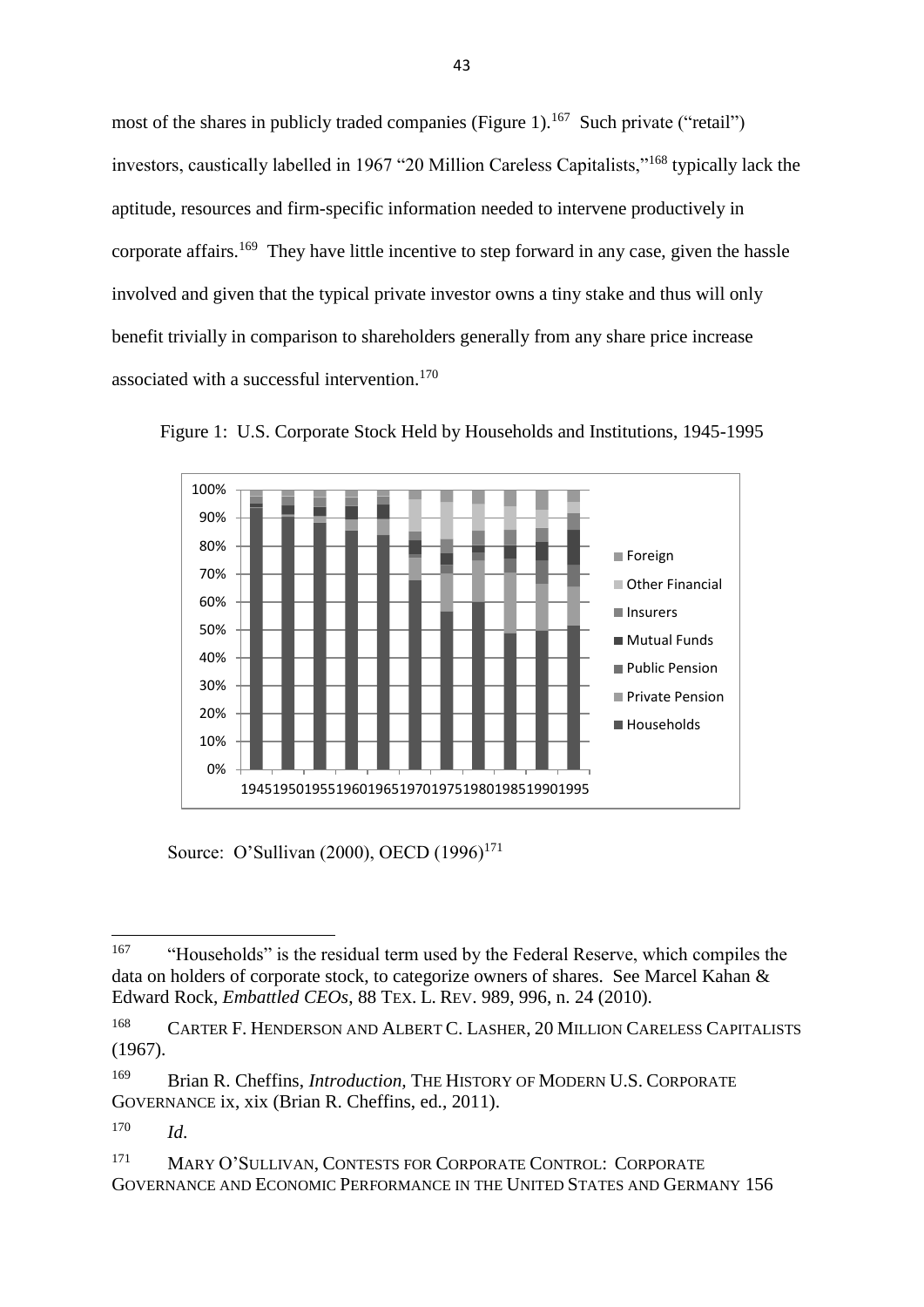While retail investors dominated share ownership throughout the 1950s and 1960s, institutional investors were growing in importance (Figure 1). There were suggestions then that with institutional ownership increasing a promising source of managerial discipline was emerging. John Kenneth Galbraith, in a review of Adolf Berle's 1959 *Power Without Property*, identified the accumulation of shares by institutional investors as "the one looming threat to the autonomy of the professional managers." <sup>172</sup> The *Christian Science Monitor* maintained in 1966 that "(t)he growing share of institutional shareholders in stock ownership has raised the possibility of making corporate democracy more real."<sup>173</sup>

The institutional shareholders of the 1950s and 1960s, setting a pattern that would prevail over the next few decades, failed to step forward in the manner that seemed possible. Berle said in *Power Without Property* there was "ample evidence" institutional shareholders "do not wish to use the voting power of the stock they have accumulated" and indicated "(w)hen they seriously dislike the managements of corporations... their policy is to sell."<sup>174</sup> Non-intervention in turn served "to insulate the corporate managements."<sup>175</sup> A 1965 study of institutional shareholders concurred with Berle, characterizing them as "silent partners" and indicating "(f)or the most part, institutions are investors not controllers."<sup>176</sup>

The high hopes dashed pattern was repeated in the 1970s. Corporate law scholar Melvin Eisenberg, in his 1976 book *The Structure of the Corporation*, contrasted

<sup>174</sup> BERLE, *supra* note 30, 55.

 $\overline{a}$ 

<sup>(2000) (1945-75);</sup> OECD, OECD ECONOMIC SURVEYS -- UNITED STATES 124 (1996) (1980- 95).

<sup>172</sup> J.K. Galbraith, *The Self-Appointed Tenants in the Executive Suite*, N.Y. TIMES, Sept. 6, 1959, Book Review, 3.

<sup>173</sup> David R. Francis, *Large Shareholders Press for Voice in Management*, CHRISTIAN SCI. MONITOR, Nov. 18, 1966, 20.

<sup>175</sup> *Id*. at 56.

<sup>&</sup>lt;sup>176</sup> DANIEL J. BAUM AND NED B. STILES, THE SILENT PARTNERS: INSTITUTIONAL INVESTORS AND CORPORATE CONTROL 68 (1965).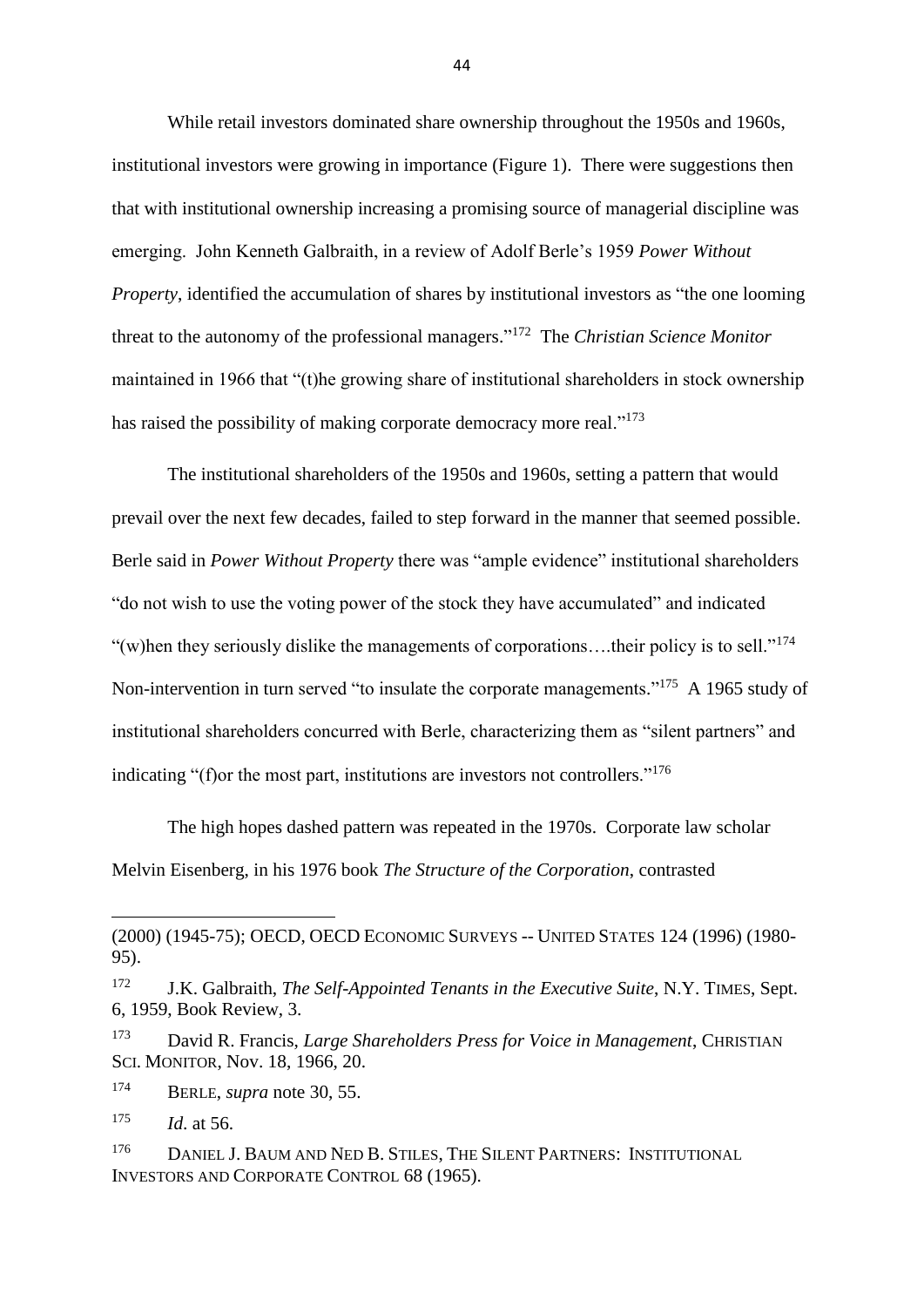"concentrated institutional shareholders" with "highly dispersed individual shareholdings," saying only the former gave "some hope of a check – a countervailing force – to management."<sup>177</sup> Similarly, S.E.C. chairman Harold Williams said as the 1970s drew to a close that while "individual shareholder participation is not particularly effective," "institutional shareholders have a part in vitalizing accountability."<sup>178</sup>

Institutional shareholders in fact were not much of a "countervailing force" during the 1970s. Edward McSweeney, a management consultant, observed in 1978 that "(s)o far, the managers of institutional funds have declined to interfere with management…preferring, like the ordinary stockholder, to sell when management fails to produce satisfactory earnings."<sup>179</sup> A 1979 Conference Board study of equity markets that drew heavily on a survey of senior executives confirmed the point, saying "(n)o study respondent expressed the view that institutions try to influence management."<sup>180</sup>

Expectations regarding the contribution institutional shareholders could and would make in keeping public company executives in check stepped up a gear in the early 1990s. Share ownership patterns were part of the reason, with the proportion of shares retail investors owned having fallen to barely half (Figure 1). Also, hostile takeovers, which kept management on its toes during 1980s amidst hectic deal-making, receded into the corporate governance background as the 1990s got underway. $^{181}$  Institutional shareholders were

<sup>181</sup> Brian R. Cheffins, *Delaware and the Transformation of Corporate Governance*, 40 DEL. J. CORP. L. 1, 49-50, 56 (2015).

<sup>177</sup> MELVIN ARON EISENBERG, THE STRUCTURE OF THE CORPORATION: A LEGAL ANALYSIS 61-62 (1976).

<sup>178</sup> Harold M. Williams, *Corporate Accountability and Corporate Power* in POWER AND ACCOUNTABILITY: THE CHANGING ROLE OF THE CORPORATE BOARD OF DIRECTORS 9, 28 (1979).

<sup>&</sup>lt;sup>179</sup> EDWARD MCSWEENEY, MANAGING THE MANAGERS 26 (1978).

<sup>&</sup>lt;sup>180</sup> VINCENT G. MASSARO, THE EQUITY MARKET: CORPORATE PRACTICES AND ISSUES 15 (1979).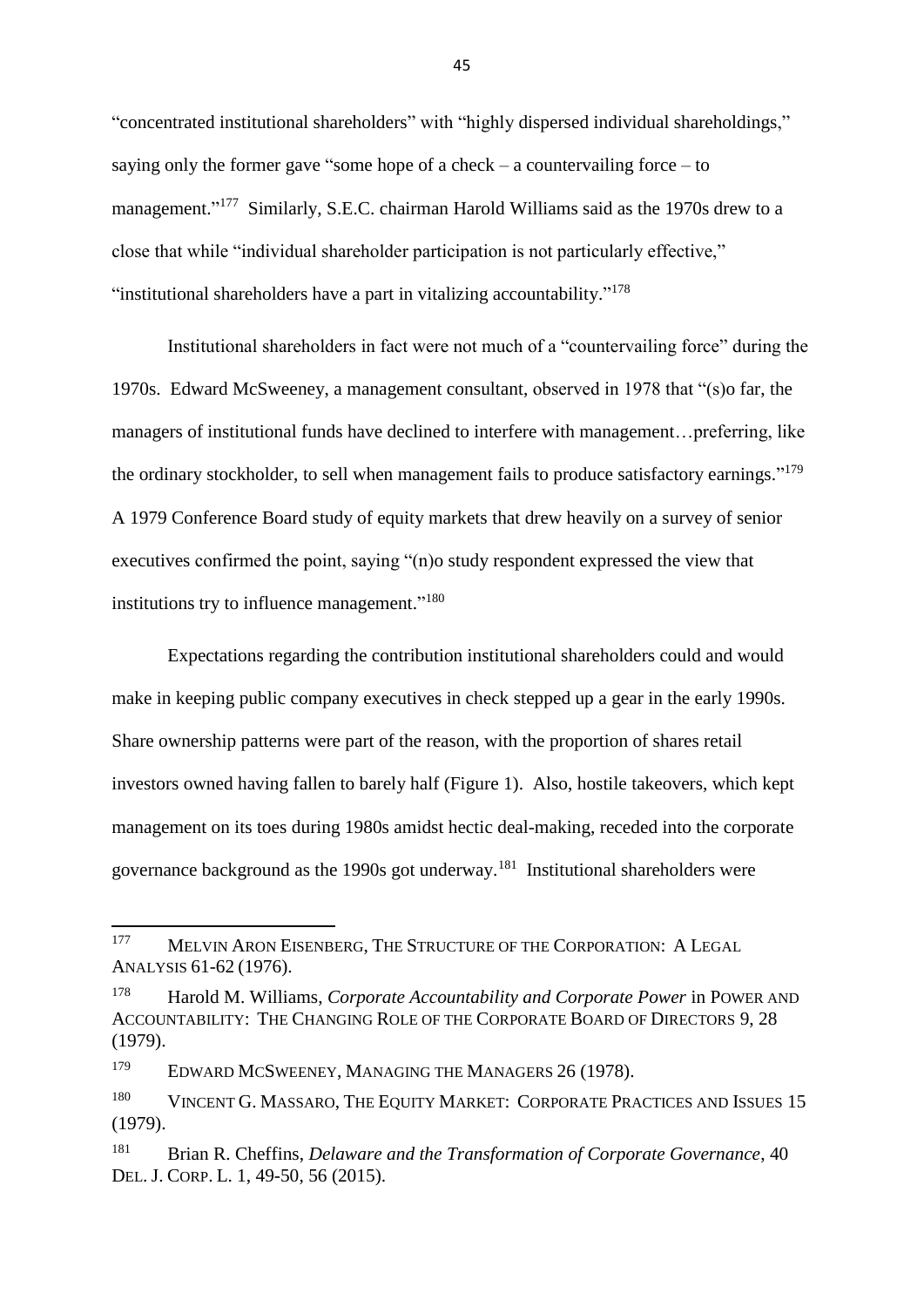identified as logical candidates to fill the governance gap.<sup>182</sup> Furthermore, reforms were being undertaken to facilitate shareholder intervention. In 1992 the S.E.C. amended its rules governing parties who solicit proxies (lobby to vote on behalf of stockholders not voting in person at shareholder meetings) to give institutional shareholders scope to discuss privately investee companies without having to comply with potentially onerous proxy solicitation regulations, such as a requirement to file relevant documentation to obtain advance clearance by the Commission.<sup>183</sup>

The rise of institutional investors was hailed regularly during the 1990s as a major corporate governance phenomenon. In 1994, *Forbes* published a story entitled "Good-bye to Berle & Means" that cited a handful of instances where institutional pressure contributed to the dismissal of chief executive officers (CEOs) of a number of prominent public companies to make the point "shareholders and boards of directors showed the boss who was boss."<sup>184</sup> Management professor Michael Useem suggested in 1996 "(i)nstitutional investors are the new high priests, the new repositories of wealth and power."<sup>185</sup> Richard Koppes, recently departed general counsel and number two executive at the California Public Employees Retirement System, a powerful public sector employee oriented ("public") pension fund,

<sup>182</sup> <sup>182</sup> Victor F. Zonana, *Activist Shareholders Spur Growth of a New Kind of Advice Industry*, L.A. TIMES, July 21, 1991, D3 (citing David Eisner, senior vice president of Providence); John H. Matheson and Brent A. Olson, *Corporate Law and the Longterm Shareholder Model of Corporate Governance*, 76 MINN. L. REV. 1313, 1317-18 (1992).

<sup>183</sup> John Pound*, The Rise of the Political Model of Corporate Governance and Corporate Control*, 68 N.Y.U. L. REV. 1003, 1041 (1993); Joseph Evan Calio and Rafael Xavier Zahralddin, *The Securities and Exchange Commission's 1992 Proxy Amendments: Questions of Accountability*, 14 PACE L. REV. 459, 488-89, 495-96 (1994).

<sup>184</sup> Dana Wechsler Linden & Nancy Rotenier, *Good-bye to Berle & Means*, FORBES, January 3, 1994, 100.

<sup>&</sup>lt;sup>185</sup> MICHAEL USEEM, INVESTOR CAPITALISM: HOW MONEY MANAGERS ARE CHANGING THE FACE OF CORPORATE AMERICA 38 (1996).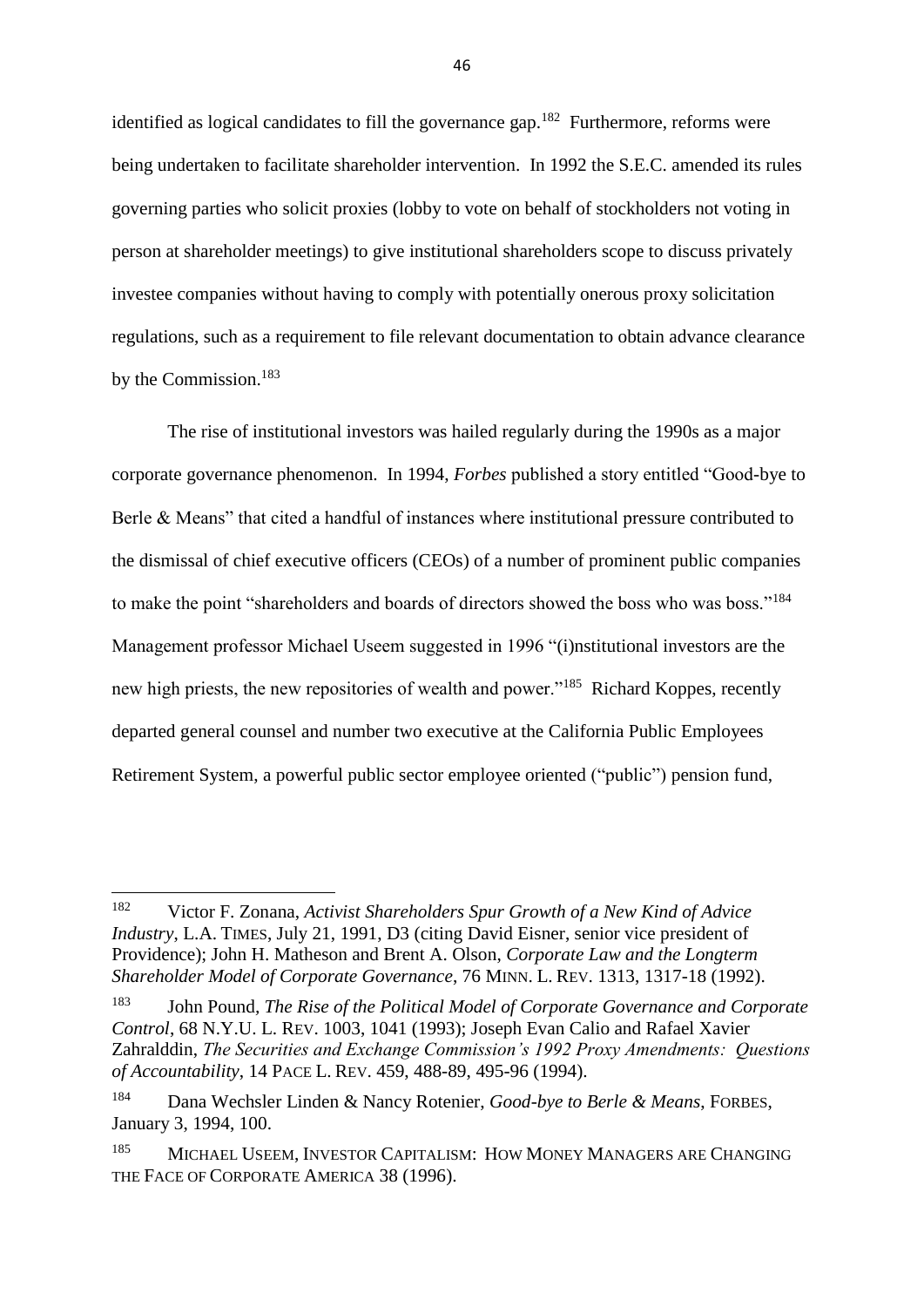argued in 1997 that "(n)othing has defined the revolution of corporate governance over the last 20 years as the rise of institutional investors."<sup>186</sup>

Yet again, though, institutional shareholders flattered to deceive. The *Financial Times* observed in 1995 "(u)ntil now, shareholder activism in the U.S. has been a tepid affair."<sup>187</sup> Law professor Bernard Black, who had been optimistic about the potential for shareholder activism during the early  $1990s$ ,  $^{188}$  indicated in a 1998 survey of the topic "(t)he overall level of shareholder activism is quite low" and pointed out that "(e)ven the most active institutions spend less than half a basis point of assets (0.005%) under management on their governance efforts."<sup>189</sup> Economists Franklin Edwards and Glenn Hubbard, arguing in 2000 that institutional stock ownership was "a promise unfulfilled", noted that "institutional investors on the whole have not taken an active role in corporate governance."<sup>190</sup>

The proportion of shares owned by households (i.e. retail investors) fell to 46% in 2000 and again to 36% in 2008.<sup>191</sup> Moreover, the proportion of public companies which had at least one institutional shareholder owning 10% or more of the shares had increased to 30%

**.** 

<sup>186</sup> Richard H. Koppes, *Corporate Governance*, NAT'L. L.J., April 14, 1997, B5.

<sup>187</sup> Richard Waters, *Hostile Offers on Increase*, FIN. TIMES, May 4, 1995, International Corporate Finance, III.

<sup>188</sup> Bernard S. Black, *Agents Watching Agents: The Promise of Institutional Investor Voice*, 39 UCLA L. REV. 811, 814, 828-29 (1992).

<sup>189</sup> Bernard S. Black, *Shareholder Activism and Corporate Governance in the United States* in THE NEW PALGRAVE DICTIONARY OF ECONOMICS AND THE LAW, VOLUME 3 459, 460, 463 (Peter Newman, ed., 1998).

<sup>190</sup> Franklin R. Edwards and R. Glenn Hubbard, *The Growth of Institutional Stock Ownership: A Promise Unfulfilled*, J. APP. CORP. FIN., Fall 2000, 92, 93.

<sup>191</sup> Kahan and Rock, *supra* note 167, 996.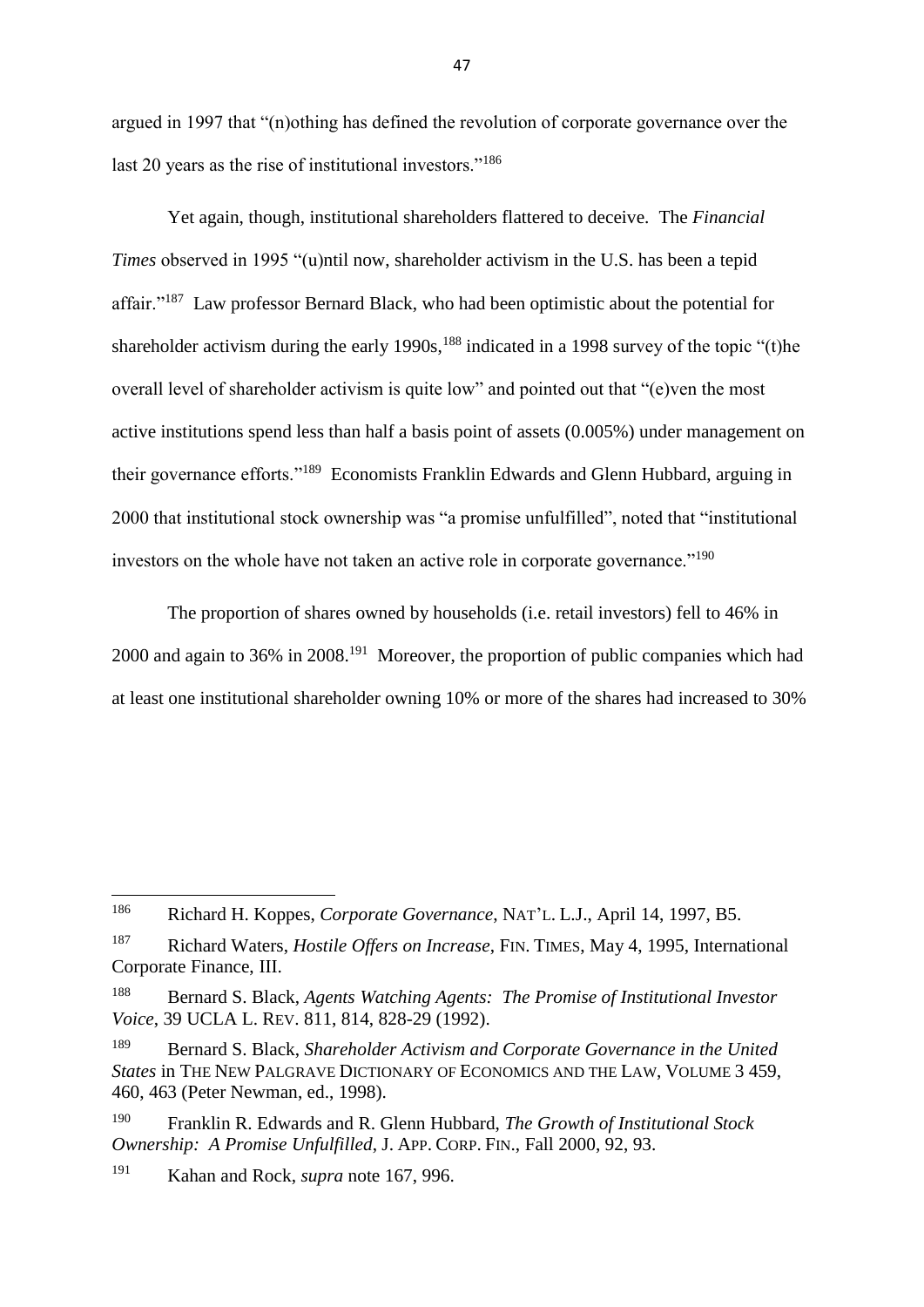by 2008 from 12% in 1980 and 20% in 1995.<sup>192</sup> The bias in favor of passivity nevertheless continued in the 2000s.

A 2005 analysis of corporate governance arrangements in Germany, Japan, France, Britain and the United States said of the U.S. "(a)part from…public…pension funds…there are few signs of shareholder activism" <sup>193</sup> Law professor Steve Bainbridge observed similarly in 2010, "(t)oday, institutional investor activism remains rare. It is principally the province of union and state and local public employee pension funds. But while these investors' activities generate considerable press attention, they can hardly be said to have reunited ownership and control."<sup>194</sup> A key practical obstacle to a more robust approach to shareholder activism was that the investment managers with scope to interact with public company executives were typically seeking to maximize risk-adjusted investment returns so as to prevail in an ongoing competition to attract and retain mandates to manage funds.<sup>195</sup> With improved returns in a particular company most often having no more than a marginal impact on a diversified investment portfolio, with activism being time-consuming, costly and not always successful, and with only a small fraction of any gains generated accruing to an enterprising investor who happened to step forward, the sums simply did not add up.<sup>196</sup>

<sup>196</sup> Cheffins, *supra* note 169, xx.

**.** 

<sup>192</sup> Kathleen M. Kahle & René M. Stulz, *Is the U.S. Public Corporation in Trouble?*, 31 J. ECON. PERSP. 67, 81 (2017).

<sup>193</sup> JONATHAN P. CHARKHAM, KEEPING BETTER COMPANY: CORPORATE GOVERNANCE TEN YEARS ON 272 (2005).

<sup>194</sup> Stephen M. Bainbridge, *Shareholder Activism in the Obama Era* in PERSPECTIVES ON CORPORATE GOVERNANCE 217, 227 (F. Scott Kieff & Troy A Paredes, eds., 2010).

<sup>195</sup> Stephen M. Bainbridge, *The Case for Limited Voting Rights*, (2006) 53 UCLA L. REV. 601, 632-33.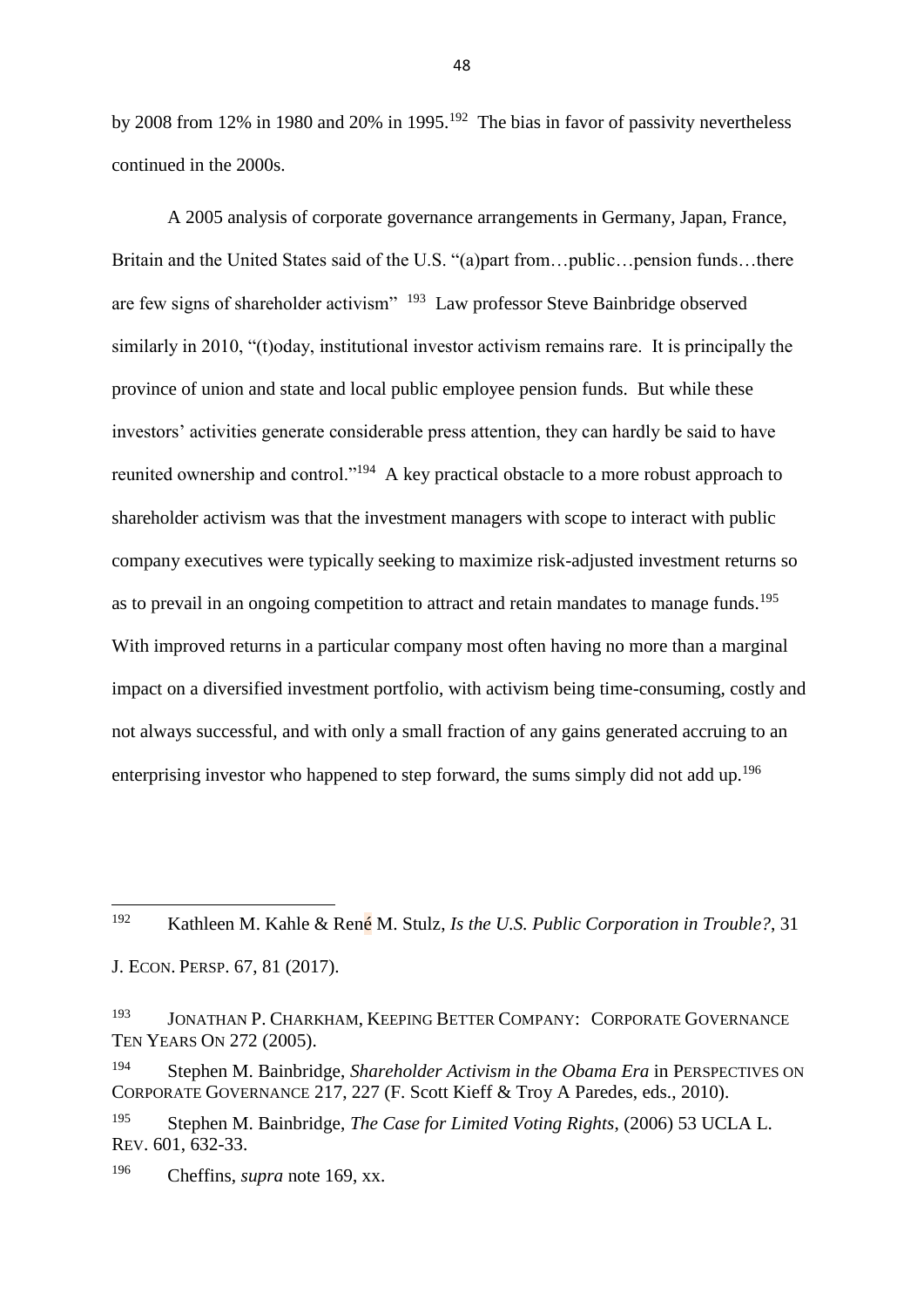What did all of this signify for the Berle-Means corporation? For some observers, the dramatic growth in institutional shareholdings since the mid- $20<sup>th</sup>$  century meant that the Berle and Means characterization of the corporate economy was intrinsically outmoded. For instance, in 1993 *Fortune* drew attention to Berle and Means' work, proclaimed "(t)hat era has ended" and quoted in support of that proposition the trustee of four New York City pension funds, who said of institutional investors "(w)e own the American economy now."<sup>197</sup> Law professor Robert Hamilton, referring to the growth of institutional shareholdings in a 2000 article on corporate governance, said likewise "(o)bviously, with such concentrations of voting power, the Berle and Means model of the publicly held corporation is no longer valid." $^{198}$ 

The obsolescence of the Berle-Means corporation in fact was not as self-evident as *Fortune* and Hamilton suggested. The nomenclature Roe coined as the 1990s got underway was gaining traction just as the growth of institutional shareholders was supposedly rendering it passé. This was not inherently anomalous; the strong bias in favor of passivity on the part of most institutional shareholders likely meant that public company executives retained substantial discretion despite the shift toward institutional ownership. Indeed, the autonomy of top management was expansive enough to mean that by the end of the 1990s chief executives in large public firms were operating with sufficient swagger to be characterized as "imperial" CEOs.<sup>199</sup> In 1991 law professor Jack Coffee, having acknowledged "the Berle/Means public corporation" was "the dominant American organizational form",

**.** 

<sup>197</sup> Thomas A. Stewart *et al., The King is Dead*, FORTUNE, January 11, 1993, 34.

<sup>198</sup> Robert W. Hamilton, *Corporate Governance in America 1950-2000: Major Changes But Uncertain Benefits*, 25 J. CORP. L. 349, 354 (2000).

<sup>199</sup> RAKESH KHURANA, SEARCHING FOR A CORPORATE SAVIOR: THE IRRATIONAL QUEST FOR CHARISMATIC CEOS 71 (2002).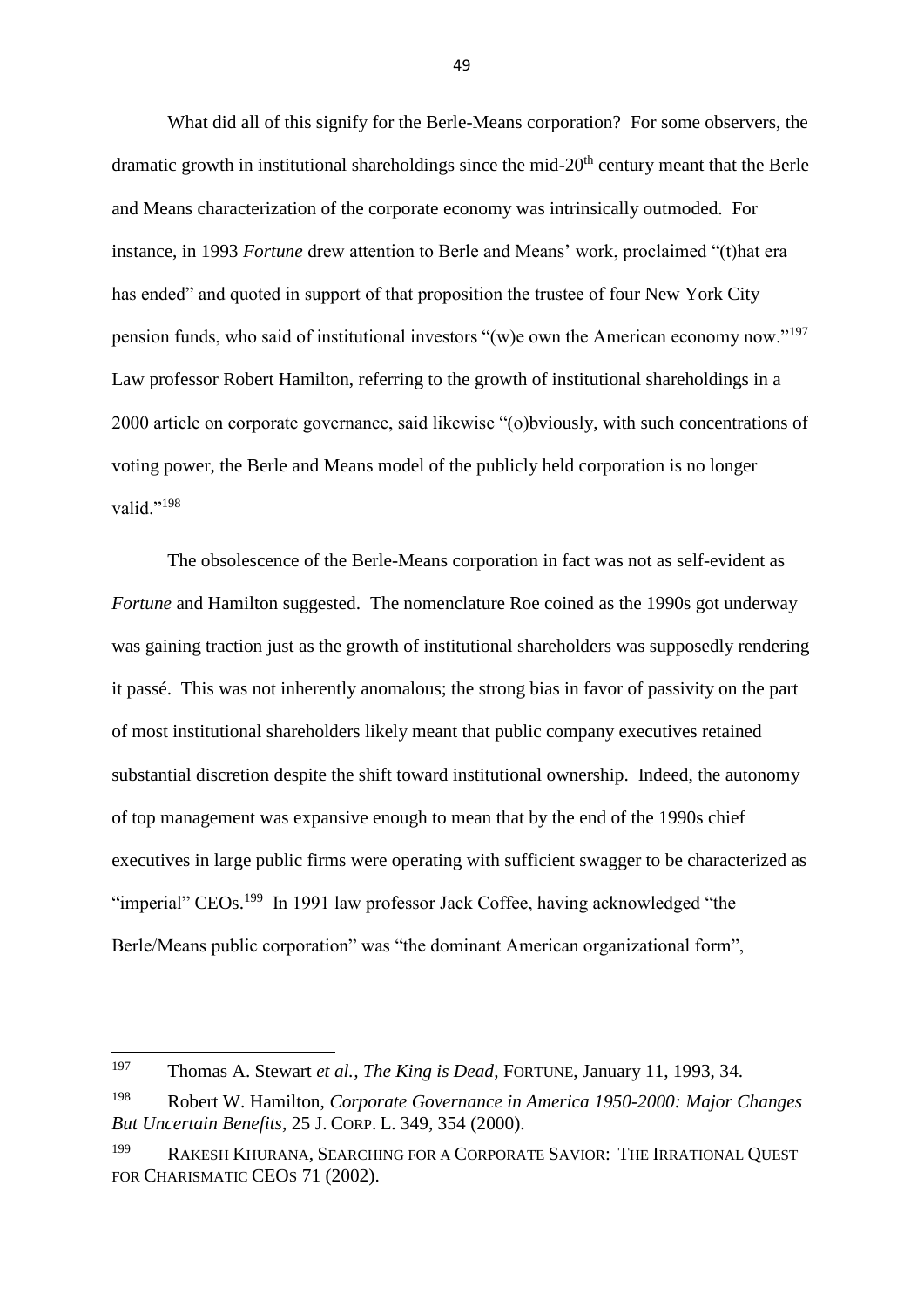elaborated on why it remained pre-eminent despite the substantial growth in institutional shareholdings:

"Yet if one looks only at the size of institutional holdings, one may commit the classic mistake of confusing an ox for a bull. Although public pension funds are "bulls" who often engage in aggressive, outspoken criticism of corporate management, they constitute only a modest minority of institutional investors. Most other institutional investors seem closer to 'oxen,' because they have shown little willingness to oppose corporate managements or even to support dissidents."<sup>200</sup>

Drawing matters together, with respect to the interplay between the substantial growth of institutional shareholdings and the continued use of the Berle-Means corporation nomenclature, by the early 2000s a division of opinion had emerged. Some – such as *Fortune* and Robert Hamilton -- felt that the large-scale substitution of "careless capitalists" (i.e. retail investors) with institutional shareholders was sufficient to render the Berle-Means characterization of American corporate governance per se obsolete. With the Berle-Means corporation nomenclature gaining favor, however, the prevailing view was that the bias in favor of passivity affecting institutional shareholders meant ownership remained separate from control despite the growth in institutional holdings. We will consider next whether the position with institutional investors has changed sufficiently in recent years to displace this prevailing view, and will see that this has not occurred. We will also find out that the emergence of a fresh source of shareholder pressure on management, activist hedge funds, has not eclipsed the Berle-Means corporation yet and is unlikely to do so for the foreseeable future.

<sup>200</sup> <sup>200</sup> John C. Coffee, *Liquidity Versus Control: The Institutional Investor as Corporate Monitor*, 91 COLUM. L. REV. 1287, 1292-93 (1991).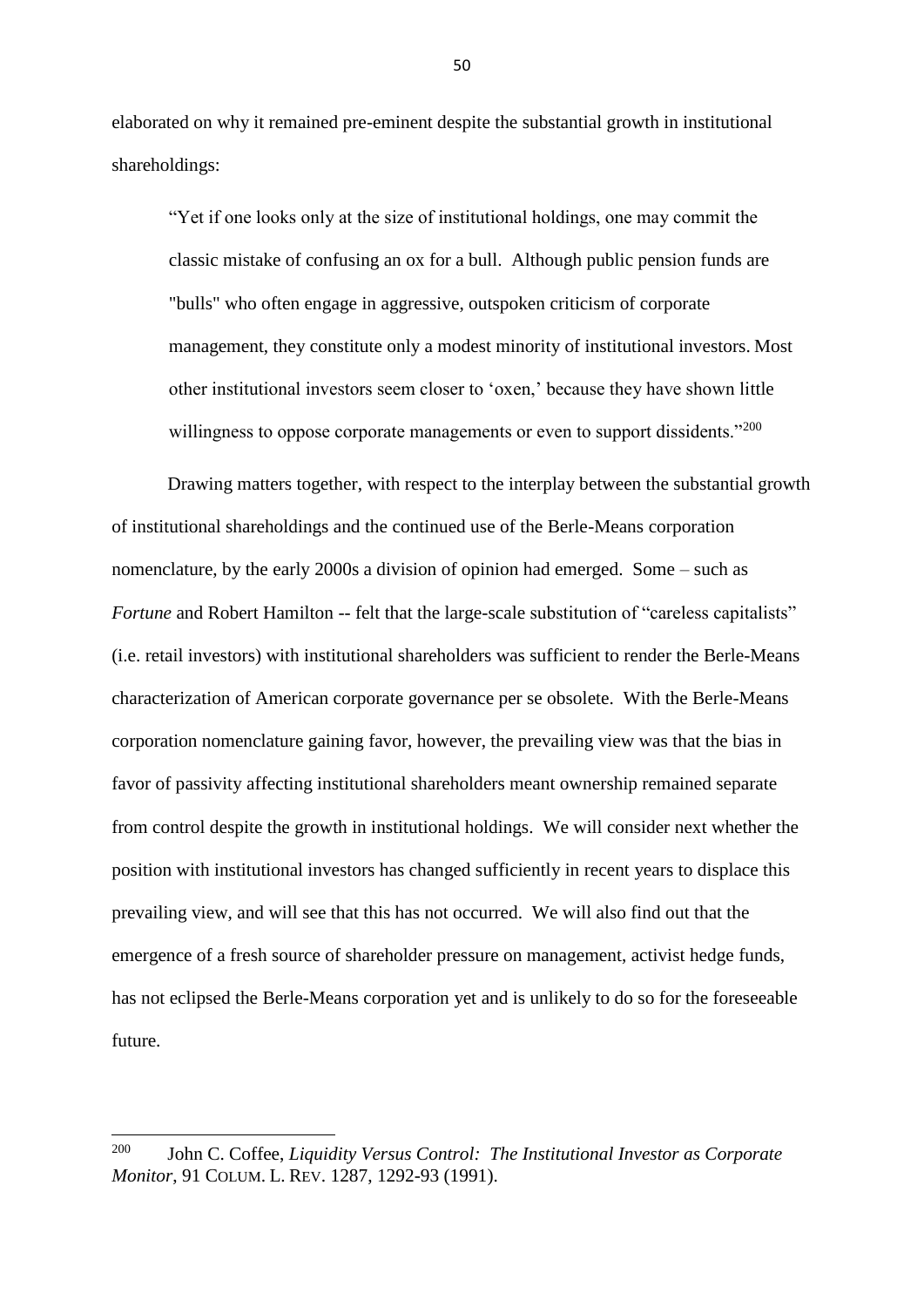#### VII. THE BERLE-MEANS CORPORATION TODAY – AND TOMORROW

We have just seen that various observers were saying "Good-bye to Berle & Means" during the 1990s but the Berle-Means corporation survived as a popular moniker for the American public company even if the nomenclature had begun "to show some wear."<sup>201</sup> Switching to the present day, a common refrain is that the Berle and Means characterization of ownership and control in U.S. public companies is "now wrong"?<sup>202</sup> What might have changed in the meantime to seal the fate of the Berle-Means corporation? One possibility, a now supposedly dominant collective stake of the largest institutional shareholders, has already been identified briefly.<sup>203</sup> Other candidates are the emergence of activism by hedge funds and the growing prominence of index tracking funds. We will consider each in turn. None in fact are major difference makers with respect to the inter-relationship between ownership, control and managerial discretion, meaning the Berle-Means corporation nomenclature remains apt.

# *A. Concentrated Institutional Ownership*

One point those who have recently been hailing the demise of the Berle-Means corporation make is that the collective stake of the largest institutional shareholders has now become so sizeable the concept's fate must be sealed. For instance, Bebchuk, Cohen and Hirst, having posited "the prospects for stewardship by shareholders are substantially better today than in Berle-Means corporations," support their claim by citing share ownership data for 2016 for the 20 largest U.S. corporations lacking a controlling shareholder.<sup>204</sup> They report that, on average, the five largest institutional shareholders owned 21 percent of the

<sup>201</sup> Supra notes 143, 163, 184 and related discussion.

<sup>202</sup> *Supra* notes 6, 145-47 and accompanying text.

<sup>203</sup> *Supra* note 162 and related discussion.

<sup>204</sup> Bebchuk, Cohen & Hirst, *supra* note 147, 93.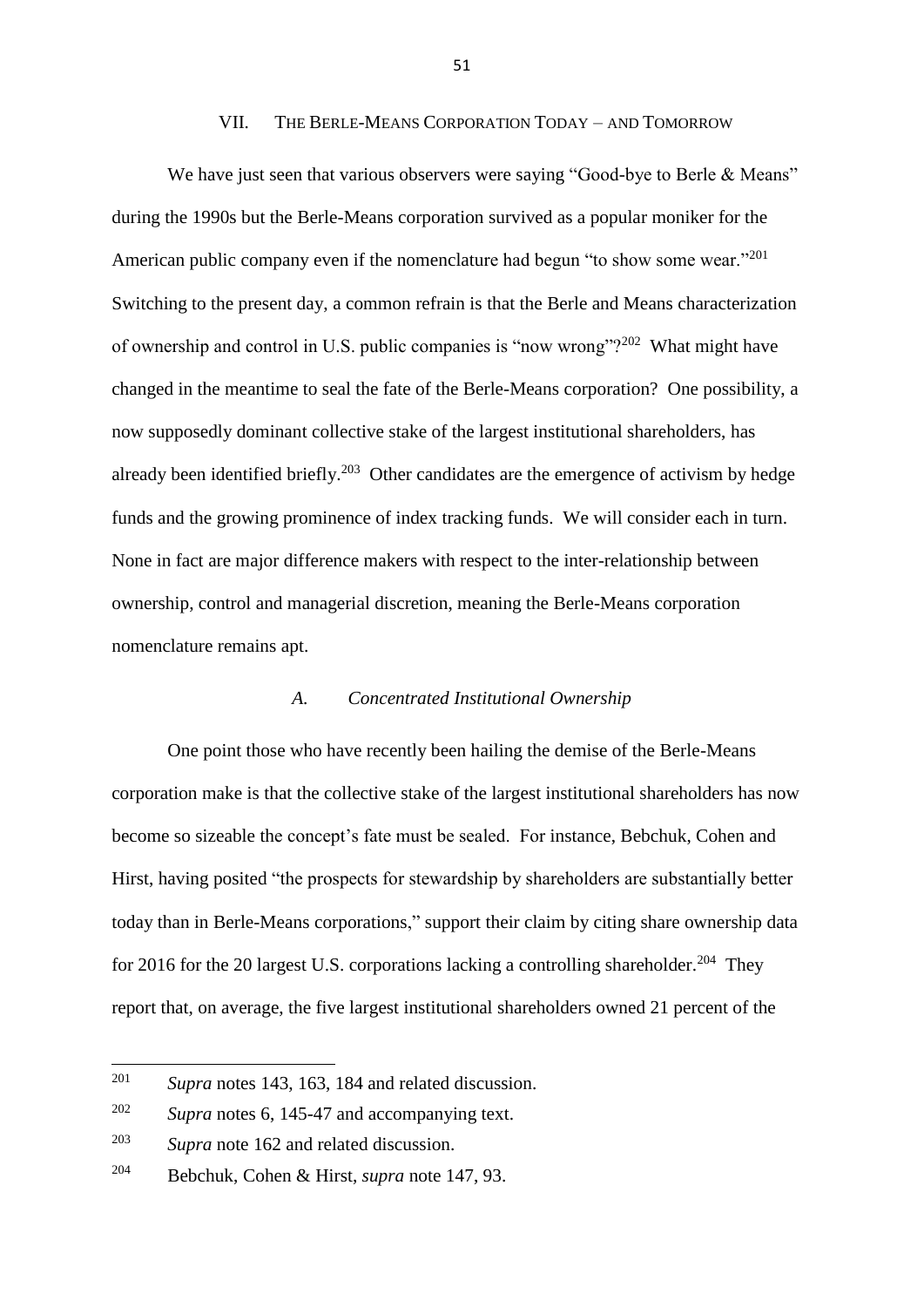shares, the largest 20 owned 33 percent and the largest 50 owned 44 percent.<sup>205</sup> Gilson and Gordon concluded on the basis of similar data they collected for 2009 for the 10 biggest U.S. companies that "representatives of institutions that collectively represent effective control of many large U.S. corporations could fit around a boardroom table."<sup>206</sup>

Undertakers for the Berle-Means corporation appear to be assuming that collective institutional stakes of the sort currently prevailing in the largest U.S. public companies will translate readily into substantial compromising of managerial discretion. This can by no means be taken for granted, as research on British institutional investors indicates. In the mid-1990s, Bernard Black and Jack Coffee examined levels of institutional shareholder activism in the United Kingdom to gauge the prospects for activism in the United States, citing the fact that there were fewer barriers to intervention in Britain.<sup>207</sup> One such consideration was the prevalence of sizeable institutional stakes. According to Black and Coffee, it was typical for the 25 largest institutional shareholders to hold a majority of the stock of a U.K. public company,  $208$  a higher ownership concentration than Bebchuk, Cohen and Hirst cite for large U.S. public companies today. Nevertheless, a separation of ownership and control remained a hallmark of corporate Britain. Black and Coffee acknowledged there was not "the complete passivity announced by Berle and Means" but emphasized "the reluctance of even large shareholders to intervene."<sup>209</sup>

The bias in favor of passivity that prevailed among powerful institutional shareholders in 1990s corporate Britain is paralleled today in the United States. Gilson and Gordon

<sup>205</sup> *Id.* at 92.

<sup>206</sup> Gilson & Gordon, *supra* note 6, 875.

<sup>207</sup> Bernard S. Black & John C. Coffee*, Hail Britannia? Institutional Investor Behavior Under Limited Regulation*, 92 MICH. L. REV. 1997, 2001-2 (1994).

<sup>208</sup> *Id*. at 2002.

<sup>209</sup> *Id*. at 2086.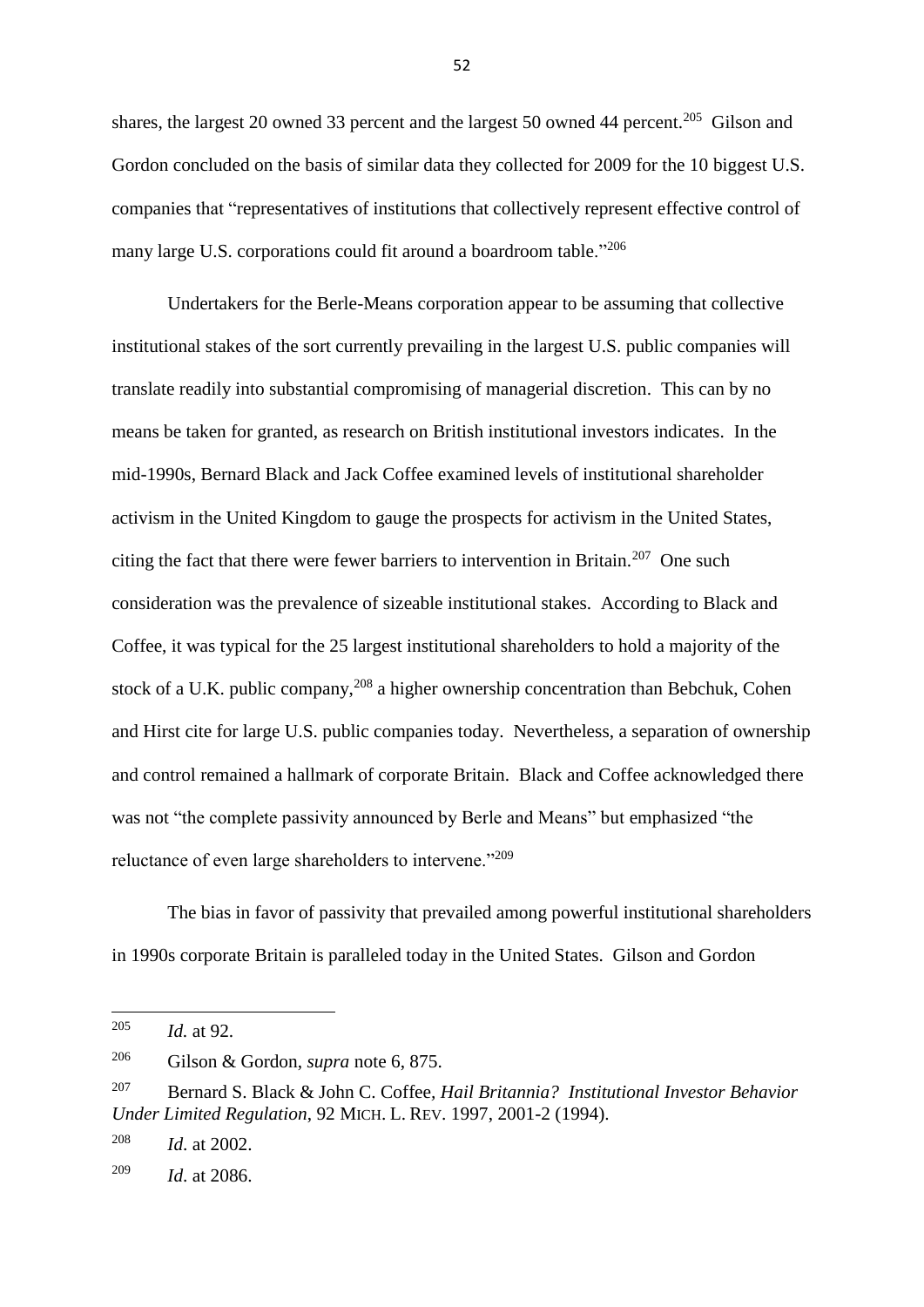acknowledge that while theoretically the substantial collective stakes held by major institutional shareholders in U.S. public companies "should mitigate the managerial agency cost problems of the Berle-Means corporation....(r)eality has fallen short."<sup>210</sup> Gilson and Gordon say of the possibility of U.S. institutional investors acting as "real" owners or "stewards", "institutions have continually failed to play this role; despite the urging of academics and regulators, they remain stubbornly responsive but not proactive."<sup>211</sup>

Other observers concur. John Bogle, founder of the giant mutual fund group Vanguard, cited in 2005 the potentially "awesome power" of institutional investors and referred to the largest institutional holders as "the King Kong of investment America."<sup>212</sup> He conceded in 2012 that "the strong voice I expected to hear is barely a whisper."<sup>213</sup> Investment bankers Joseph Perella and Peter Weinberg wrote in the *New York Times* in 2014 "the big shareholders, the institutional shareholders who invest for pension funds and the like, need to stop being silent and speak out."<sup>214</sup> The *Economist* said in 2015 of major American asset managers "their business is running diversified portfolios and they would rather sell their shares in a struggling firm than face the hassle of fixing it."<sup>215</sup>

<sup>210</sup> Gilson & Gordon, *supra* note 6, 889.

<sup>211</sup> *Id*. at 888.

<sup>&</sup>lt;sup>212</sup> JOHN C. BOGLE, THE BATTLE FOR THE SOUL OF CAPITALISM xxi, 76 (2005).

<sup>&</sup>lt;sup>213</sup> JOHN C. BOGLE, THE CLASH OF CULTURES: INVESTMENT VS. SPECULATION 66-67 (2012).

<sup>214</sup> Joseph Perella & Peter Weinberg, *Powerful, Disruptive Shareholders*, N.Y. TIMES, April 9, 2014, A23.

<sup>215</sup> *An Investor Calls*, ECONOMIST, Feb. 7, 2015, 19. McCahery, Sautner and Starks report on the basis of responses to questionnaires sent in 2012 and 2013 to representatives of institutional shareholders "widespread use of behind-the-scenes engagement" – Joseph A. McCahery, Zacharias Sautner & Laura T. Starks, *Behind the Scenes: The Corporate Governance Preferences of Institutional Investors*, 71 J. FIN. 2905, 2908 (2016). Given that the survey response rate was only 4.3 percent and that only 24 percent of the institutional shareholders were based in the U.S. (see at 2908, 2910) the extent to which this conclusion can appropriately be generalized in the American context is impossible to gauge.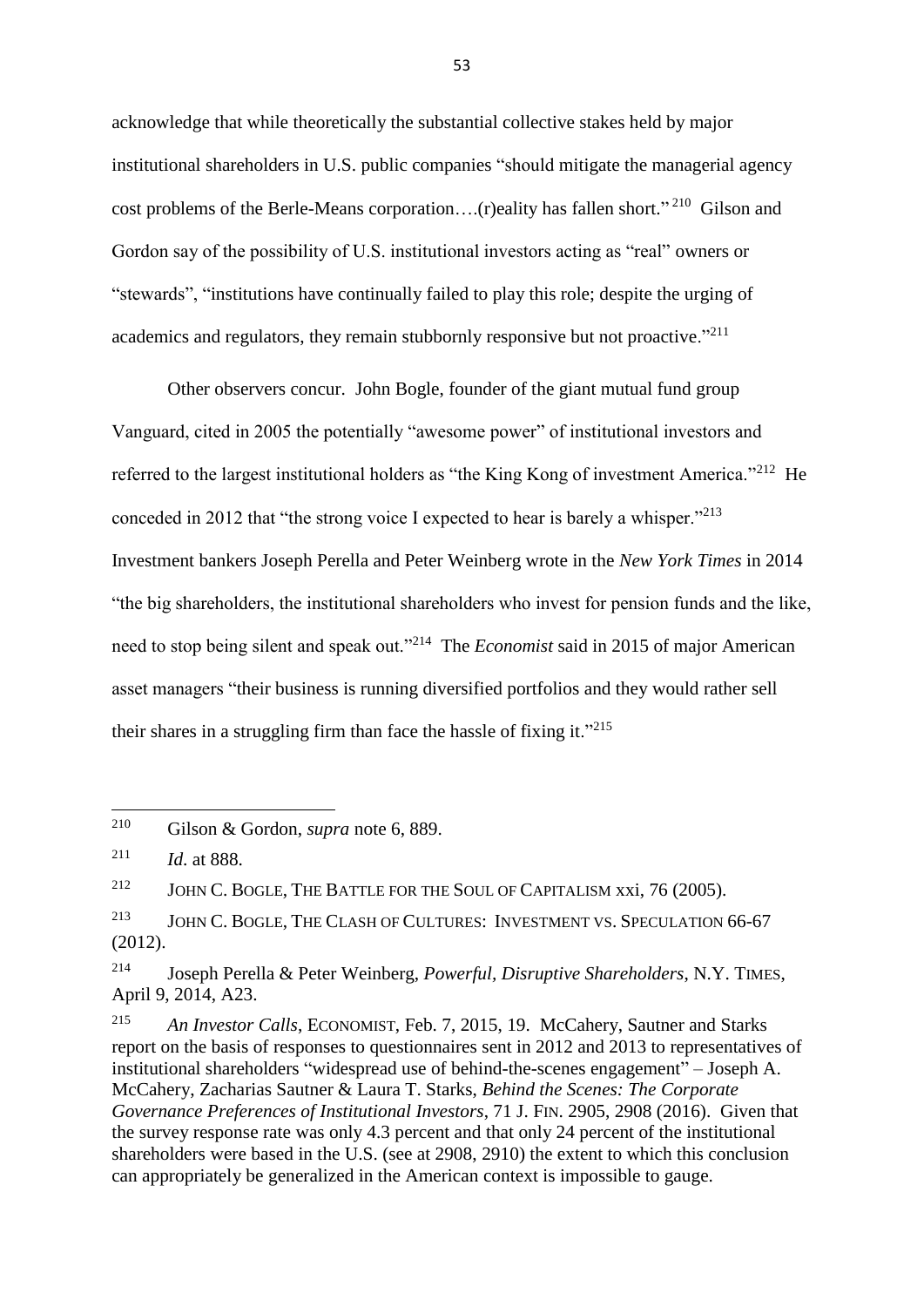The bias against activism amongst institutional investors is evidenced by the fact that even the largest asset managers acting on behalf of mutual funds and pension funds have for the hundreds of corporations in which they invest only a small department dedicated to shareholder voting and other governance-related stewardship activities.<sup>216</sup> Modest staffing reflects, as the *Financial Times* said of the situation in the U.S. in 2015, "the Cinderella status of governance within fund management businesses. While trumpeted as important, it is not an area on which institutions have historically lavished pay and investment."<sup>217</sup> With a small governance contingent in place it is feasible for major asset managers to make reasoned decisions whether to back firm-specific proposals activist shareholders periodically make and to adopt a voting stance opposing generic management-friendly governance mechanisms such as "staggered" boards where only a designated proportion of directors stand for election each year and "plurality" voting where an unopposed board nominee need not obtain a majority of votes cast to be elected.<sup>218</sup> Shareholders, however, almost never exercise rights they might have to veto transactions executives propose.<sup>219</sup> More generally, taking a sufficiently close interest in a particular company to offer detailed guidance on strategy or spearhead a public activism campaign will be off the agenda. $220$ 

Mutual funds and pension funds do pretty much always vote their shares, due in large part to a strong steer to do so from the S.E.C. and Department of Labor rules.<sup>221</sup> The level of

<sup>216</sup> <sup>216</sup> Bebchuk, Cohen & Hirst, *supra* note 147, 101.

<sup>217</sup> Jonathan Ford, *Dimon's Criticisms Over Proxy Advisers Deserve Consideration*, FIN. TIMES, June 1, 2015, 18.

<sup>218</sup> John C. Coffee, *Preserving the Corporate Superego in a Time of Stress: An Essay on Ethics and Economics*, 33 OXF. REV. ECON. POL. 221, 230 (2017).

<sup>219</sup> Sujeet Indap, *Board Directors are Enjoying a More Permissive Climate*, FIN. TIMES, June 5, 2018, 14.

<sup>220</sup> Coffee, *supra* note 218, 230.

<sup>221</sup> *Id*.; James K. Glassman, *Regulators Are a Proxy Adviser's Best Friend*, WALL ST. J., Dec. 18, 2014, 19; Dorothy Shapiro Lund, *The Case against Passive Shareholder Voting*, 43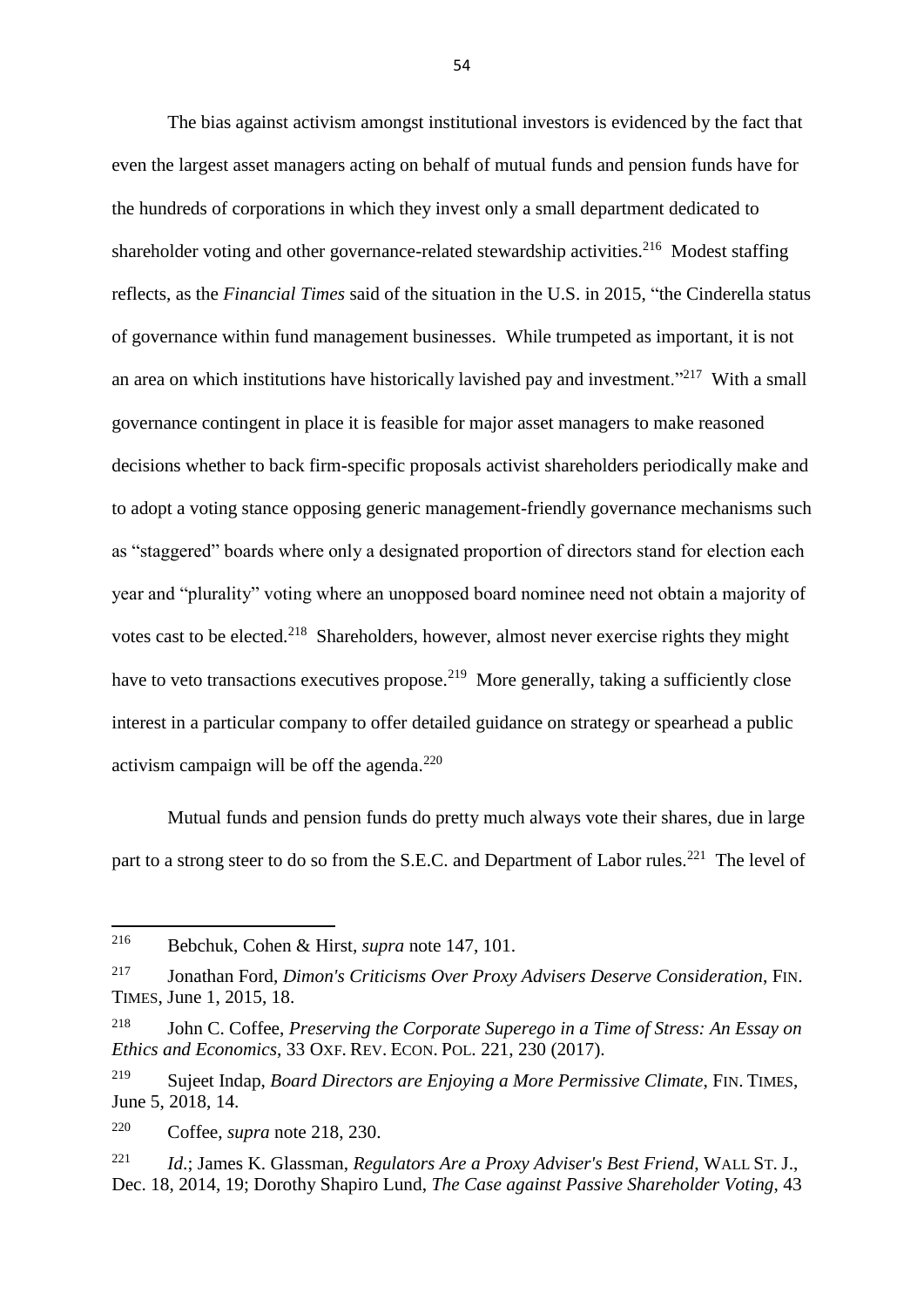engagement with the issues, however, is decidedly modest. To manage the costs associated with the potentially daunting number of resolutions on which public companies ask their shareholders to vote  $-250,000$  per year by one count  $-$  asset managers rely heavily on advice they pay to receive from proxy advisors such as Institutional Shareholder Services and Glass Lewis.<sup>222</sup> Jamie Dimon, CEO of megabank JPMorgan Chase, has accused investment managers of being "lazy capitalists" due to the farming out of voting decisions to these advisory services.<sup>223</sup> The extent to which fund managers adopt proxy adviser recommendations differs depending on the circumstances but departures from what is prescribed are uncommon.<sup>224</sup> Justin Fox, a financial journalist and Jay Lorsch, a Harvard Business School expert on corporate governance, have said of the result "(i)t's better than nothing, which is what most individual investors do, but it's a standardized and usually superficial sort of oversight."<sup>225</sup>

If, despite substantial collective holdings, large institutional shareholders are not compromising markedly managerial autonomy, why might it be that, as Gilson and Gordon and Bebchuk, Cohen and Hirst posit, that the Berle-Means corporation is passé? According to Gilson and Gordon, what has emerged is a regime of "agency capitalism" where institutional shareholders, as agents for end investors, are "not 'rationally apathetic'…but

**.** 

J. CORP. L. 493, 526 (2018) (indicating that, contrary to common perception, S.E.C. rules introduced in 2003 did not directly compel voting).

<sup>222</sup> McCahery, Sautner & Starks, *supra* note 215, 2907, 2924-26; SUNEELA JAIN *ET AL.*, THE CONFERENCE BOARD CORPORATE GOVERNANCE CENTER WHITE PAPER: WHAT IS THE OPTIMAL BALANCE IN THE RELATIVE ROLES OF MANAGEMENT, DIRECTORS AND INVESTORS IN THE GOVERNANCE OF PUBLIC CORPORATIONS? 23 (2014).

<sup>223</sup> *Reinventing the Deal*, ECONOMIST, Oct. 24, 2015, 23.

<sup>224</sup> John C. Coffee, Jr. & Darius Palia, *The Wolf at the Door: The Impact of Hedge Fund Activism on Corporate Governance*, 41 J. CORP. L. 545, 558 (2016).

<sup>225</sup> Justin Fox & Jay W. Lorsch, *What Good Are Shareholders?*, HARV. BUS. REV., July/Aug. 2012, 48, 55-56.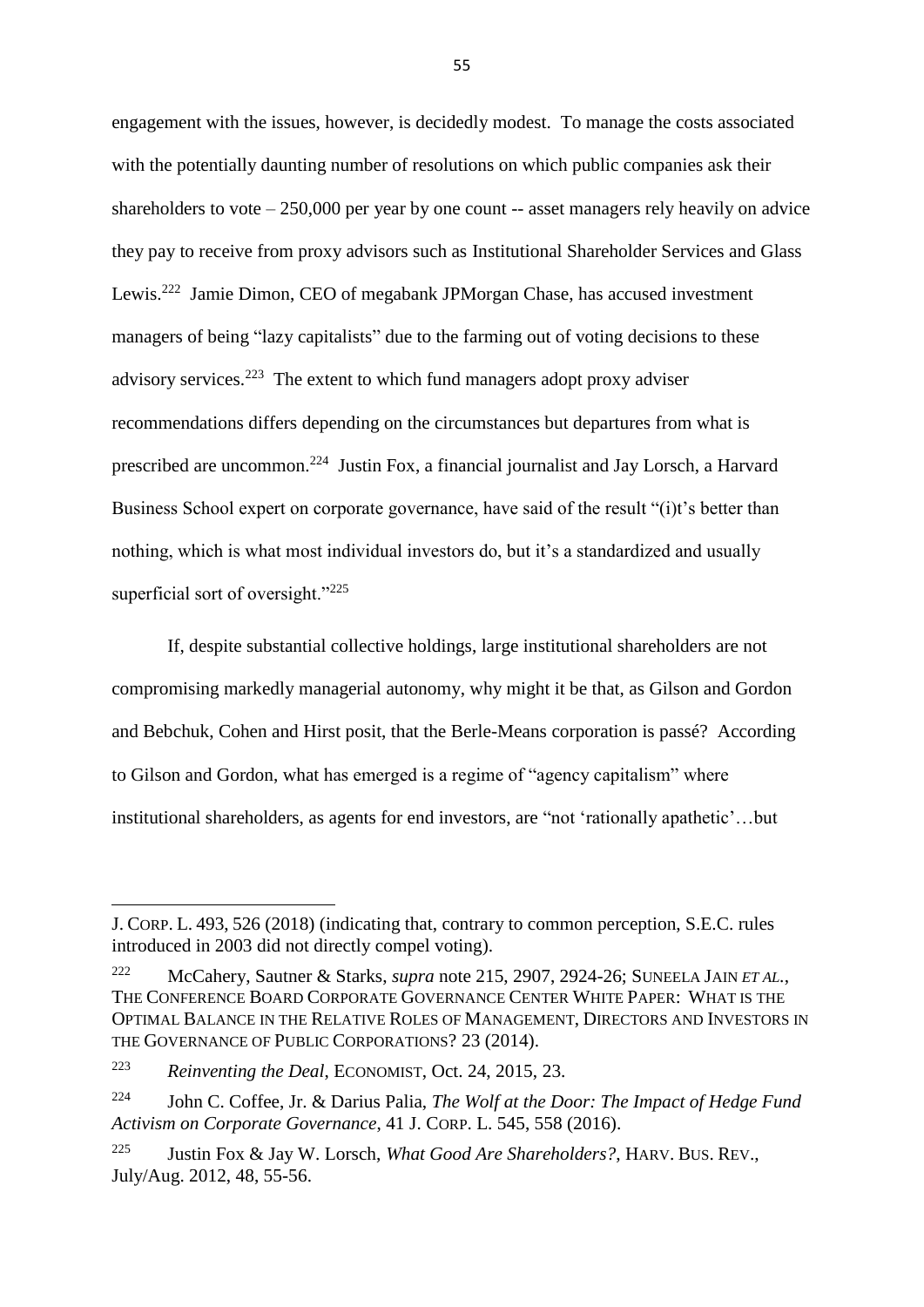instead are 'rationally reticent'."<sup>226</sup> With respect to the discretion available to executives running public companies, this could well be a distinction without a difference. Unless institutional shareholders begin conducting themselves in the manner that would be expected of "real" owners, the managerial accountability challenges that characterize the Berle-Means corporation will remain live issues despite substantial and quite concentrated institutional ownership. Correspondingly, absent concrete evidence of shareholders regularly taking meaningful steps to keep management in check, the term "Berle-Means corporation" remains appropriate short-hand for the paradigmatic American public company. We will consider next whether hedge funds that specialize in shareholder activism might be changing the game.

## *B. Hedge Fund Activism*

We have just seen that, from the rise of the Berle-Means corporation through to the present day, "mainstream" institutional investors have forsaken stepping forward in the manner those optimistic about institutional shareholder involvement in corporate governance have envisaged. In the 2000s, however, a sub-set of hedge funds – lightly regulated collective investment vehicles marketed to sophisticated investors -- began launching with some frequency campaigns to pressure public company executives to engage in shareholderfriendly change.<sup>227</sup> The typical tactic was to build up quietly a sizeable but by no means dominant holding in a suitable target and then agitate for change, with common demands being that management return cash to shareholders by way of a stock buyback or a one-off dividend payment, sell weak divisions to improve the bottom line and even put the company

 $226$ <sup>226</sup> Gilson & Gordon, *supra* note 6, 867.

<sup>227</sup> Brian R. Cheffins & John Armour, *The Past, Present, and Future of Shareholder Activism by Hedge Funds*, 37 J. CORP. L. 51, 56, 75, 80-82, 89-90 (2011).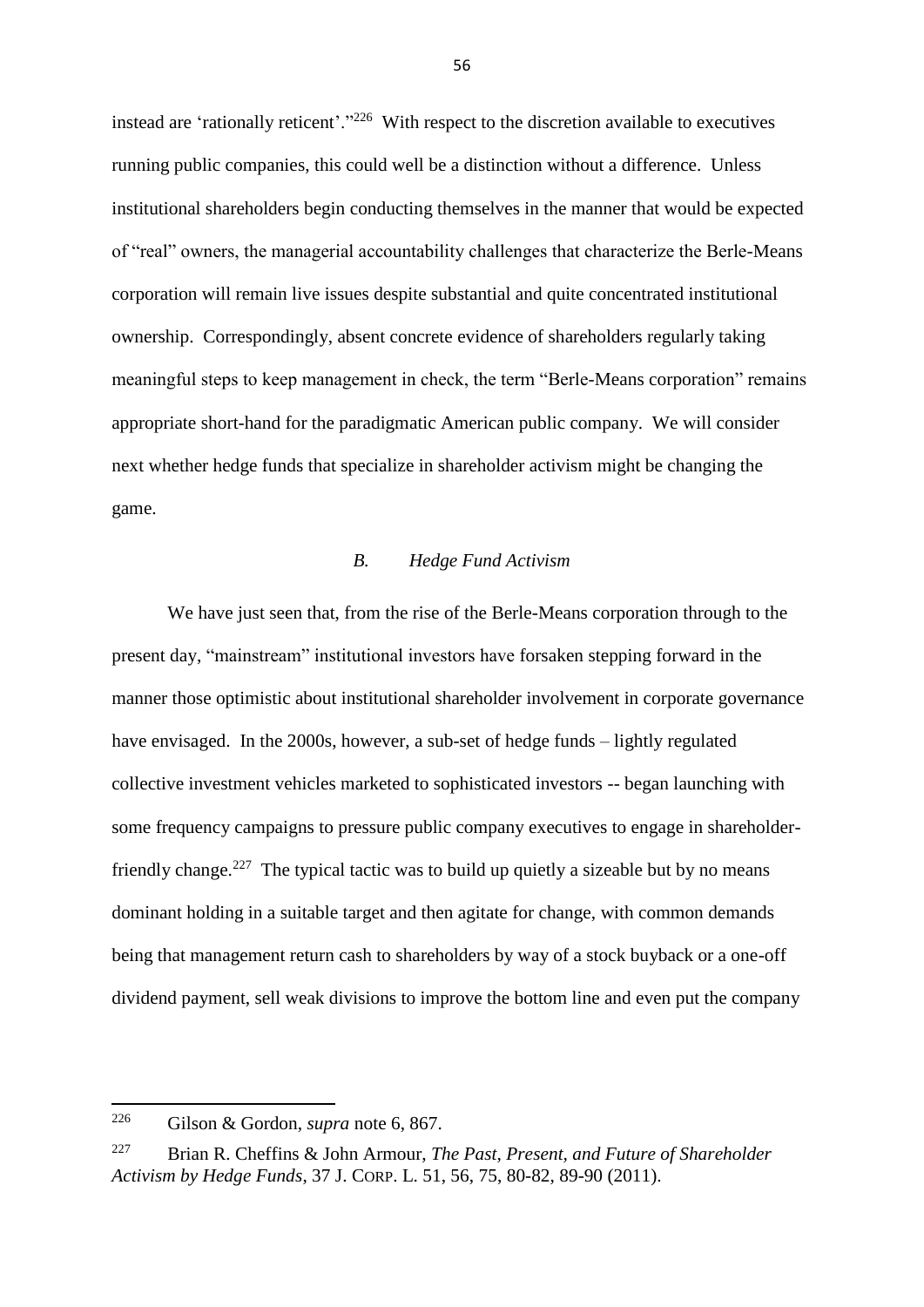itself up for sale.<sup>228</sup> Hedge fund interventions were sufficiently prominent to be characterized as "the newest big thing in corporate governance" in the  $2000s$ <sup>229</sup>

The turmoil associated with the 2008 financial crisis posed challenges for hedge fund activists but activism continued, albeit without quite the same intensity as during the mid- $2000s$ <sup>230</sup> Hedge fund activism then went into overdrive as the  $2010s$  got underway. Jack Coffee and financial economist Darius Palia said in 2016 hedge fund interventions had "recently spiked, almost hyperbolically."<sup>231</sup>

The efforts of hedge funds play an important part in Ronald Gilson and Jeff Gordon's claim that the Berle-Means corporation has been relegated to a historical curiosity. Having acknowledged that mainstream institutional shareholders fail to act like "real owners" despite substantial collective ownership, they hail hedge fund activists as "governance intermediaries" who identify underperforming firms and put forward concrete proposals for changes intended to improve shareholder returns.<sup>232</sup> As Gilson and Gordon point out, mainstream institutional investors are often favorably disposed toward such initiatives and institutional backing in its turn frequently represents sufficient voting power to swing around otherwise recalcitrant executives of targeted companies.<sup>233</sup> This "happy complementarity" generates, according to Gilson and Gordon, effective shareholder-related governance unknown to the Berle-Means corporation.<sup>234</sup>

<sup>233</sup> *Id*. at 896-97.

<sup>228</sup> *Id.* at 88.

<sup>229</sup> JONATHAN R. MACEY, CORPORATE GOVERNANCE: PROMISES KEPT, PROMISES BROKEN 241 (2008).

<sup>230</sup> Cheffins & Armour, *supra* note 227, 95-96.

<sup>231</sup> Coffee & Palia, *supra* note 224, 548.

<sup>232</sup> Gilson & Gordon, *supra* note 6, 866, 896.

<sup>234</sup> *Id*. at 898-900, 916-17.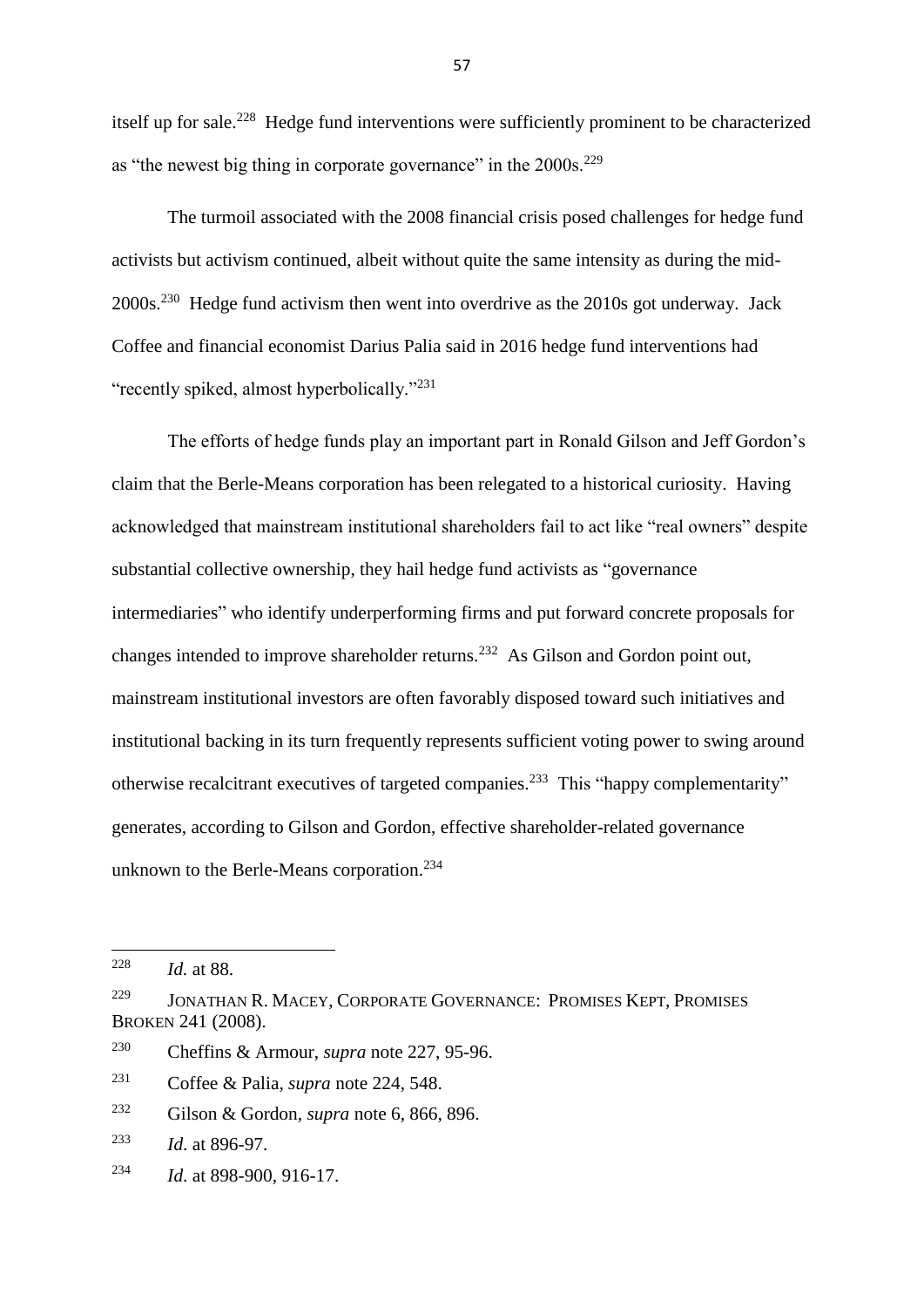Gilson and Gordon likely over-estimate the transformative effect of activist hedge funds on shareholder/management relations. For instance, hedge fund interventions are something of a rarity in the case of big public companies. With very large prospective targets typically too many eggs have to be put in one investment basket for it to be worthwhile for a hedge fund to buy up the sort of sizeable minority stake likely required to capture management's attention and needed to yield meaningful profits in the event of success.<sup>235</sup>

The *New York Post* did warn in 2013 that "no company is safe as corporate cage rattlers take aim at some of the biggest names in business."<sup>236</sup> The *Economist* provided readers with examples in 2015, saying "Americans encounter firms that activists have targeted when they brush their teeth (Procter & Gamble), answer their phone (Apple), log in to their computer (Microsoft, Yahoo and eBay), dine out (Burger King and PepsiCo) and watch television (Netflix)."<sup>237</sup> Such interventions are, however, aberrations. According to FactSet, a financial data company, in 2016 among 319 "high intensity" activist interventions (those where a shareholder activist sought to obtain board representation, dismiss top executives or otherwise campaign strongly to bolster shareholder value) affecting U.S. public companies, only 5 percent involved a target with a market capitalization exceeding \$10 billion.<sup>238</sup> \$10 billion may sound like a large number, but as of mid-2018, among the largest 100 companies in the S&P 500 stock market index, the market capitalization of the smallest

**.** 

<sup>235</sup> Cheffins & Armour, *supra* note 227, 63.

<sup>236</sup> Kaja Whitehouse, *Street Fightin' Men*, N.Y. POST, March 9, 2013, 24.

<sup>237</sup> *Capitalism's Unlikely Heroes*, ECONOMIST, Feb. 7, 2015, 11.

<sup>238</sup> FactSet, *2016 Shareholder Activism Review*, Feb. 1, 2017, 7, available at [https://insight.factset.com/hubfs/Resources/Research%20Desk/Market%20Insight/FactSet%2](https://insight.factset.com/hubfs/Resources/Research%20Desk/Market%20Insight/FactSet%27s%202016%20Year-End%20Activism%20Review_2.1.17.pdf) [7s%202016%20Year-End%20Activism%20Review\\_2.1.17.pdf](https://insight.factset.com/hubfs/Resources/Research%20Desk/Market%20Insight/FactSet%27s%202016%20Year-End%20Activism%20Review_2.1.17.pdf) (accessed March 1, 2018).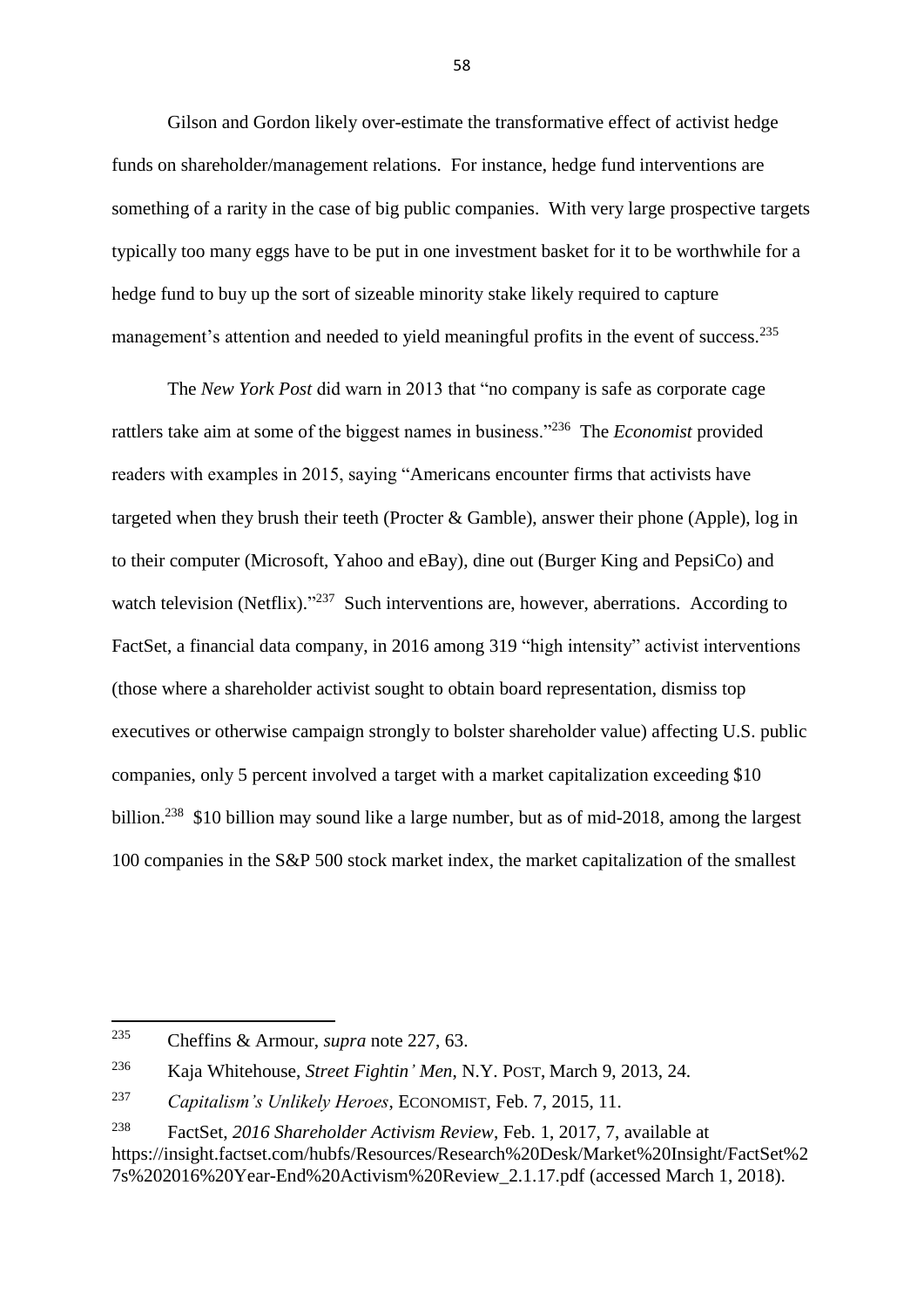was \$32.1 billion.<sup>239</sup> Correspondingly, while activist hedge funds are significant corporate governance intermediaries, their activities are insufficient in isolation to displace with any sort of regularity the reticence (or apathy) among shareholders that would be expected in a large public company.

Hedge fund activism may also have reached an inflection point marking the end of the upward trajectory that began in the  $2000s<sup>240</sup>$  Public company executives, realizing they can end up on the back foot once a hedge fund activist arrives, are increasingly taking advance precautions. Reputedly, "'think like an activist' has become a boardroom mantra as companies strive to anticipate potential hedge fund demands and address perceived weaknesses."<sup>241</sup> Numerous companies have, for instance, begun engaging in activist "fire drills", identifying areas of vulnerability and making changes so as to try to forestall a hedge fund foray.<sup>242</sup> With public companies reading the activism playbook and taking anticipatory measures, hedge funds seem to be pulling back as they realize there are fewer instances where intervening will add value. $243$  The number of activist forays indeed declined

<sup>239</sup> <sup>239</sup> S&P Dow Jones Indices, *Equity – S&P 100*, June 29, 2018 (accessed July 20, 2018). Updated versions of this factsheet are posted regularly at [https://us.spindices.com/indices/equity/sp-500.](https://us.spindices.com/indices/equity/sp-500)

<sup>240</sup> Stephen Foley, *The So-Called Death of Event-Driven Investing*, FIN. TIMES, March 7, 2016, FT fm, 10.

<sup>241</sup> Ajay Khorana, Anil Shivdasani & Gustav Sigurdsson, *The Evolving Shareholder Activist Landscape (How Companies Can Prepare for It)*, J. APP. CORP. FIN., Summer 2017, 8, 10.

<sup>242</sup> David Gelles, *Boardrooms Rethink Tactics to Defang Activist Investors*, N.Y. TIMES, Nov. 12, 2013, F10.

<sup>243</sup> Stephen Foley, *The Hard Task of Working Out Where Activists Will Pounce*, FIN. TIMES, Jan. 24, 2017, 28; David Benoit, *Activists Start Thinking Smaller*, WALL ST. J., Nov. 15, 2016, A1.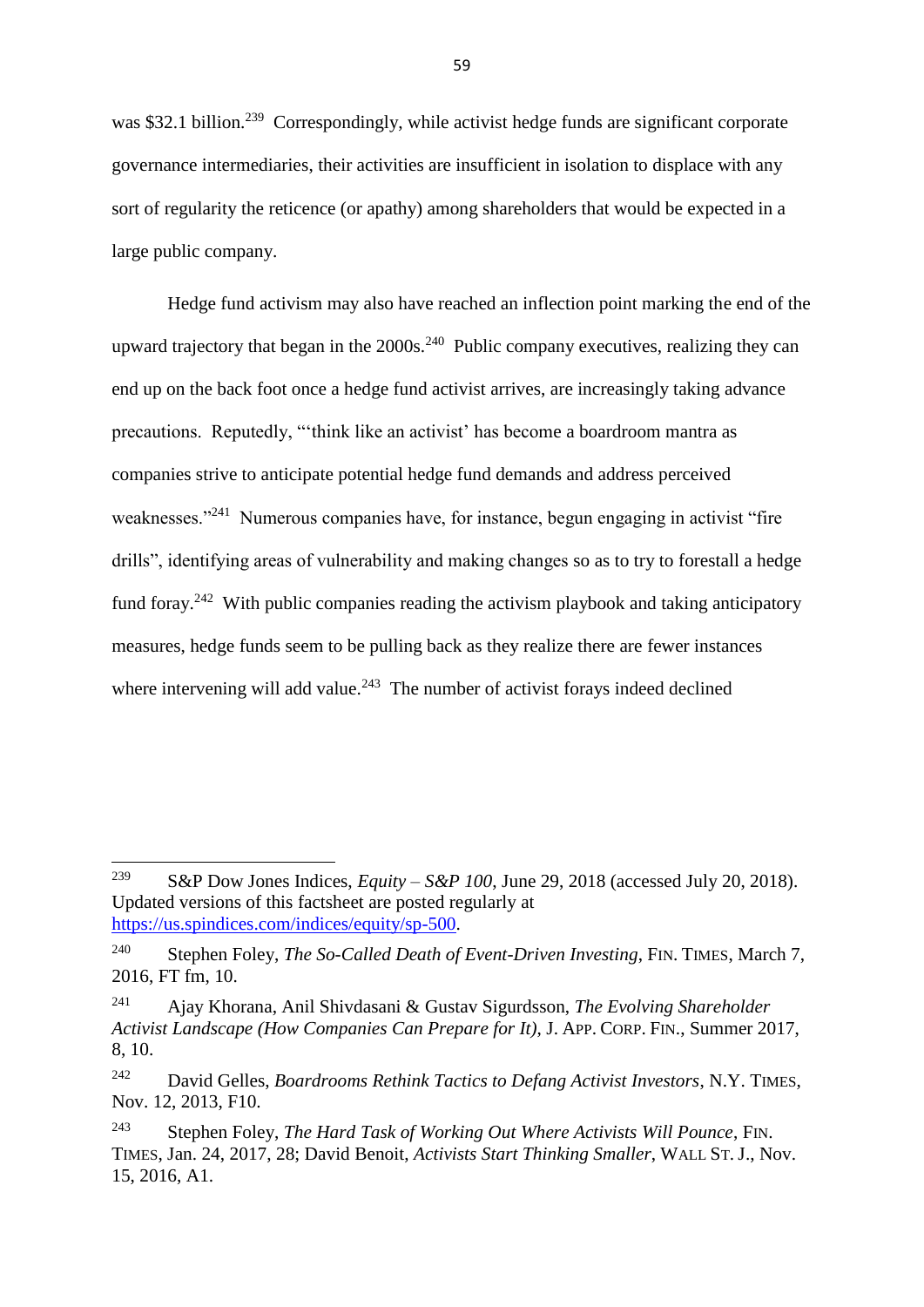substantially in 2016 and 2017 as compared to 2014 and 2015, including among large public companies. 244

Data for the first few months of 2018 suggest the decline in hedge fund interventions may have ended, at least temporarily.<sup>245</sup> Another trend, however, should, if it persists, preclude a meaningful enduring surge in hedge fund activism. Activist hedge funds have, on average, been generating poor returns lately. $246$  Perhaps with public company executives endeavoring to think like activists there are now few instances where underperformance is sufficiently egregious for intervention to yield bumper returns. Whatever the explanation, investors, disappointed with results activist hedge funds have been delivering, have begun taking their money out of the sector, a trend that inevitably would throw the brakes on activist hedge fund growth if it continues in earnest. $247$  Hedge fund activism thus appears to be stalling, even if there is no full-scale retreat on the horizon. This means, in turn, that if hedge fund activists have not already dealt the fatal blow to the Berle-Means corporation they are unlikely to do so in the foreseeable future.

# *C. Index Trackers*

<sup>244</sup> FactSet, *supra* note 238, 7-8 (the proportion of campaigns involving companies with market capitalizations exceeding \$10 billion fell from 8 percent in 2015 to 5 percent to 2016); Khorana, Shivdasani & Sigurdsson, *supra* note 241, 8; Mike Coranto, *[2017 Proxy Fights:](https://insight.factset.com/2017-proxy-fights-high-cost-low-volume)  [High Cost, Low Volume](https://insight.factset.com/2017-proxy-fights-high-cost-low-volume)*, FACTSET INSIGHT, November 6, 2017, available at <https://insight.factset.com/2017-proxy-fights-high-cost-low-volume> ("high impact" campaigns fell from 382 in 2015 to 328 in 2016 and 273 in 2017) (accessed June 28, 2018). <sup>245</sup> Cara Lombardo, *Activists Turn Up Heat in Drive for Returns*, WALL ST. J., July 13, 2018, B1.

<sup>246</sup> *Id.*; Gretchen Morgenson & Geraldine Fabrikant, A *Top Investor Is Tripped Up by a Bold Bet*, N.Y. TIMES, March 20, 2017, A1; Leslie Picker, *Hedge Fund Industry's Stars are Stumbling as Stock Picks and Proxy Fights Fizzle*, CNBC.COM, January 23, 2018, available at https://www.cnbc.com/2018/01/23/wall-streets-star-activists-stumbled-in-2017.html (accessed June 27, 2018); David Benoit, *Investors Flee Star Activist Ackman*, WALL ST. J., April 6, 2018, A1; Gregory Zuckerman, *A Hedge-Fund Star Dims, And Investors Bolt*, WALL ST. J, July 5, 2018, A1.

<sup>247</sup> Foley, *supra* note 243; Benoit, *supra* note 246.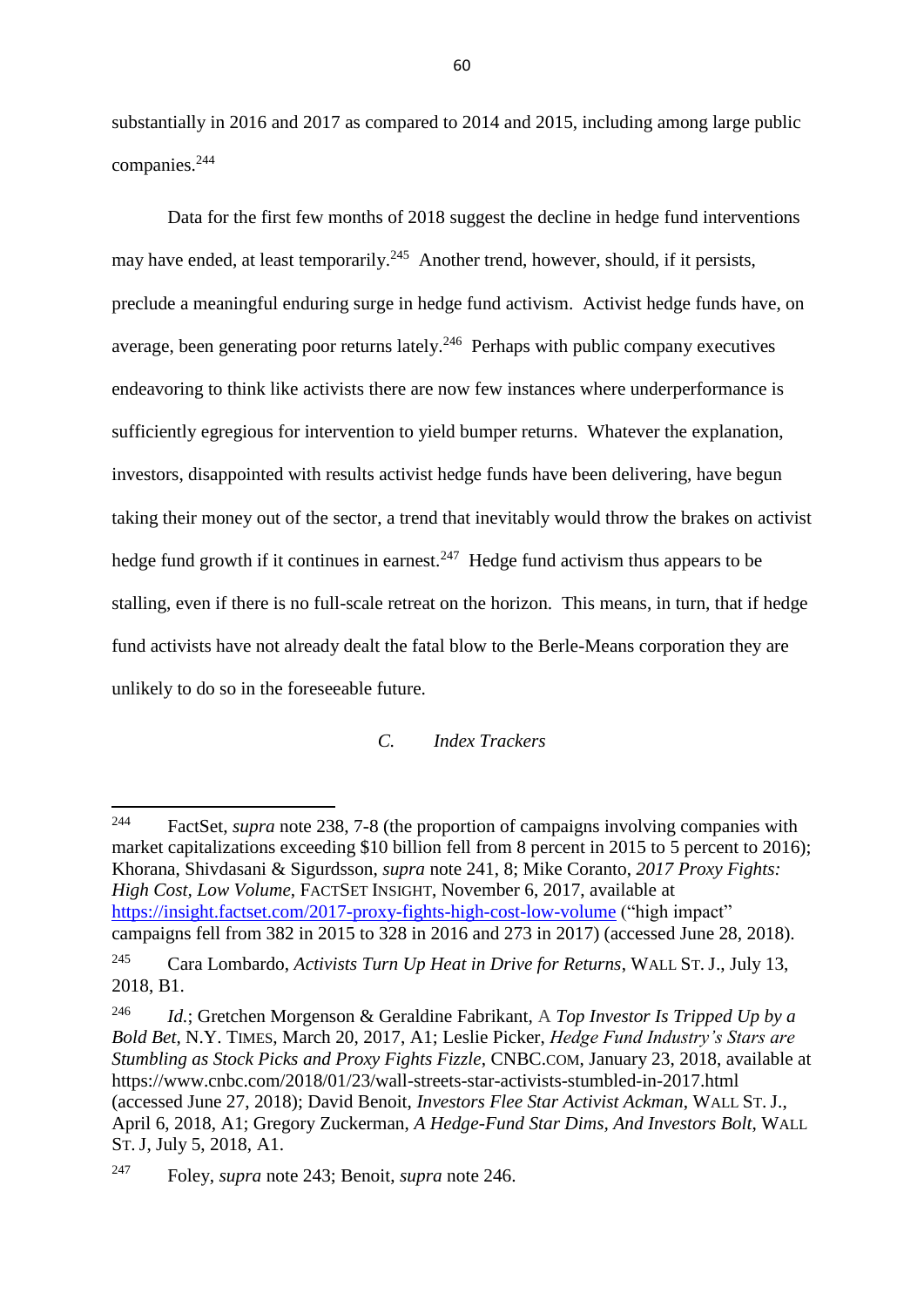Whatever the position turns out to be with hedge funds, with mainstream institutional shareholders there is a recent twist in the plot of which account must be taken. Dramatic growth in the popularity of "passive" index tracking funds has resulted in fears of "a concentration of ownership not seen since the days of the Rockefeller Trust" oriented around Standard Oil at the turn of the  $20<sup>th</sup>$  century.<sup>248</sup> Perhaps this "re-concentration of corporate ownership" is "a fundamental reorganization of the system of corporate governance"<sup>249</sup> that could yet spell doom for the Berle-Means corporation.

From an investor perspective, index tracking funds have much to recommend them. Big tracker funds drive down fees by exploiting economies of scale and by deploying a plain vanilla investment approach, namely matching the performance of a stock market index such as the S&P 500.<sup>250</sup> For instance, the expense ratio for the main S&P tracker fund which the Vanguard Group operates is 0.04 percent of the fund's assets, as compared with 0.8 percent for the average actively managed American mutual fund.<sup>251</sup> If actively managed funds outperformed the market, the higher fees would be good value. They usually do not, however. Passive funds typically deliver superior returns over time, even discounting the fee advantage a plain vanilla tracking strategy provides. 252

**.** 

<sup>248</sup> Burton G. Malkiel, *Index Funds Still Beat 'Active' Portfolio Management*, WALL ST. J., June 6, 2017, A17.

<sup>249</sup> Jan Fichtner, Eelke M. Heemskerk & Javier Garcia-Bernardo, *Hidden Power of the Big Three? Passive Index Funds, Re-Concentration of Corporate Ownership, and New Financial Risk*, 19 BUS. & POLITICS 298, 302 (2017).

<sup>250</sup> BOGLE, *supra* note 213, 179, 319-20; *The Big Squeeze*, ECONOMIST, May 13, 2017, 74.

<sup>251</sup> *Big Squeeze*, *supra* note 250.

<sup>252</sup> J.B. Heaton, *All You Need is Passive: A Response to Professors Fisch, Hamdani, and Davidoff Solomon*, unpublished working paper, 2, 6, available at SSRN: [https://ssrn.com/abstract=3209614.](https://ssrn.com/abstract=3209614)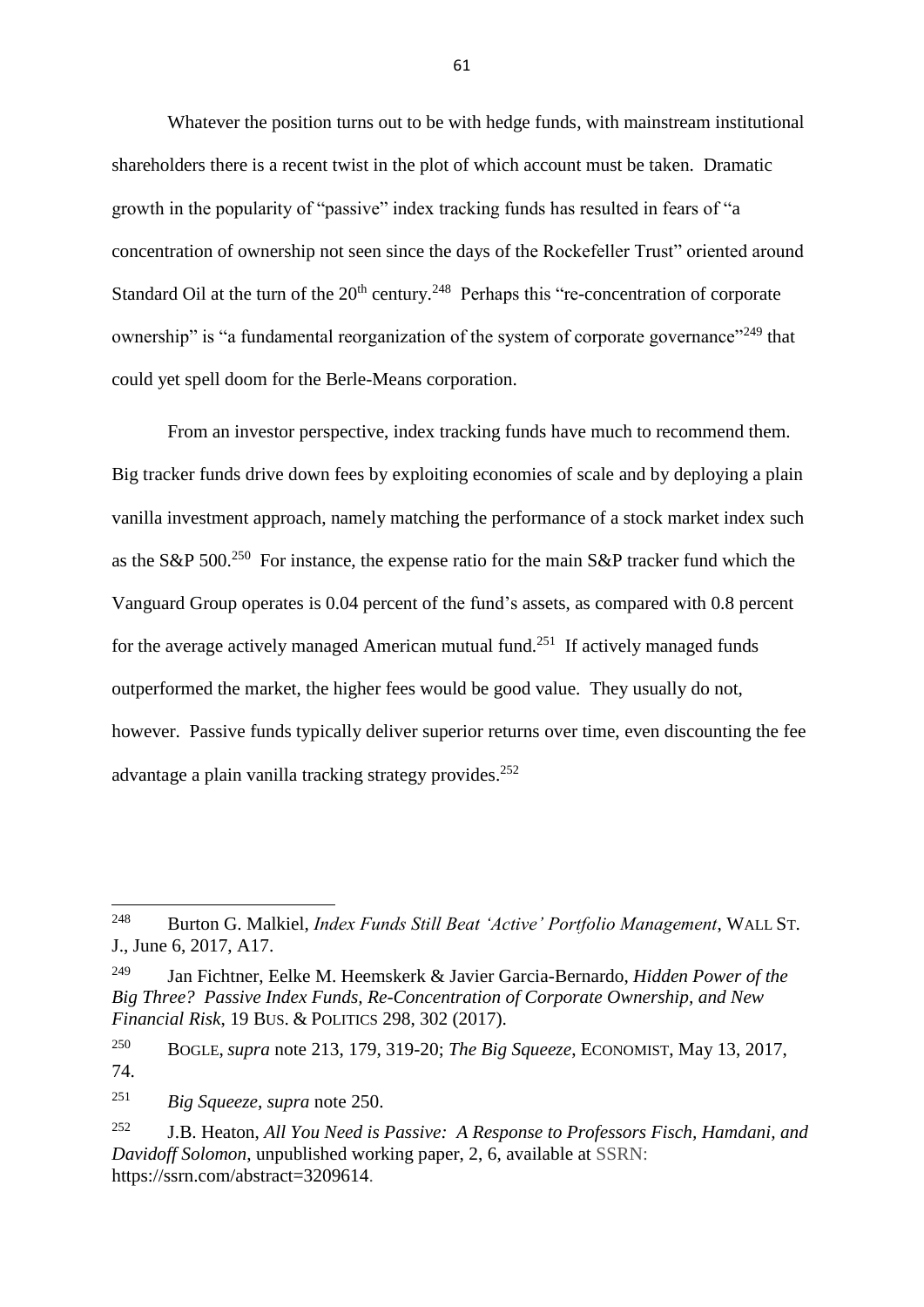Investors have increasingly been swung around by the logic of index tracking funds. In 2016, of the more than \$400 billion of new retail investments coming through financial advisers, 82 percent was placed in index funds and their close relative, exchange trading funds.<sup>253</sup> With the money pouring in, the proportion of the S&P 500 owned by U.S.-based index trackers increased from 4.6 percent in 2005 to 13.9 percent in 2017.<sup>254</sup>

BlackRock, Vanguard, and State Street, the three largest U.S.-based asset management firms, dominate the rapidly growing index tracking industry.<sup>255</sup> With a substantial majority of equity assets under management of each of "the Big Three" invested in passive index funds,  $256$  the dramatic growth of index tracking funds has meant their stakes in public companies have increased substantially recently. Vanguard's passive funds alone held a stake of 5 percent or more in 468 S&P 500 companies as of 2016, up from just three in 2005.<sup>257</sup> The proportion of S&P 500 companies where BlackRock, Vanguard, and State Street combined would constitute the largest shareholder increased from 25 percent in 2000 to 88 percent in 2015.<sup>258</sup>

The large collective stake the Big Three hold in U.S. public companies has been referred to as "(a)n economic blockbuster" that "has recently been exposed."<sup>259</sup> In particular,

<sup>253</sup> <sup>253</sup> Jason Zweig, *Mindless Robots, Overblown Worries*, WALL ST. J., Feb. 25, 2017, B1.

<sup>254</sup> Dieterich, Farrell & Krouse, *supra* note 161.

<sup>255</sup> Fichtner, Heemskerk & Garcia-Bernardo, *supra* note 249, 299, 304.

<sup>256</sup> *Id*.; Hortense Bioy *et al*., *Passive Fund Providers Take an Active Approach to Investment Stewardship*, MORNINGSTAR, Nov. 2017, 4.

<sup>257</sup> Sarah Krouse & David Benoit, *Passive Funds Embrace Their New Power*, WALL ST. J., Oct. 25, 2016, A1.

<sup>258</sup> Lund, *supra* note 221, 496, 509; Fiona Scott Morton & Herbert Hovenkamp, *Horizontal Shareholding and Antitrust Policy*, 127 YALE L.J. 2026, 2029 (2018).

<sup>259</sup> Einer Elhauge, *Horizontal Shareholding*, 129 HARV. L. REV. 1267, 1267 (2016). Elhuage also treats Fidelity, a major asset manager which does not specialize in passive investing, as part of the "economic blockbuster" phenomenon.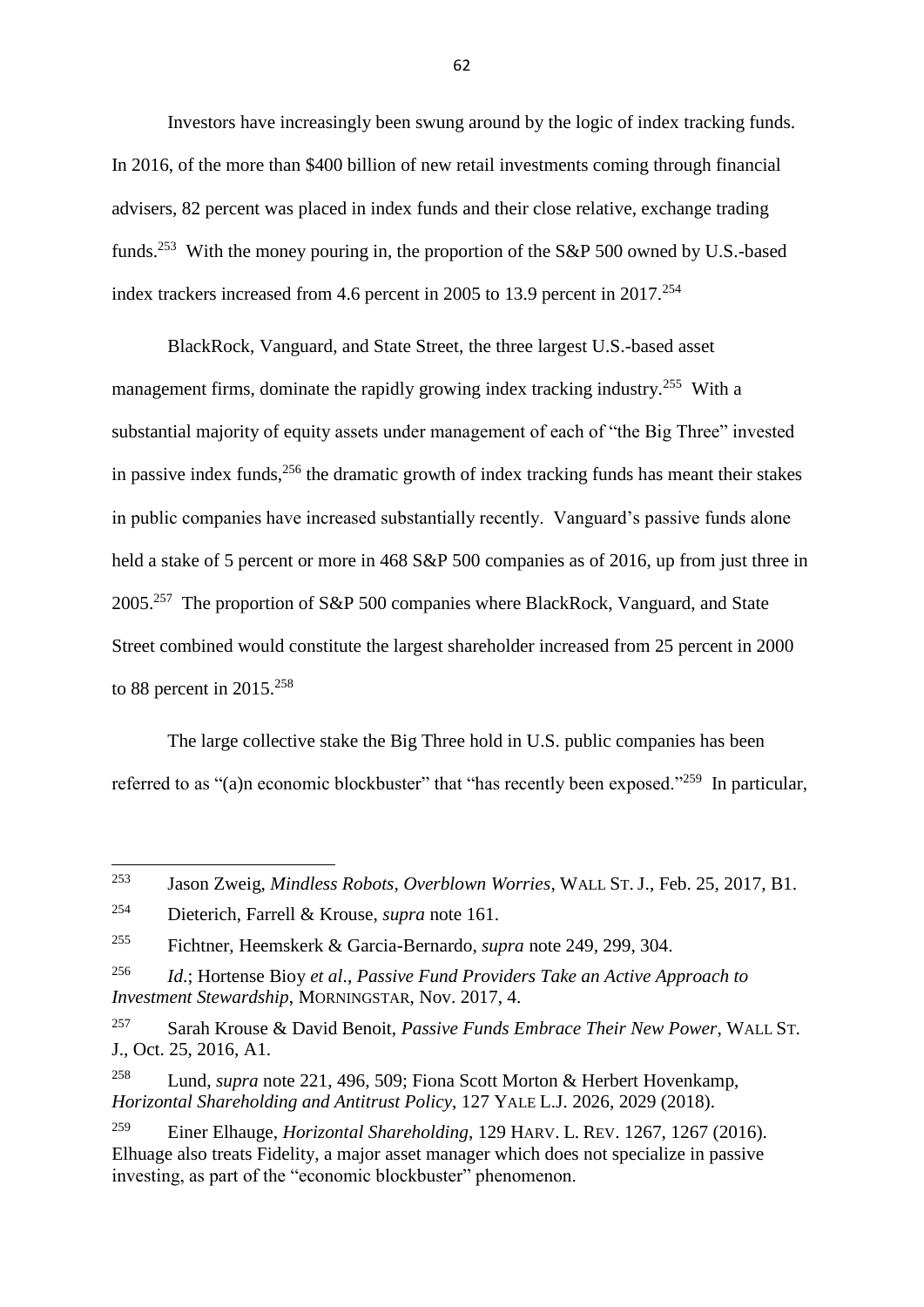the anti-competitive effects of "common ownership", which exists where a single investor owns shares of competing firms, have set off alarm bells.<sup>260</sup> An investor in this position will potentially prefer that the co-owned corporations refrain from competing intensely so as to create scope for charging higher prices that will bolster profits and shareholder returns.<sup>261</sup> With the Big Three having ostensibly emerged as "the dominant capital market players of our time<sup>"262</sup> concerns exist that their collective common ownership is substantial enough to impact upon the behavior of market leaders in key industries and create substantial anticompetitive effects throughout the U.S. economy.<sup>263</sup>

Regardless of who the shareholders might be, executives running firms that dominate an industry with oligopolistic features have incentives to throw the competitive brakes on so as to avoid difficult decisions and enjoy a "quiet life".<sup>264</sup> The manner in which the Big Three operate indicates that they are unlikely to do much, if anything, to reinforce whatever tendencies already exist for rivals in an industry to ease off competitively.<sup>265</sup> With respect to the governance of public companies any highly diversified investment fund will have a bias in favor of passivity. Intervening may not yield a beneficial outcome, the benefits arising from successful interventions have to be shared amongst all shareholders and the expense and

<sup>260</sup> Jacob Gramlich & Serafin Grundl, *Testing for Competitive Effects of Common Ownership*, Board of Governors of the Federal Reserve System Finance and Economics Discussion Series 2017-029 2 (2017); .*Europe Targets U.S. Asset Managers*, WALL ST. J., March 28, 2018, A16 (discussing an investigation European Union competition law officials were launching).

<sup>261</sup> Fichtner, Heemskerk & Garcia-Bernardo, *supra* note 249, 322.

<sup>262</sup> Eric A. Posner, Fiona Scott Morton & E. Glen Weyl, *A Proposal to Limit the Anticompetitive Power of Institutional Investors*, 81 ANTITRUST L.J. 669, 669 (2017).

<sup>263</sup> See, for example, Elhauge, *supra* note 259; Posner, Morton & Weyl, *supra* note 262; José Azar, Martin C. Schmalz & Isabel Tecu, *Anti-Competitive Effects of Common Ownership*, unpublished working paper (2017).

<sup>264</sup> Marianne Bertrand & Sendhil Mullainathan, *Enjoying the Quiet Life? Corporate Governance and Managerial Preferences*, 111 J. POL. ECON. 1043, 1047 (2003).

<sup>265</sup> *Europe Targets U.S. Asset Managers, supra* note 260.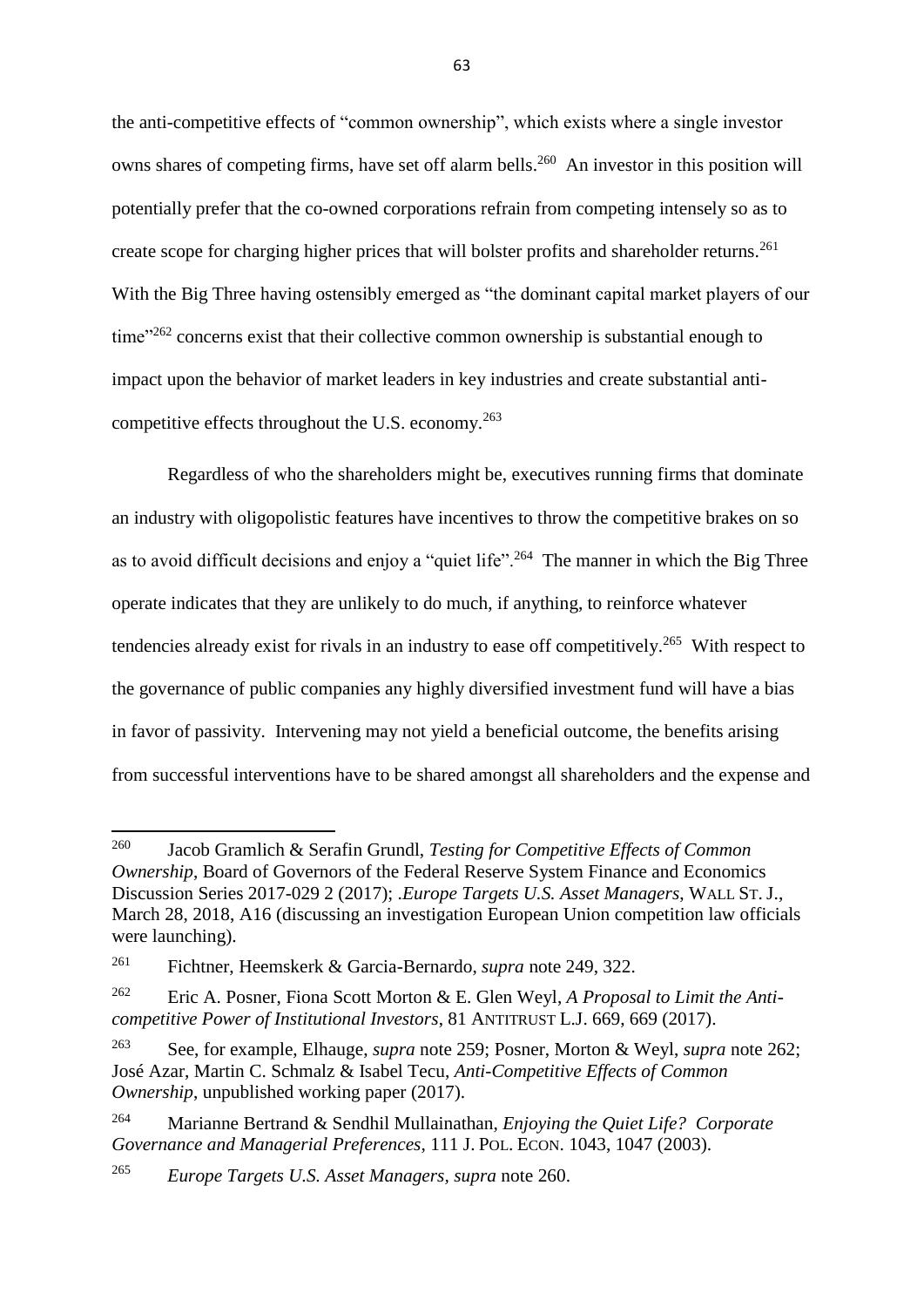distractions associated with stepping forward could result in losing out in terms of relative performance to less energetic, free-riding rivals.<sup>266</sup> Index tracker funds have particularly weak incentives to act as engaged shareholders.<sup>267</sup> Operators of index funds do not compete over the performance of the index they are set up to mimic, which is taken as a given, and instead focus on keeping costs as low as possible and eliminating tracking errors.<sup>268</sup> Correspondingly, if those running an index fund expend resources to identify and correct underperformance in particular companies, any gains will be shared with the market at large, fees will likely increase and, in an industry where price competition has a significant effect on investor inflows, market share could well be lost rapidly to cheaper, fully passive rivals.<sup>269</sup>

Operators of index tracking funds insist they are not mere "professional snoozers."<sup>270</sup> Larry Fink, BlackRock's CEO, who reputedly wants "to be the conscience of Corporate America," $271$  maintains "(t)he time has come for a new model of shareholder engagement one that strengthens and deepens communication between shareholders and the companies that they own."<sup>272</sup> Similarly Vanguard Principal and Fund Controller Glenn Booraem has said its funds seek to be "passive investors but active owners."<sup>273</sup> Booraem reasons

1

<sup>266</sup> *Supra* notes 195-96 and related discussion; Gilson & Gordon, *supra* note 6, 889-93; STEPHEN M. BAINBRIDGE, CORPORATE GOVERNANCE AFTER THE CRISIS 243-46 (2012).

<sup>267</sup> Bebchuk, Cohen & Hirst, *supra* note 147, 90.

<sup>268</sup> Edward B. Rock & Daniel L. Rubinfeld, *Defusing the Antitrust Threat to Institutional Investor Involvement in Corporate Governance*, New York University School of Law Law and Economics Research Series Working Paper No. 17-05, 7, 27 (2017).

<sup>269</sup> Bebchuk, Cohen & Hirst, *supra* note 147, 98; *Passive, Aggressive*, ECONOMIST, Nov. 18, 2017, 69; Chris Flood, *Price War Becomes "Winner Take All"*, FIN. TIMES, May 7, 2018, FT fm, 1.

<sup>270</sup> On the characterization, see *Snaptrap*, ECONOMIST, Feb. 11, 2017, 58.

<sup>271</sup> *BlackRock: Ebb and Flow*, FIN. TIMES, April 13, 2018, 12.

<sup>272</sup> Sarah Krouse, *BlackRock's Fink Pledges to Intensify Shareholder Activism*, WALL ST. J., January 17, 2018, B12.

<sup>273</sup> *Reinventing the Company*, ECONOMIST, Oct. 24, 2015, 11.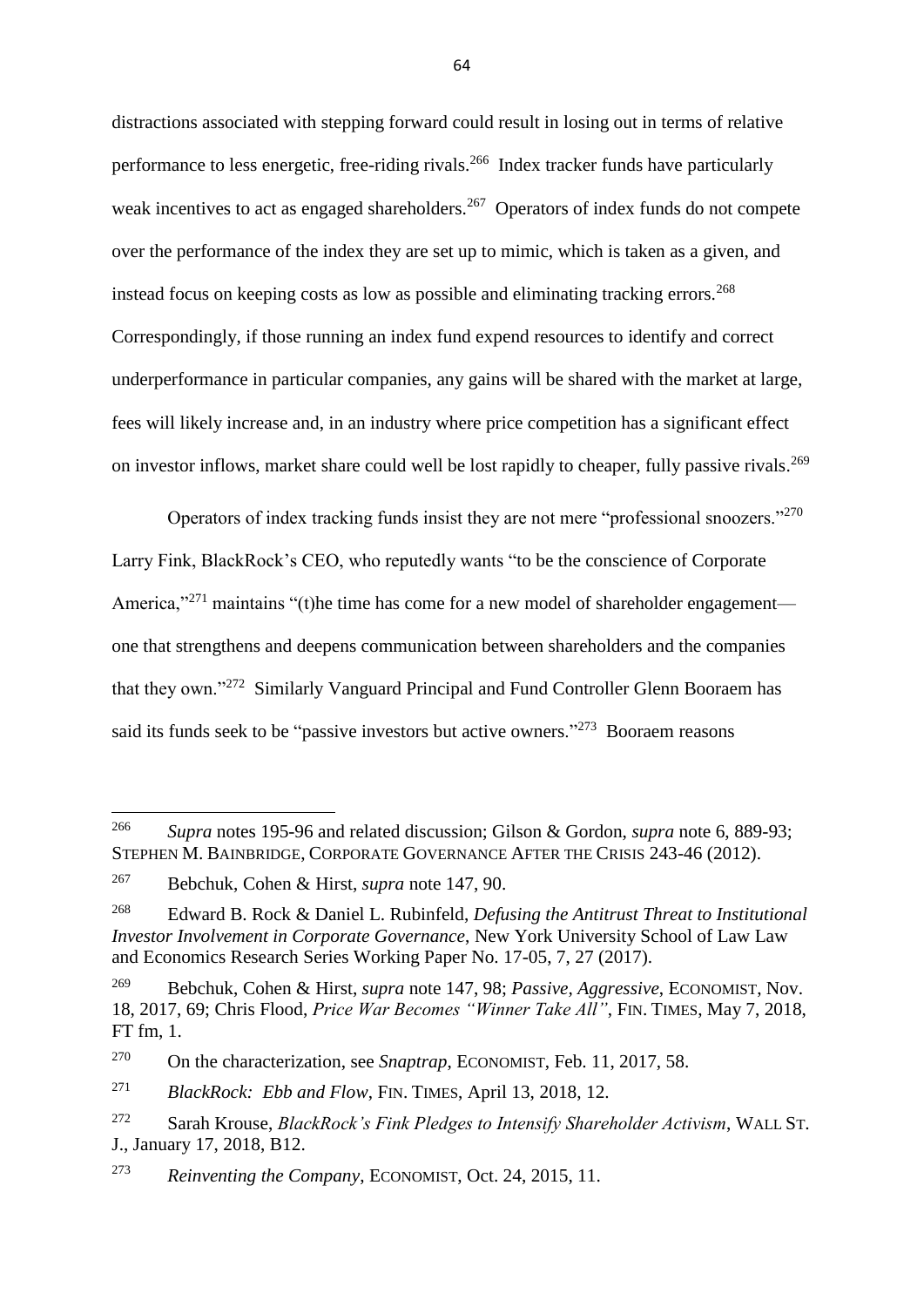Vanguard and other investment firms operating index tracking funds must exercise their voices because with the level of investment in companies being pre-determined by the market "(w)e're riding in a car we can't get out of" and " $(g)$ overnance is the seat belt and air bag."<sup>274</sup> Fear of criticism provides an additional incentive to speak up. A State Street official has said "(w)e are stewards of a large part of the U.S. economy, and it's important that we do that properly. If we didn't do that, we'd open ourselves up to opprobrium from our investors."<sup>275</sup>

The Big Three have added staff recently to deal with governance and stewardship.<sup>276</sup> Nevertheless, each of the firms is poorly situated to impinge substantially on the discretion of public company executives, whether to encourage those executives to throw the competitive brakes on or otherwise. BlackRock's governance team is comprised of around 35 employees tasked with overseeing the 14,000 companies in which BlackRock owns shares.<sup>277</sup> Vanguard has just over 20 people for its 13,000 companies and State Street has approximately a dozen for its  $9,000$ .<sup>278</sup> The Big Three's governance staffers carry out dozens of engagements each year with management of companies in which their index tracking funds own shares.<sup>279</sup> Nevertheless, with most portfolio companies it is not feasible to arrange a meeting even

<sup>274</sup> Amy Deen Westbook & David A. Westbook, *Unicorns, Guardians, and the Concentration of the U.S. Equity Markets*, 96 NEB. L. REV. 688, 736 (2018). See also Jill Fisch, Assaf Hamdani & Steven Davidoff Solomon, *Passive Investors*, University of Pennsylvania Institute for Law and Economics Working Paper 18-12, 14-19 (2018).

<sup>275</sup> Attracta Mooney & Robin Wigglesworth, *Biggest Fund Managers Face Showdown in US Gun Debate*, FIN. TIMES, March 5, 2018, FTfm, 6.

<sup>276</sup> Fisch, Hamdani & Davidoff Solomon, *supra* note 274, 26; Jason Zweig, *This Index Argument Does Not Hold Water*, WALL ST. J., April 21, 2018, B1.

<sup>277</sup> Bioy *et al*., *supra* note 256, 19; Krouse & Benoit, *supra* note 257.

<sup>278</sup> Lund, *supra* note 221, at 516; Bioy *et al*., *supra* note 256, 19; Mooney & Wigglesworth, *supra* note 275.

<sup>279</sup> Bioy *et al*., *supra* note 256, 16 (listing 1480, 817 and 611 for BlackRock, Vanguard and State Street respectively for 2016). See also Fisch, Hamdani & Davidoff Solomon, *supra*  note 274, 25.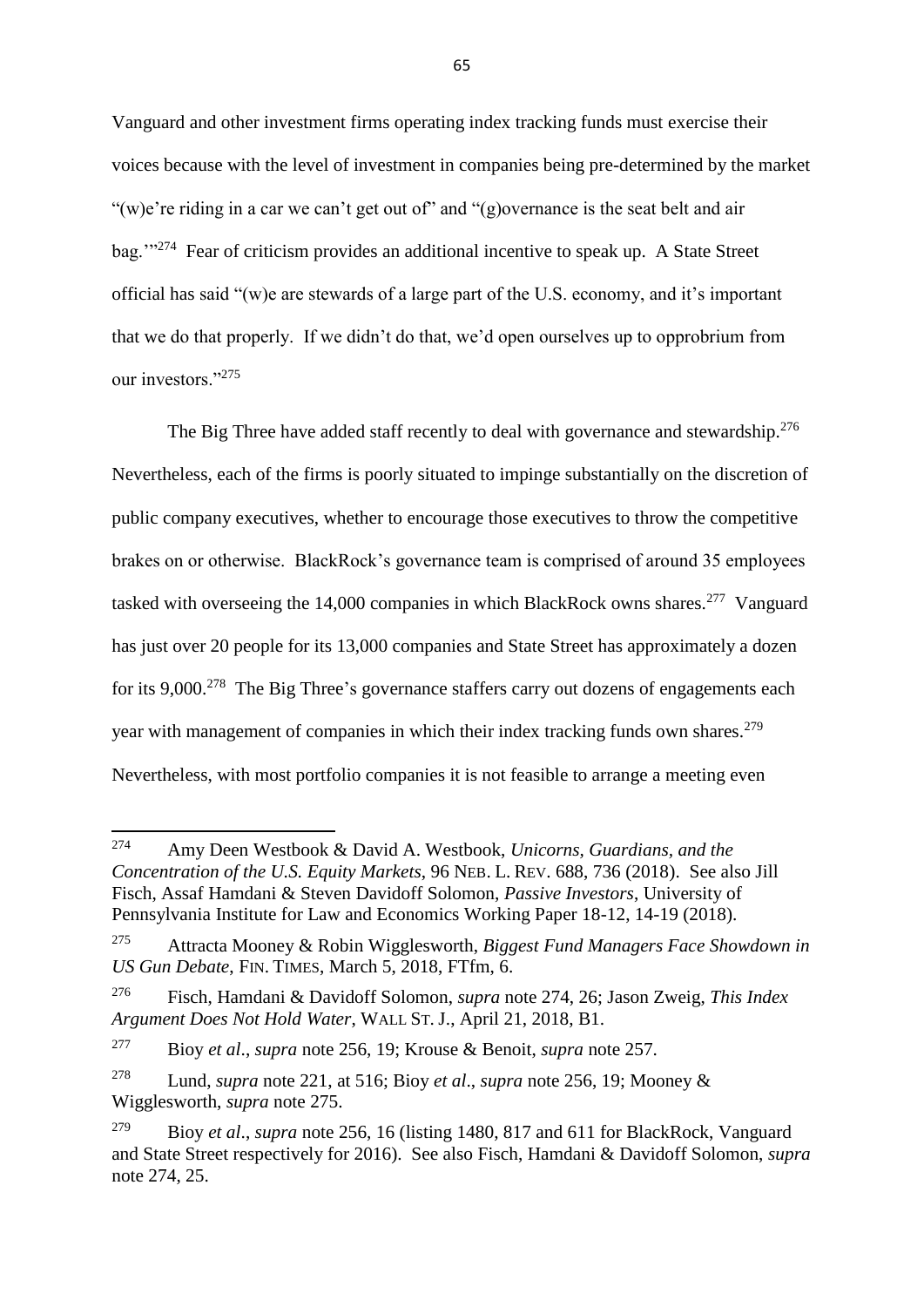annually.<sup>280</sup> Public company executives notice. A CEO told the *Financial Times* in 2017 "(w)e'd love to talk to the passive guys, they control 20 per cent of our shares, but they don't want to see us."281

Given the modest amount of direct contact between the Big Three indexers and public companies in which they own shares, anything approaching the sort of firm-specific meddling in which activist hedge funds engage is unrealistic. BlackRock's head of corporate governance has acknowledged "(i)t's not the shareholders' role to second guess what management is doing in every single issue."<sup>282</sup> The largest passive investors do throw their weight around sometimes.<sup>283</sup> For instance, votes against board nominees companies put forward occur with some regularity.<sup>284</sup> Critics nevertheless charge index trackers with failing to devote any more attention to the voting process than is required to satisfy regulators "or perhaps to satisfy their own conscience and boost their firm's image."<sup>285</sup> Whatever their attentiveness level, most often leading passive investors back management.<sup>286</sup> In 2017, BlackRock supported management's stance 91 percent of the time, State Street did so with 86 percent of resolutions and Vanguard's support level was 94 percent.<sup>287</sup> The *Financial Times* 

**.** 

<sup>283</sup> Reshma Kapadia, *Passive Investors Are Turning Active*, BARRON'S, July 10, 2017, L10.

<sup>285</sup> Dick Weil, *Passive Investors, Don't Vote*, WALL ST. J., March 9, 2018, A9.

<sup>287</sup> Bioy *et al*., *supra* note 256, 13.

<sup>280</sup> Lund, *supra* note 221, at 516, 519.

<sup>281</sup> John Authers, *How Passive Investors Morphed Into the Bad Guys*, FIN. TIMES, Oct. 14, 2017, 24.

<sup>282</sup> Krouse & Benoit, *supra* note 257.

<sup>284</sup> Fichtner, Heemskerk & Garcia-Bernardo, *supra* note 249, 318 (indicating that on nearly half of the occasions where the "Big Three" voted against management recommendations a board nomination was involved).

<sup>286</sup> Authers, *supra* note 281; Lindsay Fortado & Anna Nicolaou, *Peltz's P&G Loss Unlikely to Stop Activist Tide*, FIN. TIMES, Oct. 12, 2017, 15.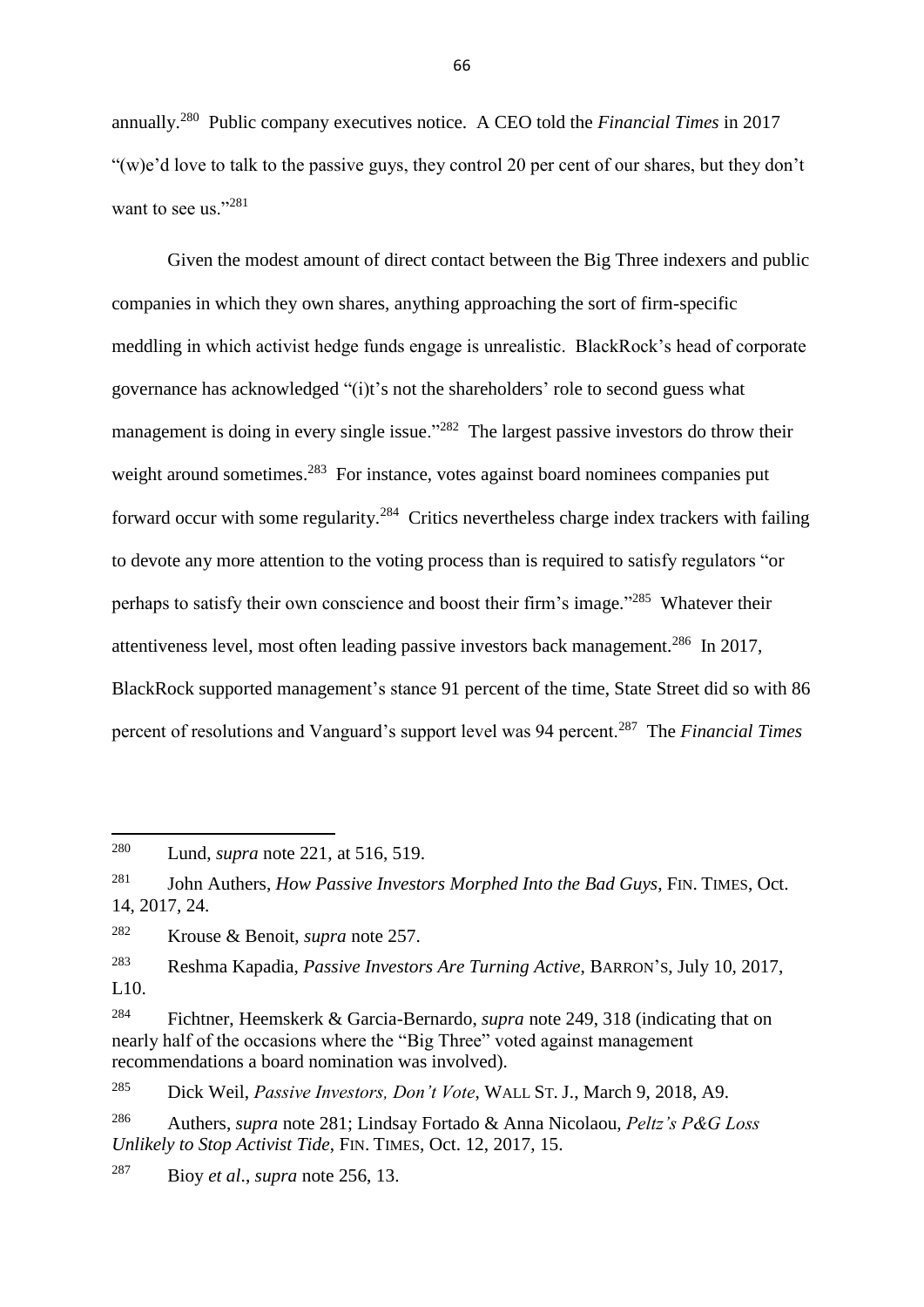has said of this pattern that it signals "a degree of inattention at odds with dynamic stewardship claims."<sup>288</sup>

Voting patterns on executive pay confirm the tendency among the largest passive investors to support management. Under the Dodd Frank Act of 2010, a "say on pay" scheme was introduced giving shareholders of publicly traded companies the right to vote on executive pay policy on an advisory basis at least once every three years.<sup>289</sup> When shareholders have the opportunity to vote they rarely oppose the approach being taken. From 2011 through 2017 with corporations in the Russell 3000 stock market index the company lost outright only 1.9 percent of time.<sup>290</sup> In the case of S&P 500 companies shareholder support levels for management on say on pay resolutions were 91 percent in 2016 and 92 percent in 2017.<sup>291</sup> BlackRock and Vanguard have been particularly strong backers. During 2016 each voted 98 percent in favor of pay practices at S&P 500 companies.<sup>292</sup> The *New* 

**.** 

<sup>290</sup> *See* SEMLER BROSSY, 2017 SAY ON PAY RESULTS, Aug. 30, 2017, available at <http://www.semlerbrossy.com/wp-content/uploads/SBCG-2017-SOP-Report-08-30-2017.pdf> (accessed July 5, 2018) (calculated using annual data for 2011 through to 2017).

<sup>291</sup> EY Center for Board Matters, *Corporate Governance by the Numbers*, Sept. 30, 2017; EY Center for Board Matters, *Corporate Governance by the Numbers*, Jan. 31, 2018. The most recent versions of this data are available at [http://www.ey.com/us/en/issues/governance](http://www.ey.com/us/en/issues/governance-and-reporting/ey-corporate-governance-by-the-numbers)[and-reporting/ey-corporate-governance-by-the-numbers](http://www.ey.com/us/en/issues/governance-and-reporting/ey-corporate-governance-by-the-numbers) (accessed July 3, 2018).

<sup>292</sup> Gretchen Morgenson, *Your Fund Has Your Say, Like It or Not*, N.Y. TIMES, Sept. 25,

2016, Business, 1. See also Jason Zweig, *This Index Argument Doesn't Hold Water*, WALL

ST. J., April 21, 2018, B1 (citing a study indicating that with "leading S&P index funds" the

approval rate with executive pay proposals was 97 percent in 2016).

<sup>288</sup> Lex, *Index Funds – Cut Price Consciences*, FIN. TIMES, Dec. 29, 2017, 12.

<sup>&</sup>lt;sup>289</sup> Dodd–Frank Wall Street Reform and Consumer Protection Act of 2010, Pub. L. 111-203, 124 Stat. 1376, § 951(c).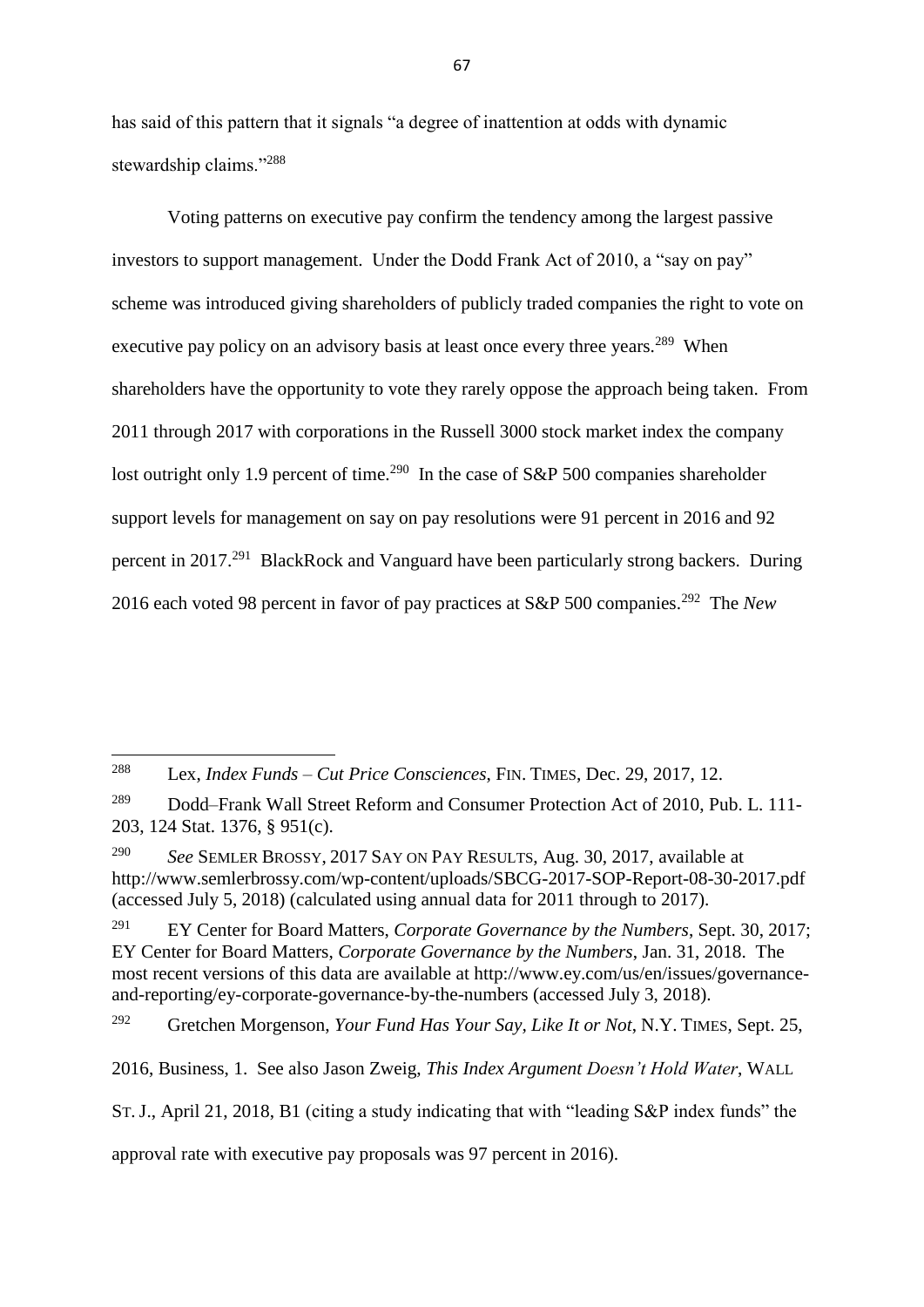*York Times* has said of BlackRock's voting power on executive pay that its "big stick is more like a wet noodle."<sup>293</sup>

Executive pay has increased noticeably since say on pay's introduction, with the median pay of S&P 500 CEOs rising from just under \$9 million in 2010 to \$11.6 million in 2017.<sup>294</sup> This trend, combined with strong shareholder support for policies upon which they have been asked to vote, has prompted harsh verdicts on the say on pay experiment such as "tinkering at the edges at best,"<sup>295</sup> "a bust",<sup>296</sup> and "ineffective."<sup>297</sup> Say on pay has nevertheless not been a corporate governance irrelevance.<sup>298</sup> As the *Wall Street Journal* noted in 2014, even though the votes are nonbinding "most corporate boards consider a negative vote a black eye and work hard to respond to shareholder concerns."<sup>299</sup> The say on pay process has correspondingly prompted many companies to increase board outreach to shareholders, accompanied by the opening of new lines of communication.<sup>300</sup> Boards in their turn have been prepared to make modifications to head off dissent, which likely has bolstered

- <sup>294</sup> Theo Francis & Joann S. Lublin, *CEO Pay Reached New High in 2017*, WALL ST. J., March 22, 2018, B1.
- <sup>295</sup> Steven M. Davidoff, *Furor Over Executive Pay Is Not the Revolt It Appears to Be*, N.Y. TIMES, May 2, 2012, B5.
- <sup>296</sup> Jesse Eisenger, *In Shareholder Say-on-Pay Votes, Whispers, Not Shouts*, N.Y. TIMES, June 27, 2013, B5.

<sup>293</sup> <sup>293</sup> Gretchen Morgenson, *Wet Noodle Where a Stick Ought to Be*, N.Y. TIMES, April 17, 2016, Business, 1.

<sup>297</sup> James Surowiecki, *Why CEO Reform Failed*, NEW YORKER, April 20, 2015, available at<https://www.newyorker.com/magazine/2015/04/20/why-c-e-o-pay-reform-failed> (accessed March 5, 2018).

<sup>298</sup> James D. Cox & Randall S. Thomas, *Corporate Darwinism: Disciplining Managers in a World With Weak Shareholder Litigation*, 95 N.C. L. REV. 19, 50 (2016).

<sup>299</sup> Emily Chasan, *Companies Say "No Way" to "Say on Pay"*, WALL ST. J., Aug. 26, 2014, B1.

<sup>300</sup> Vipal Monga, *Boards Cozy Up to Investors*, WALL ST. J., Jan. 8, 2013, B7; Paul H. Edelman, Randall S. Thomas & Robert B. Thompson, *Shareholder Voting in an Age of Intermediary Capitalism*, 87 S. CAL. L. REV. 1359, 1432 (2014).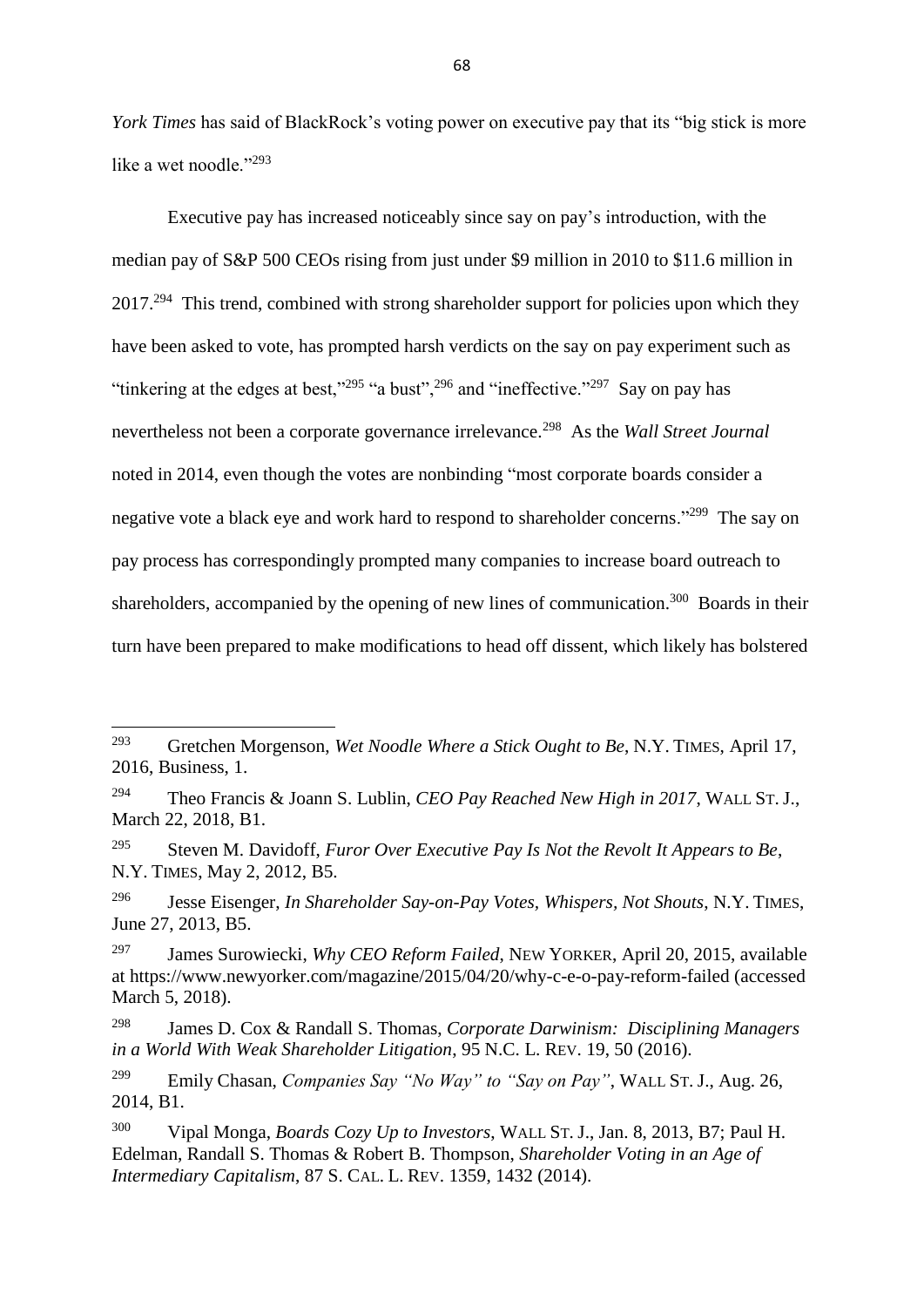the high approval rates which have been obtained.<sup>301</sup> The fact that executive pay is a key topic for discussion with nearly half of the engagements BlackRock has with public companies despite BlackRock rarely actually voting against management on executive pay lends credence to this conjecture.<sup>302</sup>

The say on pay regime, where public companies listen to their shareholders but retain considerable scope to proceed in the manner they see fit, reflects broader trends concerning mainstream institutional investors. Rav Gupta, a former CEO of a *Fortune* 500 chemical concern and an outside director of additional *Fortune* 500 companies, likely was correct when he suggested in 2016 that due primarily to large institutional intermediaries "shareholders are exerting a more effective and powerful influence on corporate management than in the past. $1303}$  On the other hand, there remains a continued bias against engagement that means public company executives have wide discretion to run their firms without provoking active pushback.<sup>304</sup> For instance, Jeffery Immelt managed to remain chief executive of American corporate icon General Electric for 16 years despite the corporation's share price never being higher than it was in 2001, the year he was appointed.<sup>305</sup> Correspondingly, despite institutional shareholders owning a large proportion of shares in public companies and despite the collective stake of the biggest institutions being substantial,

<sup>301</sup> <sup>301</sup> MICHAEL B. DORFF, INDISPENSABLE AND OTHER MYTHS: WHY THE CEO EXPERIMENT FAILED AND HOW TO FIX IT 245 (2014).

<sup>302</sup> Caleb Melby, *A Millionaire Is Telling BlackRock to Say No to Big CEO Pay*, BLOOMBERG, May 20, 2016, available at https://www.bloomberg.com/news/articles/2016-05- 20/a-millionaire-is-telling-blackrock-to-say-no-to-big-ceo-pay (accessed March 8, 2018).

<sup>303</sup> *The Role of Corporate Boards: A Roundtable Discussion of Where We're Going and Where We've Been*, J. APP. CORP. FIN., Winter 2017, 22, 25.

<sup>304</sup> *Supra* notes 211-15 and accompanying text.

<sup>305</sup> Thomas Gryta, Joann S. Lublin & David Benoit, *"Success Theater" Masked Rot at GE*, WALL ST. J., Feb. 22, 2018, A1.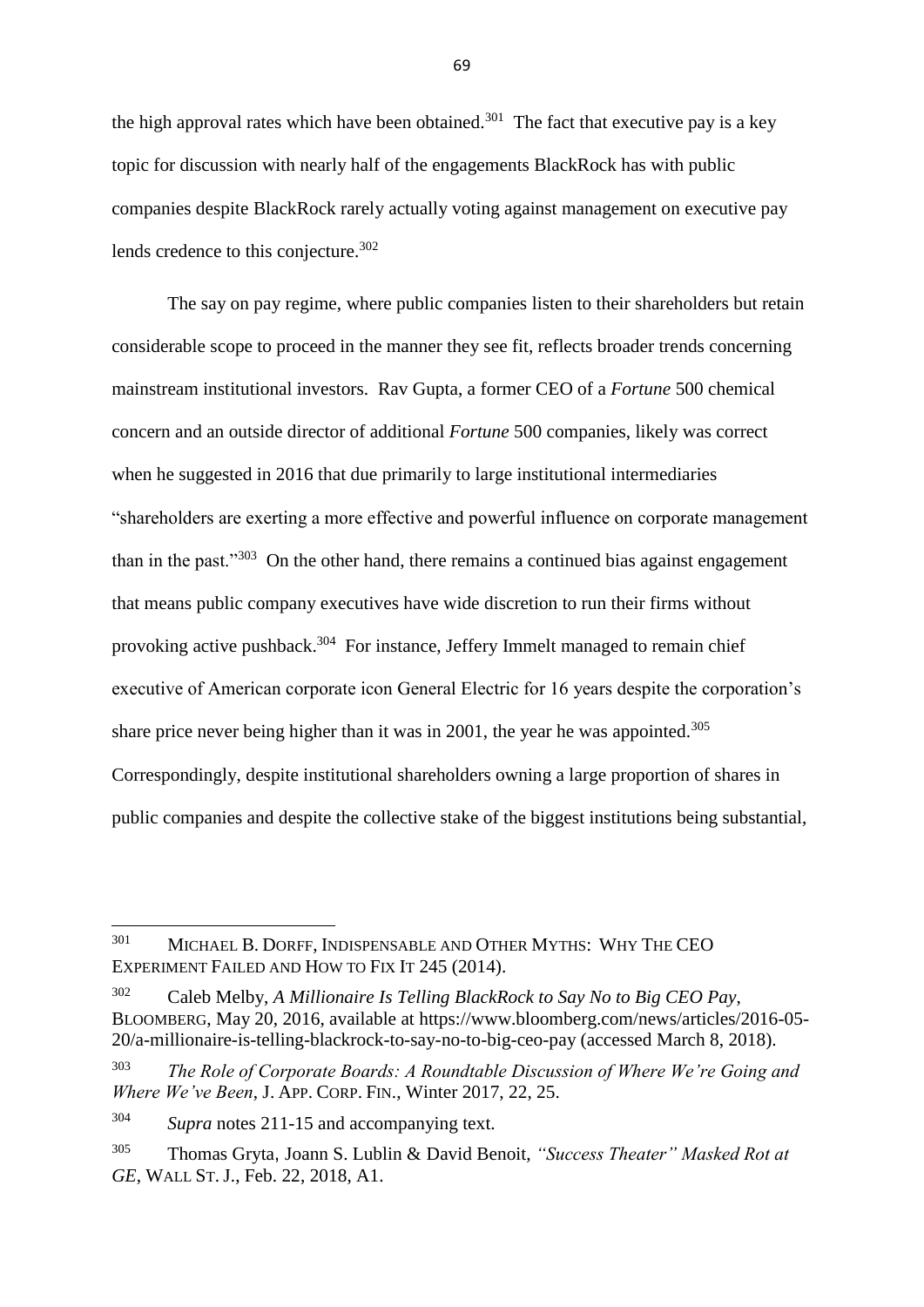there remains a separation of ownership and control in public firms not very far removed from the Berle and Means' 1930s version.

Assuming the popularity of index tracking funds continues to grow, the trend likely will reinforce the institutional bias against activism despite their collective ownership stake growing in size. Only time will tell exactly what corporate governance role BlackRock, Vanguard and State Street will assume.<sup>306</sup> Given the business model underpinning index tracking funds, however, it is unlikely that the voting power available to passive indexers will substantially compromise existing managerial prerogatives in the foreseeable future. Concrete, sustained evidence of shareholders taking meaningful, proactive steps to keep management in check would mean that it would no longer be appropriate to refer to the paradigmatic American public company as the Berle-Means corporation. That evidence is currently lacking and, despite the attention index tracking funds have garnered, likely will be for some time yet.

# VIII. CONCLUSION

Adolf Berle and Gardiner Means famously declared in 1932 that America's largest corporations were characterized by a separation of ownership and control. Their call on this was somewhat premature. Even among the largest companies at the start of the 1930s only a minority lacked a shareholder that owned a sufficiently large stake to exercise meaningful influence. Nevertheless, Berle and Means would set the tone for debates about public company governance for decades to come.

Having documented that many public companies lacked large shareholders, including amongst the executive cohort, Berle and Means mused in *The Modern Corporation and* 

**.** 

<sup>306</sup> IRA M. MILLSTEIN, THE ACTIVIST DIRECTOR LESSONS FROM THE BOARDROOM AND THE FUTURE OF THE CORPORATION 20 (2017).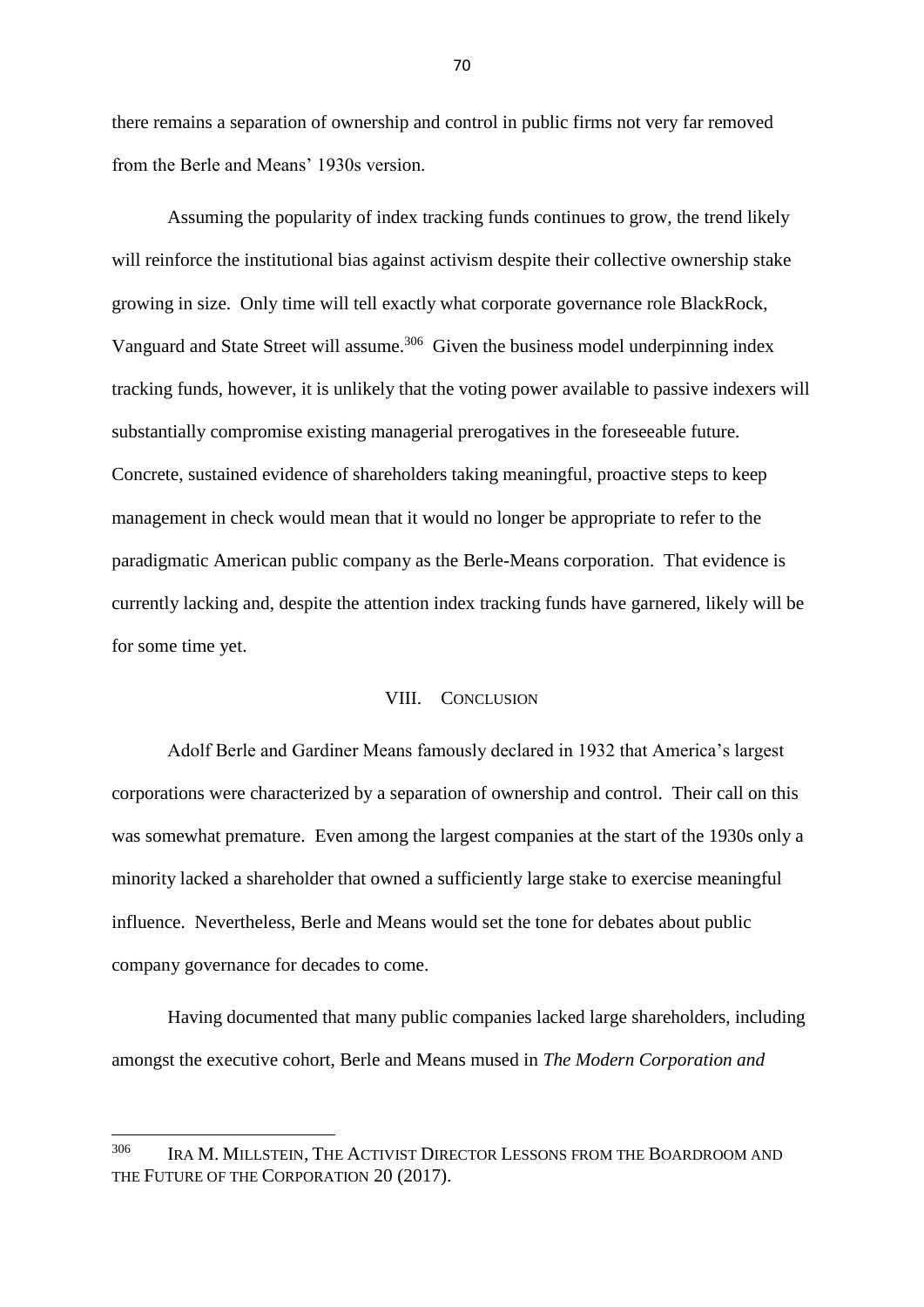*Private Property* "if all profits are earmarked for the security holder, where is the inducement for those in control to manage the enterprise efficiently?"<sup>307</sup> They also asked their readers "have we any justification for assuming that those in control of a modern corporation will also choose to operate it in the interests of their owners?"<sup>308</sup> It would soon become the norm for large U.S. corporations to lack stockholders with ownership stakes sufficiently substantial to create the incentive to monitor executives closely and to provide the voting clout needed to exercise meaningful influence. Given, as Berle and Means indicated, the potential for abuse of managerial discretion where share ownership is diffuse, the separation of ownership and control was destined to become what Mark Roe described in 2005 as "the core fissure" in American corporate governance.<sup>309</sup>

The "Berle-Means corporation", the term Roe coined in the early 1990s as shorthand for the large public company where ownership is divorced from control, was the locale for the core governance fissure he identified. Ironically, at the time Roe developed the Berle-Means corporation nomenclature, its position at the center of the American corporate governance firmament was under threat in a manner unprecedented since a separation of ownership and control became the norm in large U.S. firms in the 1940s and 1950s. The 1990s was a period when institutional investors became sufficiently prevalent as stockholders to prompt suggestions share ownership in public companies had coalesced in a way that made the Berle-Means characterization of the large firm passé. In addition, a prevailing assumption that a separation of ownership and control in big companies was the product of basic business logic was displaced. Roe, by arguing in the early 1990s that the dominance of

 $\overline{a}$ 

<sup>307</sup> BERLE & MEANS, *supra* note 1, 301.

<sup>308</sup> *Id*. at 113.

<sup>309</sup> Mark J. Roe, *The Inevitable Instability of American Corporate Governance*, 1 CORP. GOV. L. REV*.* 1, 2 (2005).